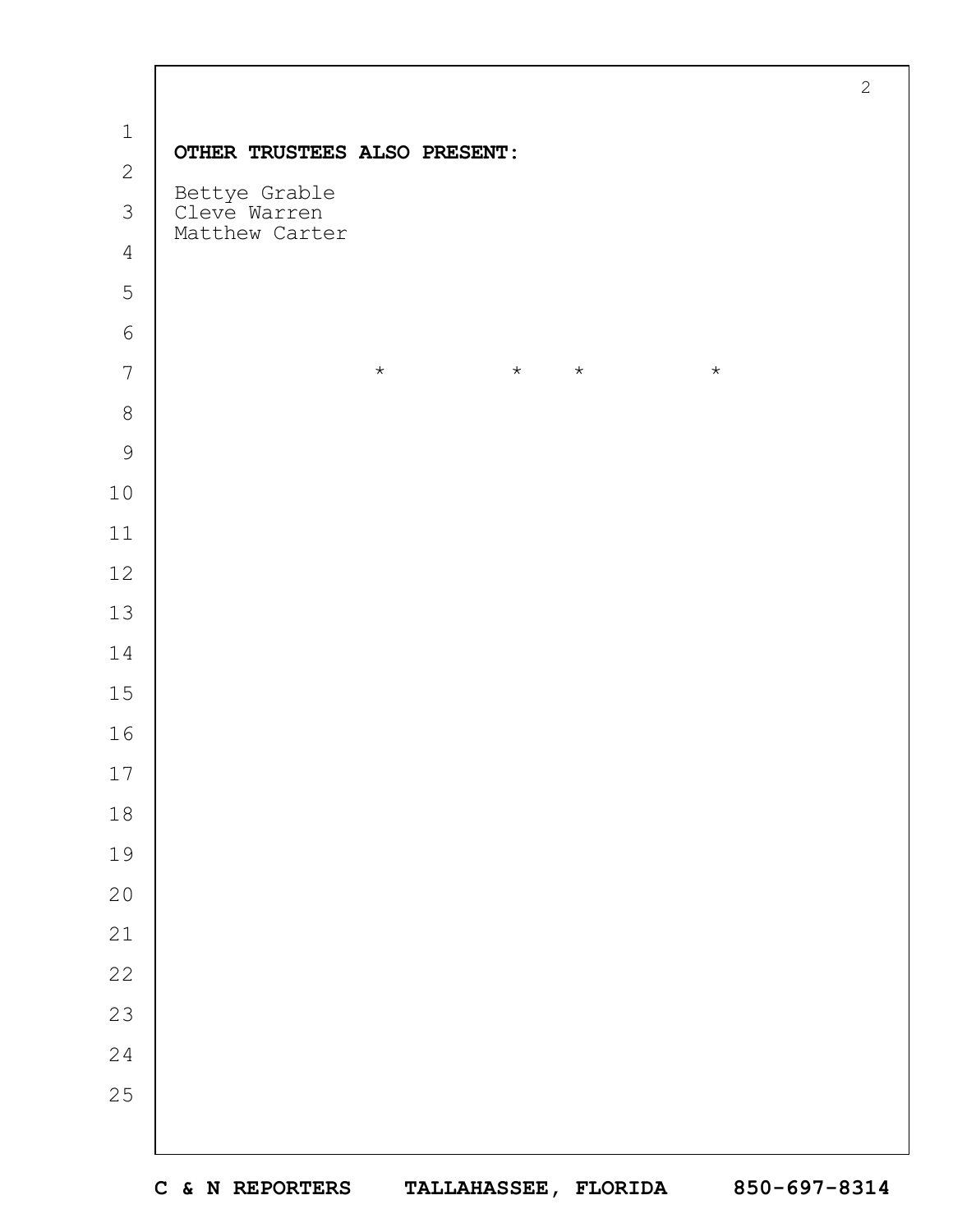|                | 3                                                   |
|----------------|-----------------------------------------------------|
| $\mathbf{1}$   | PROCEEDINGS                                         |
| $\overline{2}$ |                                                     |
| 3              |                                                     |
| 4              | CHAIRMAN WARREN: Tasha, are you there?              |
| 5              | MS. ROYSTER: I am.                                  |
| 6              | CHAIRMAN WARREN: The next committee would be        |
| 7              | the Audit and Compliance Committee, which isn't due |
| 8              | to convene until 2:15. Could we check to see if     |
| 9              | the members are on the line and maybe we can go on  |
| 10             | with that meeting?                                  |
| 11             | MS. ROYSTER: We can.                                |
| 12             | Trustee Washington.                                 |
| 13             | TRUSTEE WASHINGTON: Here.                           |
| 14             | MS. ROYSTER: Trustee Graham.                        |
| 15             | (NO RESPONSE).                                      |
| 16             | MS. ROYSTER: Trustee McCoy.                         |
| 17             | TRUSTEE MCCOY: Here.                                |
| 18             | MS. ROYSTER: Trustee Woody.                         |
| 19             | (NO RESPONSE).                                      |
| 20             | MS. ROYSTER: Trustee Woody.                         |
| 21             | (NO RESPONSE).                                      |
| 22             | MS. ROYSTER: Trustee Reed.                          |
| 23             | (NO RESPONSE).                                      |
| 24             | CHAIRMAN WARREN: Okay.                              |
| 25             | TRUSTEE WASHINGTON: Can we try to get in            |
|                |                                                     |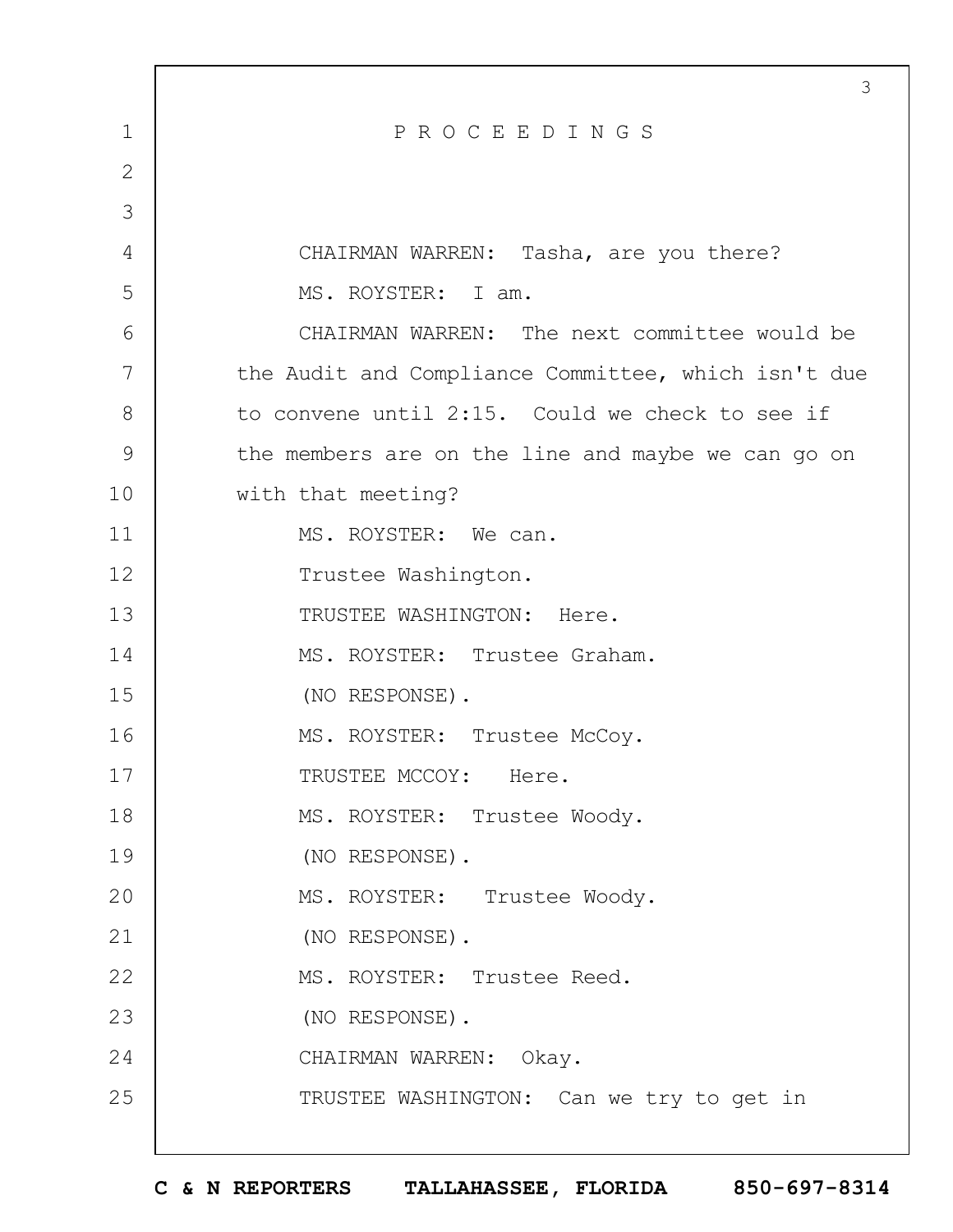1 2 3 4 5 6 7 8 9 10 11 12 13 14 15 16 17 18 19  $20$ 21 22 23 24 25 4 touch with Woody? I know Graham is out. MS. BURY: Woody is on the line. TRUSTEE WOODY: I'm sorry, here. I'm here. TRUSTEE CARTER: They were talking about you, man. I'm glad you chimed in. TRUSTEE WOODY: Oh, boy, I should have stayed quiet and listened to what y'all were talking about. CHAIRMAN WARREN: Do we have --TRUSTEE WOODY: I'm trying to do two things at one time. Okay, I'm sorry. I'm here. CHAIRMAN WARREN: That's all right. TRUSTEE WASHINGTON: So good afternoon. I would like to call the Audit Committee to order. Welcome to everyone, or you've all been here. And, Ms. Barrington, will you please call the role? MS. BARRINGTON: Sure. Thank you. Good afternoon to everyone. Chair Washington. TRUSTEE WASHINGTON: Here. MS. BARRINGTON: Trustee Graham. (NO RESPONSE). MS. BARRINGTON: Trustee McCoy. TRUSTEE MCCOY: Here.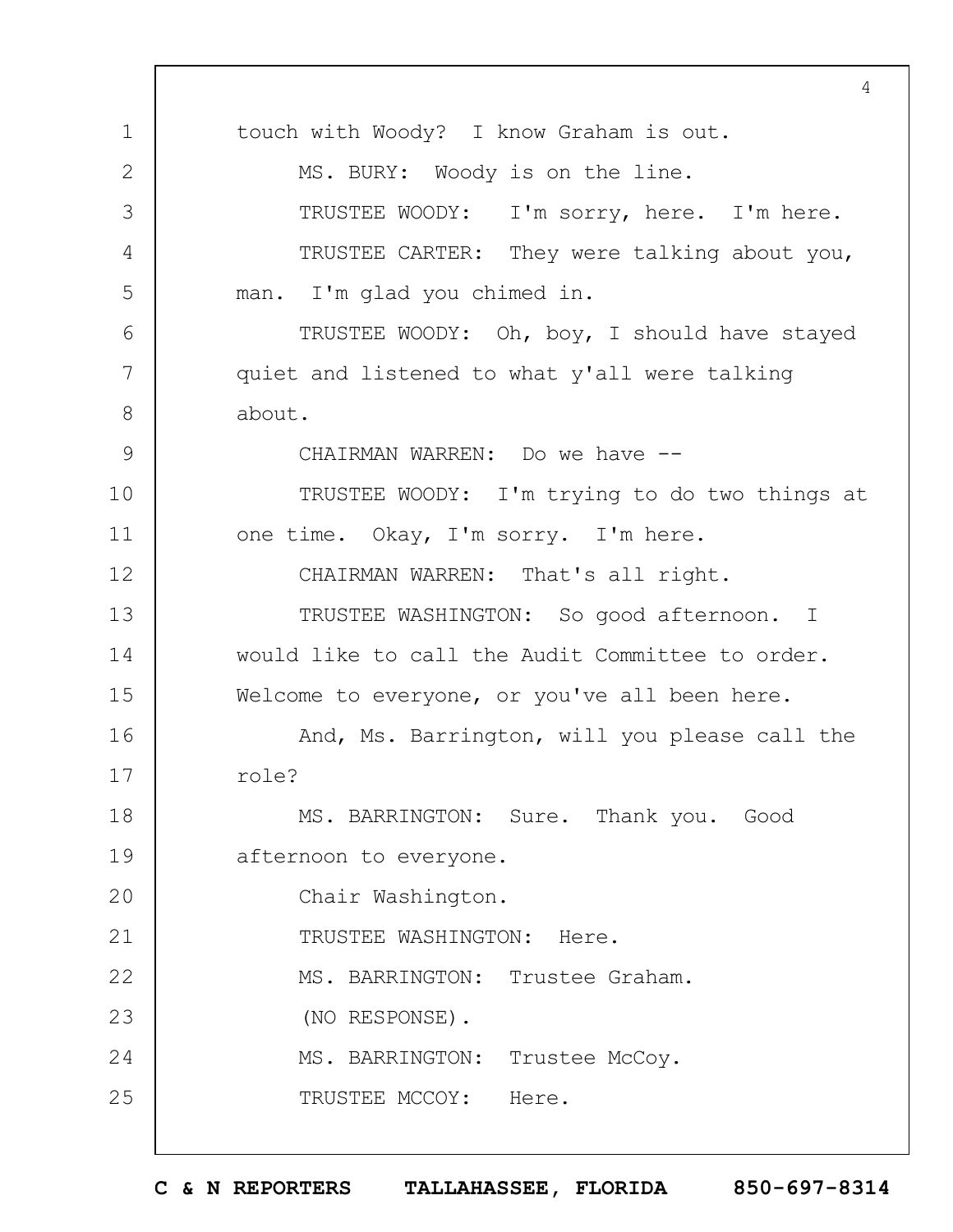1 2 3 4 5 6 7 8 9 10 11 12 13 14 15 16 17 18 19  $20$ 21 22 23 24 25 5 MS. BARRINGTON: Trustee Woody. TRUSTEE WOODY: Here. MS. BARRINGTON: Trustee Reed. (NO RESPONSE). MS. BARRINGTON: Well, we've got a quorum. TRUSTEE WASHINGTON: Thank you. So we just have two action items this afternoon. The first is the approval of the minutes. The minutes have been posted online for your review. May I have a motion to approve? TRUSTEE WOODY: So moved, Madam Chair. Trustee Woody. TRUSTEE WASHINGTON: Thank you. And a second? TRUSTEE MCCOY: Second. This is Trustee McCoy. TRUSTEE WASHINGTON: Thank you. Is there any discussion? (NO RESPONSE). TRUSTEE WASHINGTON: If no discussion, a motion -- or approve by saying aye. (AFFIRMATIVE INDICATIONS). TRUSTEE WASHINGTON: Any approvals (sic)? (NO RESPONSE). TRUSTEE WASHINGTON: The ayes have it. We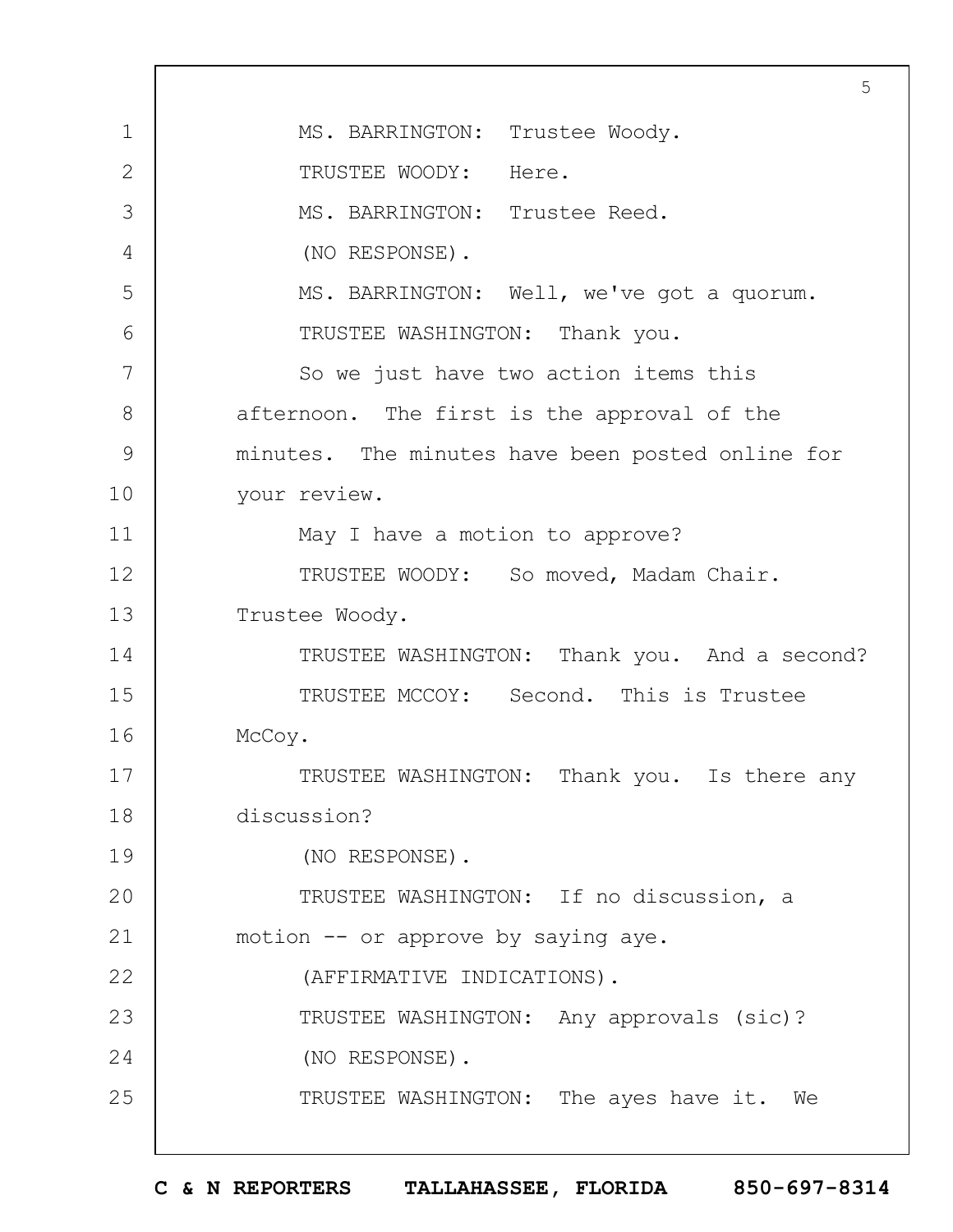1

2

3

4

5

6

7

8

9

10

11

12

13

14

will call those -- the motion carries.

The next item is the acceptance of the report for the review of allegations, which is Emo Architects for Pharmacy Phase II building. It is my understanding that moving forward the Board will have to accept, which means just review and accept these before submitting them officially to the Board of Governors. They would like to know that the Board has actually reviewed and accepted these before moving on with those, so it's not an approval formally, it is just accepting; and then they will move forward and we will submit a copy to the Board of Governors. But VP Givens will give an overview of the report.

15 16 17 18 19  $20$ VICE PRESIDENT GIVENS: First, just to give a little background on the report itself, the architect for the Pharmacy Phase II construction project was terminated by the University; and after he was terminated, he filed a number of allegations with the Board of Governors.

21 22 23 24 25 The Board of Governors received the allegations and referred it down to the University to investigate but wanted the University to hire an outside firm to do an investigation. We hired a firm, and they have issued their report on the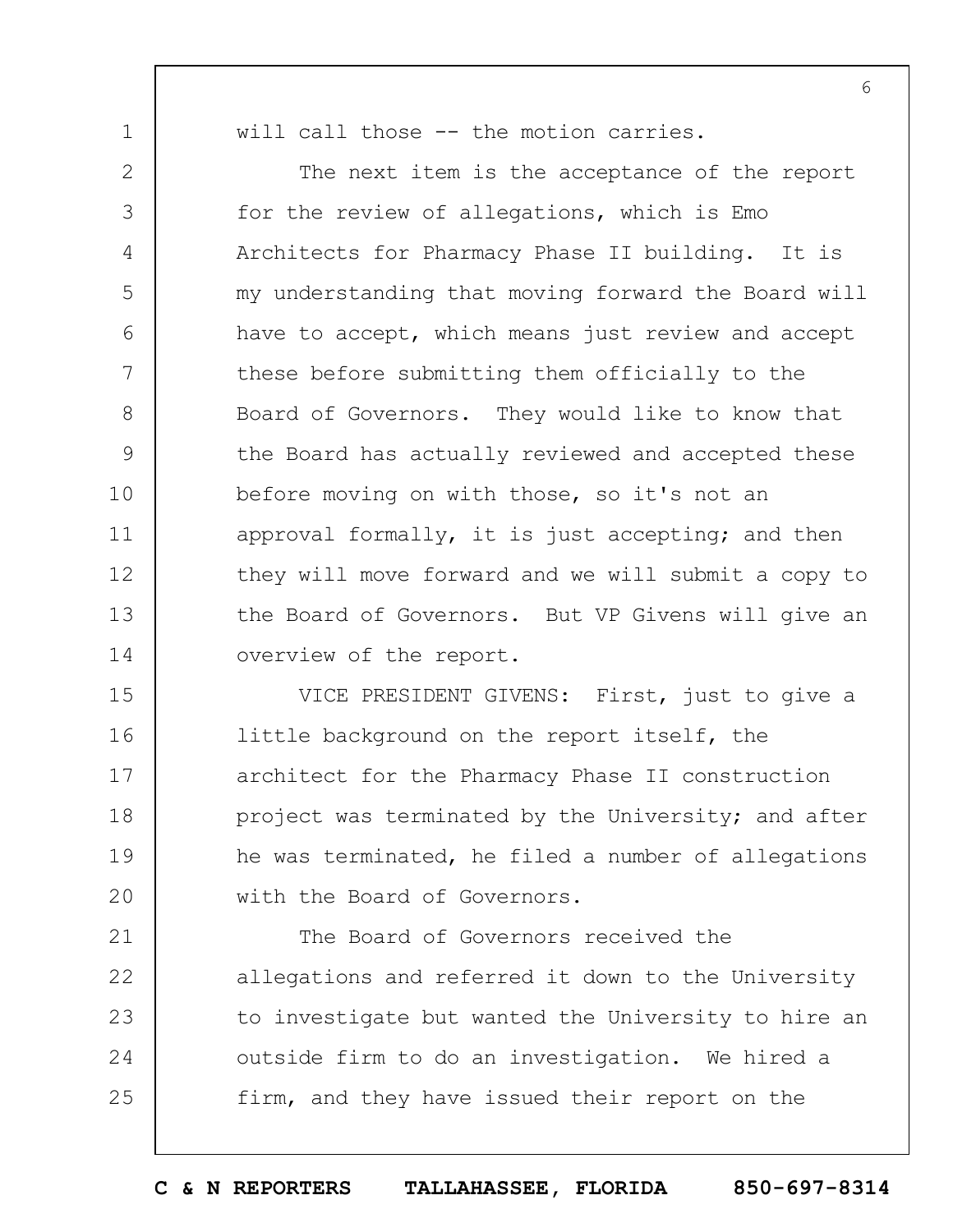allegations.

1

| $\mathbf{2}$ | Just to walk quickly through those, there was       |
|--------------|-----------------------------------------------------|
| 3            | an allegation that the contract commitments         |
| 4            | exceeded the encumbrance authorizations. This was   |
| 5            | found to be substantiated. It was around a period   |
| 6            | from May 2010 until September 2010 when the         |
| 7            | encumbrance authorizations exceeded -- or the       |
| $8\,$        | commitments exceeded the encumbrance authorizations |
| $\mathsf{9}$ | by 663,000; this was corrected in September.        |
| 10           | And just to clarify what this is, the money         |
| 11           | had been appropriated to the University but the     |
| 12           | University needed to get approval to spend it and   |
| 13           | just had not gotten that approval until September.  |
| 14           | The second allegation had to do with                |
| 15           | mismanagement of the project that resulted in       |
| 16           | delays, which resulted in the University paying     |
| 17           | general condition costs. This was found to be       |
| 18           | substantiated. They validated some \$300,000 in     |
| 19           | costs that were paid, but they were substantially   |
| 20           | less than what the allegation -- the allegation was |
| 21           | there were \$1.5 million in delayed costs that the  |
| 22           | University had incurred. Each cost was paid         |
| 23           | through a subsequent amendment to the contract.     |
| 24           | And then there were three allegations that          |
| 25           | were not substantiated. The first just had to do    |
|              |                                                     |

**C & N REPORTERS TALLAHASSEE, FLORIDA 850-697-8314**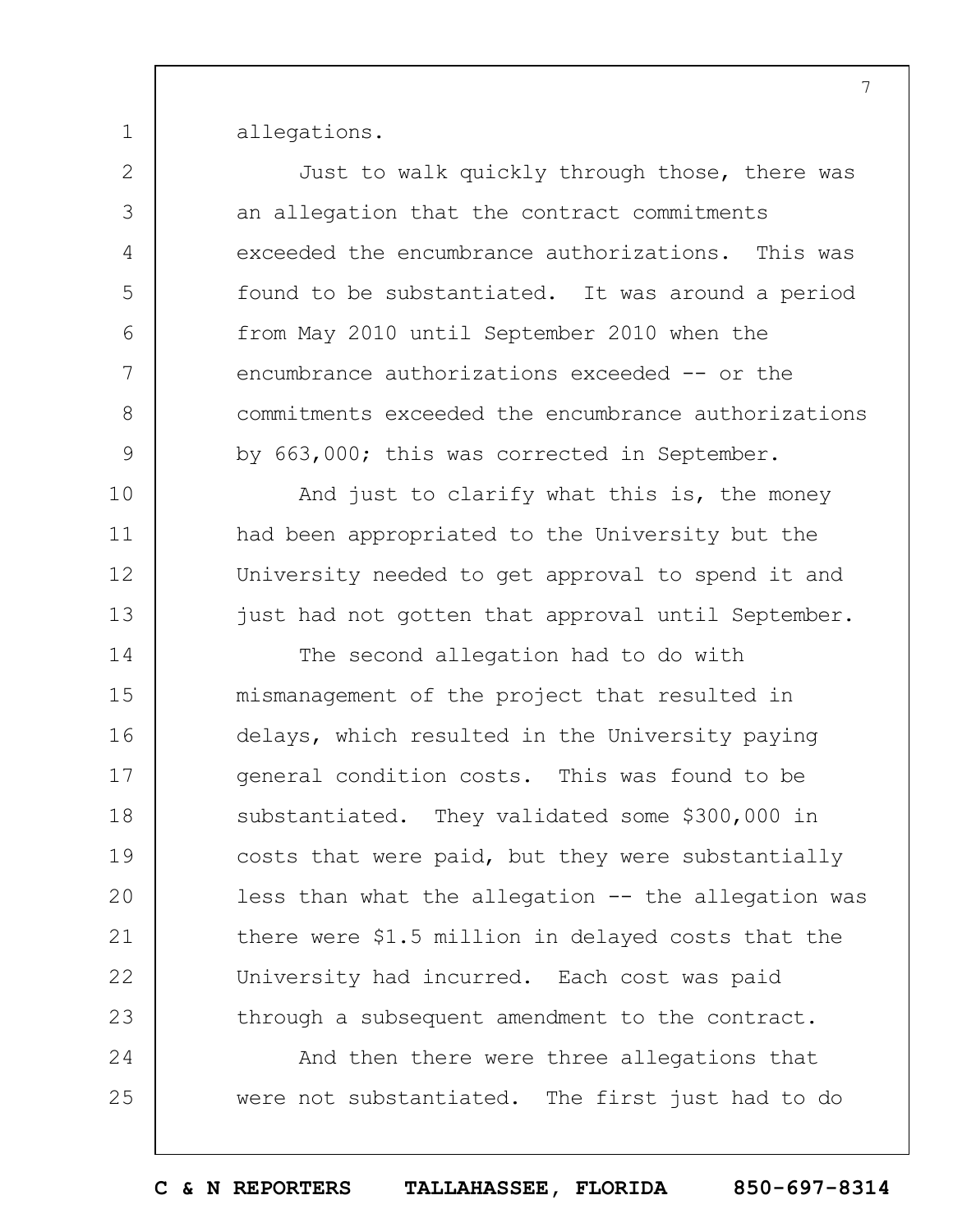with the architect claiming that he had -- was not paid for work performed and was entitled to a termination fee under the clause of the contract. They found that he was paid for work performed but did not render an opinion on whether the termination fee was owed; however, our General Counsel's office and our outside counsel both feel like no termination fee was owed under the contract.

1

2

3

4

5

6

7

8

9

10 11 12 13 14 15 And then, also, there's an allegation that the University contacted some of the subconsultants after termination of the contract, and this was found that the University had done that but they -- when the complaint was made, we ceased contact.

16 17 18 19  $20$ 21 22 And then the last allegation was that the University violated procurement laws by hiring the architect -- the successor architect on an emergency basis rather than true competitive procurement, and this was found to be unsubstantiated. That's the highlights of the report.

23 24 25 TRUSTEE WASHINGTON: Thank you, VP Givens. Do I have any questions? Are there any questions from Committee members or other Board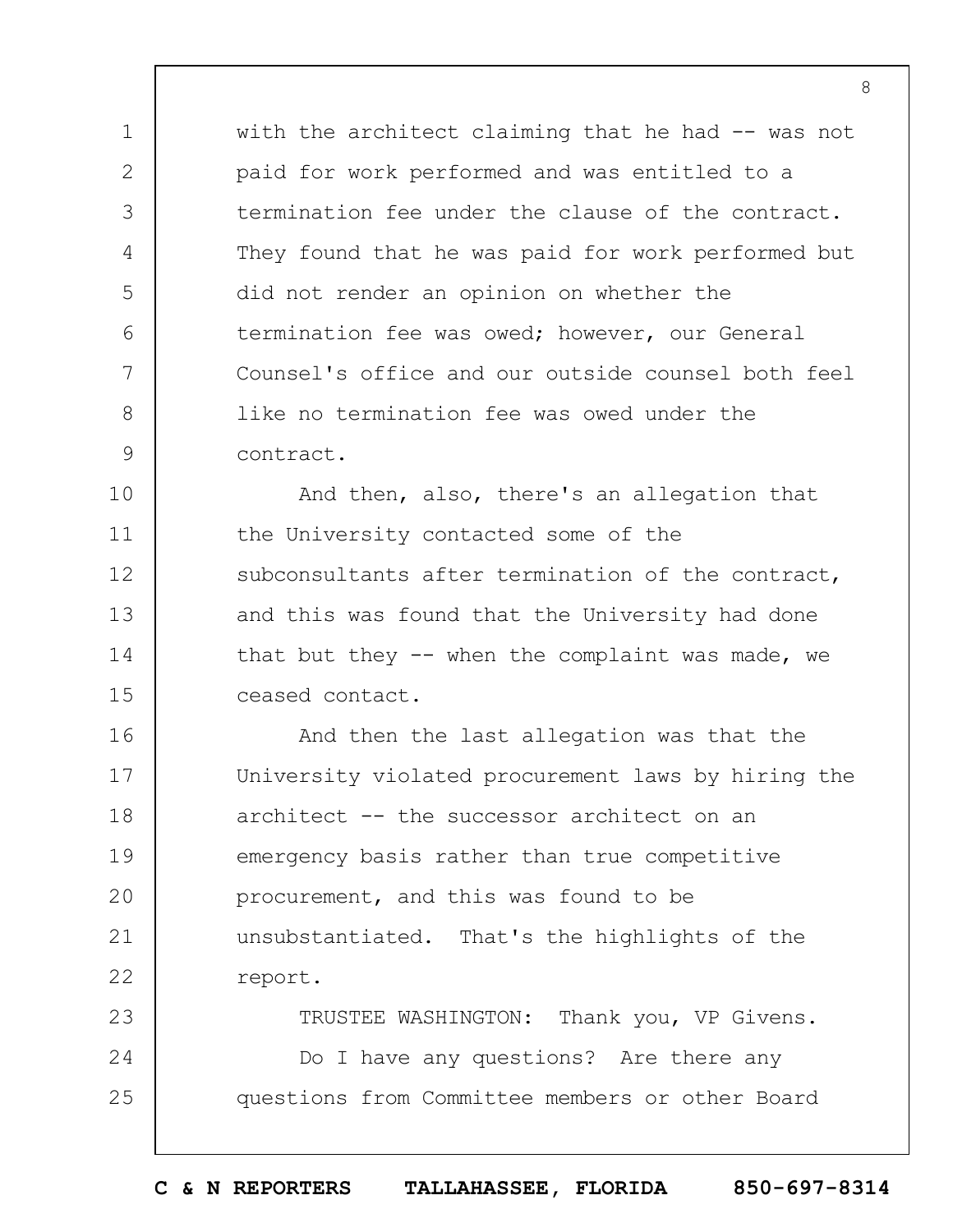members?

1

2

(NO RESPONSE).

3 4 5 6 7 8 9 TRUSTEE WASHINGTON: Hearing -- go ahead. TRUSTEE CARTER: What's the overall status? Trustee Carter. Just asking, what's our overall status on this matter? I know we've got to get to the Board of Governors, but what's our status in terms of what we present to the Board of Governors? Bottom line it for me.

10 11 12 VICE PRESIDENT GIVENS: We send them the report, they review it. If they have questions, they'll get back with us.

13 14 15 16 17 18 19  $20$ 21 22 23 24 25 We will have a corrective action plan that we'll send along with the report. And basically what we've done is the construction manual has been redone. We have new people in place over the construction area. And our office, the Division of Audit and Compliance, is providing some ongoing monitoring for a project to see that we're following our new construction manual. TRUSTEE CARTER: Permission to follow up? TRUSTEE WASHINGTON: Sure. TRUSTEE CARTER: Is there any outstanding litigation in this matter? VICE PRESIDENT GIVENS: It's possible the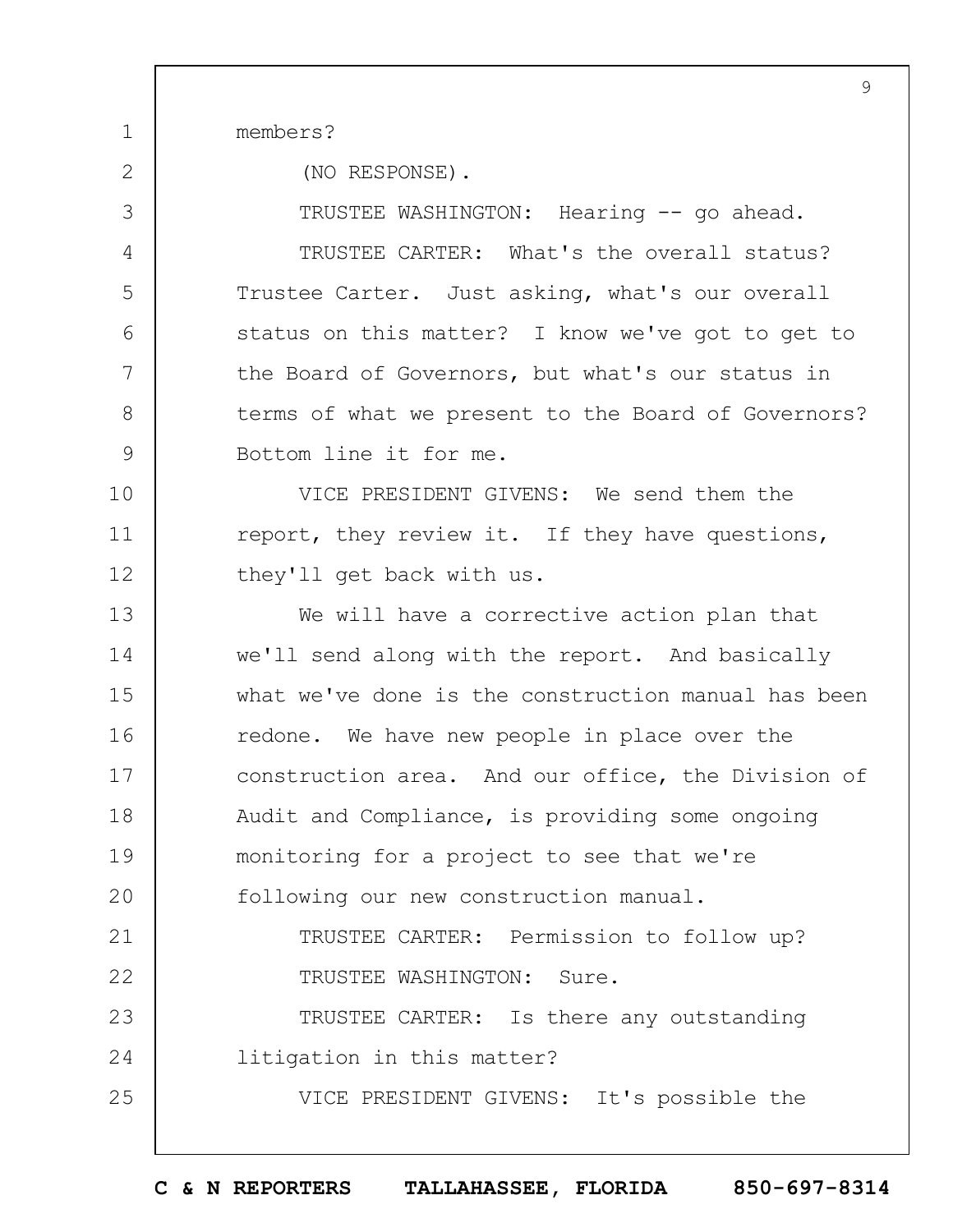1 2 3 4 5 6 7 8 9 10 11 12 13 14 15 16 17 18 19  $20$ 21 22 23 24 25 architect could continue -- or could file suit. At the present time, no, there is no litigation. He could still file to get the termination fee if he feels like he's owed it. TRUSTEE CARTER: Thank you. TRUSTEE WASHINGTON: Any other questions? TRUSTEE WOODY: VP Givens, did we -- TRUSTEE WASHINGTON: Hold on one second, Trustee Woody. We have a follow-up. ATTORNEY SELF: This is David Self, Associate General Counsel. I've been working on this matter with Emo Architects. When Emo was terminated about two and a half or three years ago, we did deliver to him his final check that we believed -- based on our evaluation of the project, his final check was approximately \$32,000. He has not cashed that check. It has lingered so long that our accounting people have surrendered that check to unclaimed property, the state's unclaimed property. He has approximately two years remaining on the statute of limitations to decide if he wants to bring litigation, so we won't know for certain until either he files or the statute runs.

10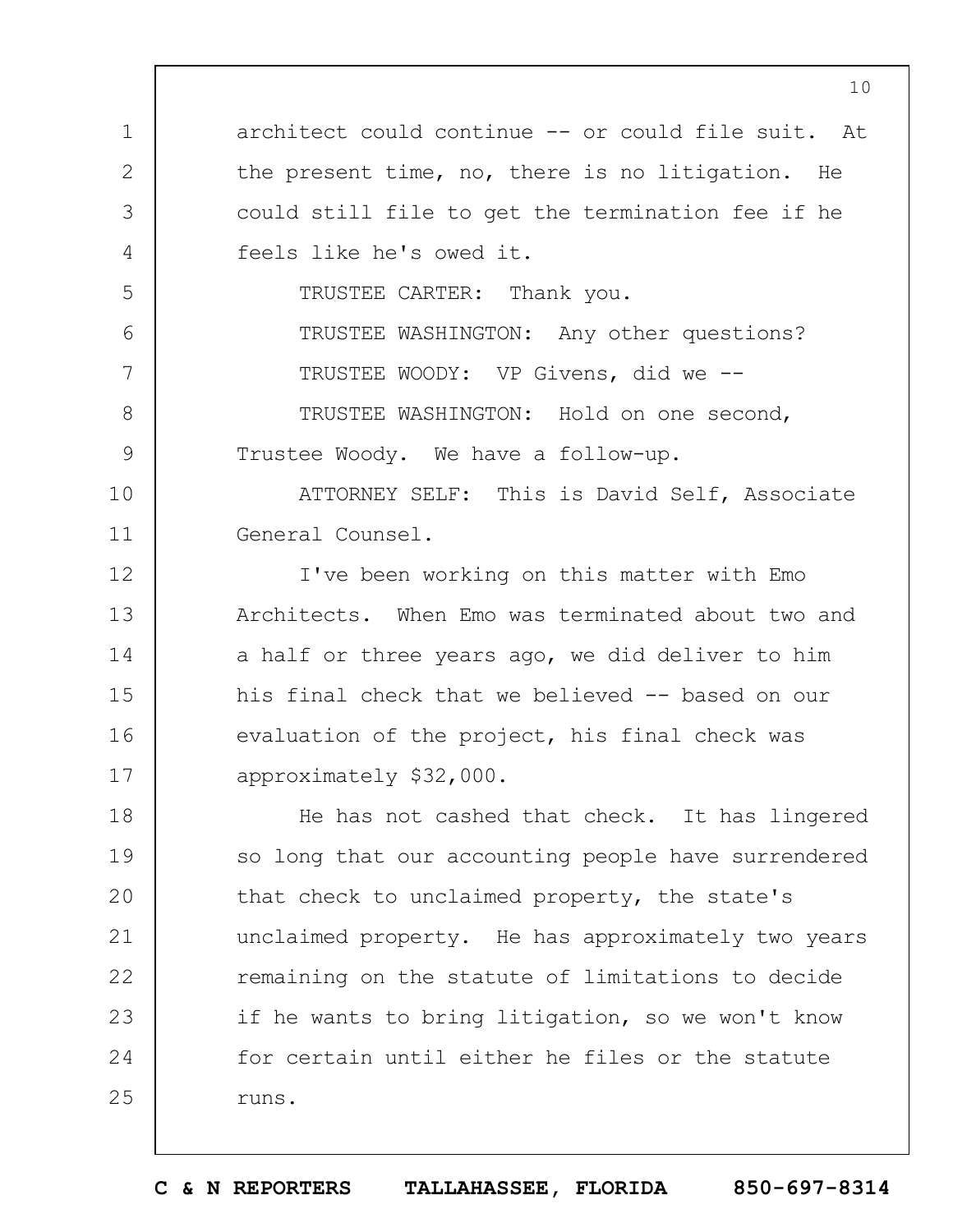TRUSTEE WASHINGTON: Thank you for that clarification.

Yes, Trustee Carter.

1

2

3

4

5

16

17

25

TRUSTEE CARTER: What about -- the check you mentioned, it's probably stale by now, right?

6 7 8 9 10 11 12 13 14 15 ATTORNEY SELF: Yeah, it is. Well, they don't actually expire, but our accounting department called the General Counsel's office a week and a half ago: What do we do with this check? They were about to take the money and put it back into the account. For purposes of our litigation strategy, we did not want to take the money back. We suggested that it be surrendered to DMS for unclaimed property, Financial Services, for their unclaimed property.

TRUSTEE CARTER: Let me --

TRUSTEE WASHINGTON: Please.

18 19  $20$ TRUSTEE CARTER: With the possibility of litigation, would it be better to put it in a - what our version of a trust account would be?

21 22 23 24 ATTORNEY SELF: Without getting into a litigation strategy, we believe that to bring the money back in gives them some sort of defenses or claims to it.

We've given them the check. It hasn't been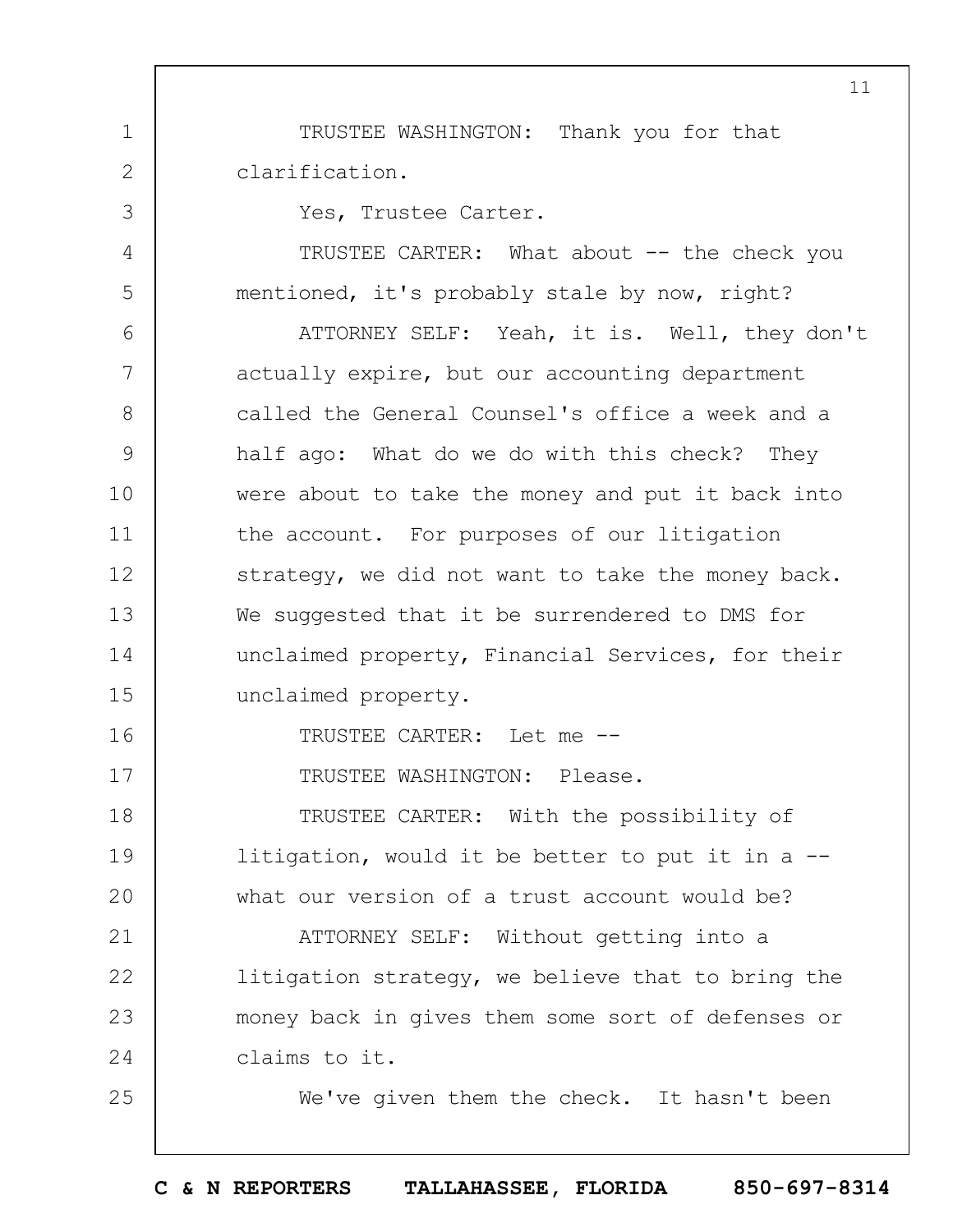1 2 3 4 5 6 7 8 9 10 11 12 13 14 15 16 17 18 19  $20$ 21 cashed. The next step for state-issued property like that is to go to Financial Services in their unclaimed property department. It's the same as if you left a utility deposit and moved and didn't claim -- going to the Treasury Department of unclaimed property and fill it out. TRUSTEE CARTER: But they have two years -- CHAIRMAN WARREN: Madam Chair, this is Trustee Warren. ATTORNEY SELF: No, no, litigation is different. Litigation is different. CHAIRMAN WARREN: Madam Chair. ATTORNEY SELF: He can cash his check at any time. If he wants to sue, he still has two more years. TRUSTEE WASHINGTON: All right. Trustee Woody and then Trustee Warren, we had a couple of questions? CHAIRMAN WARREN: Well, mine isn't a question. I just can't hear the respondent. If you would ask them to get closer to the mike or speak into it.

22 23 TRUSTEE WOODY: The same thing, I can barely hear also.

24 25 TRUSTEE WASHINGTON: Apologies. He is very close.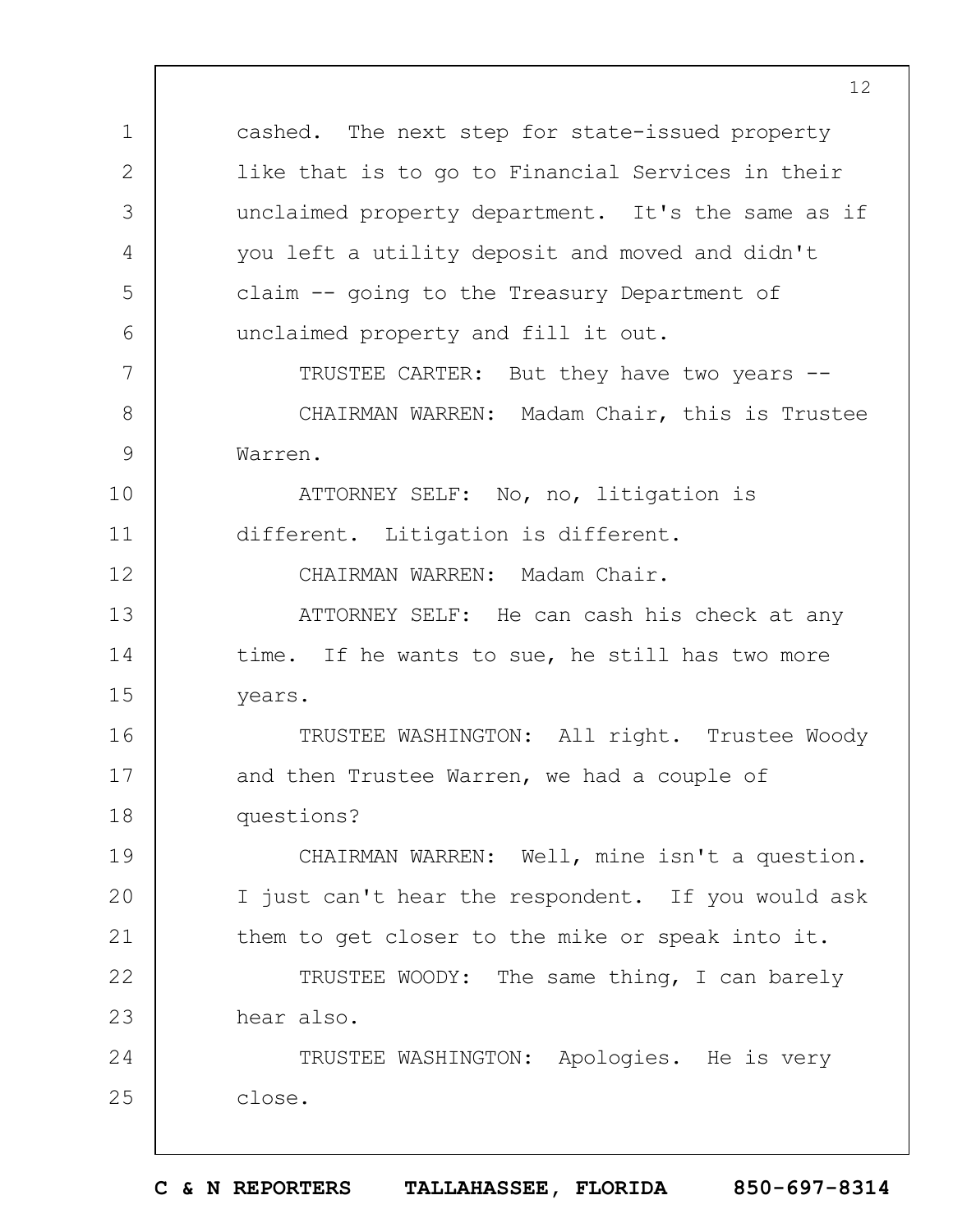1 2 3 4 5 6 7 8 9 10 11 12 13 14 15 16 17 18 19  $20$ 21 22 23 24 25 ATTORNEY SELF: I don't know what part you didn't hear. The bottom line is we've given the architect his last check; he has not cashed it. We submitted that to unclaimed property, the state's Financial Services department. There are two years remaining on the statute of limitations, so we won't know until the two years run or if he files an action. TRUSTEE WASHINGTON: Thank you so much. Any other -- TRUSTEE WOODY: Can you tell me what -- this is Trustee Woody. Could you tell me what the amount of that last check was? Because I thought I heard VP Givens say it wasn't as much as they originally said it was. TRUSTEE WASHINGTON: That is two separate issues, Trustee Woody. ATTORNEY SELF: The final check was \$32,000 and change. The other allegation had to do with delayed damages. TRUSTEE WOODY: Oh, okay. Thank you. TRUSTEE WASHINGTON: Thank you. Very good questions. Any other questions? CHAIRMAN WARREN: Trustee Warren, if I may.

**C & N REPORTERS TALLAHASSEE, FLORIDA 850-697-8314**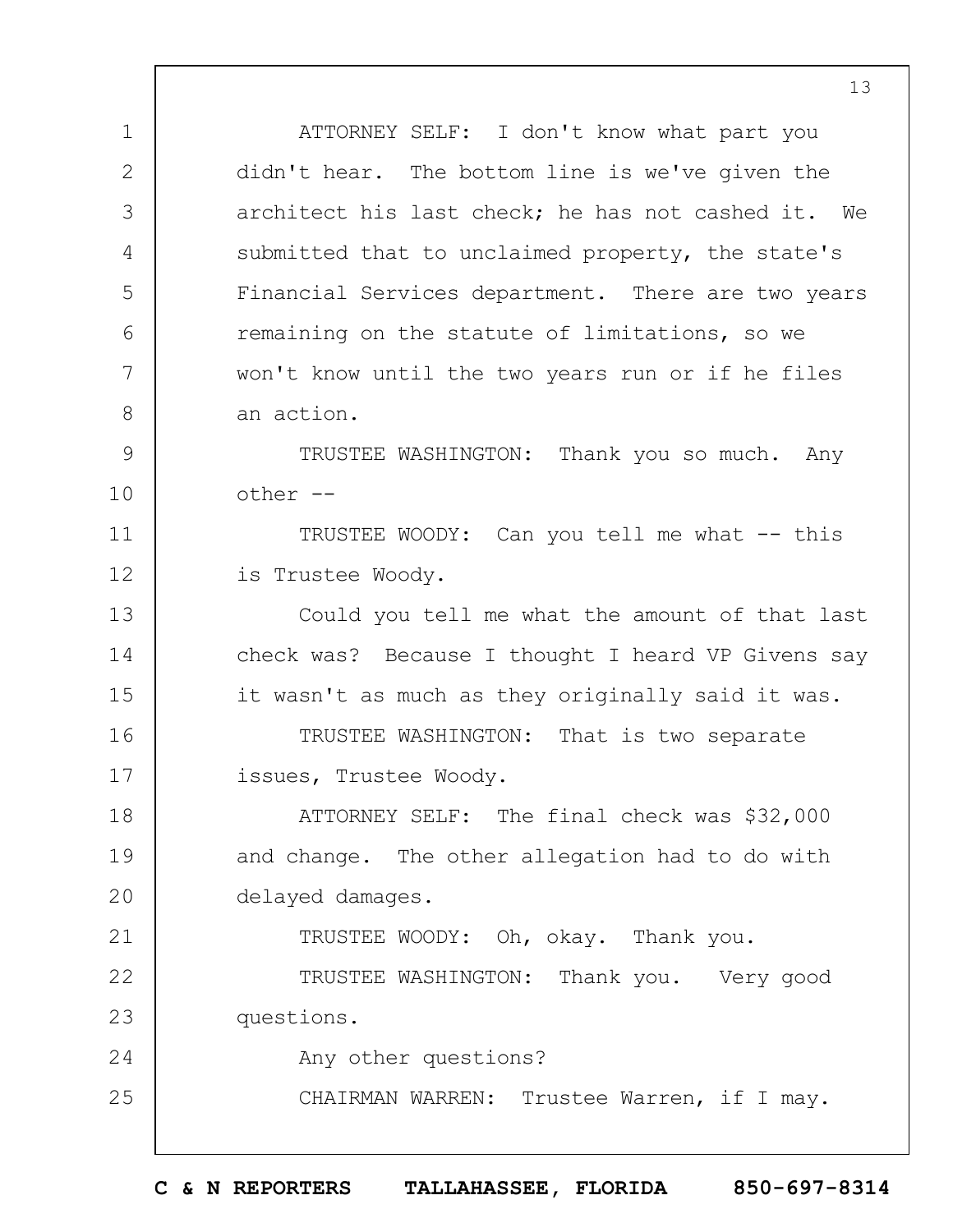TRUSTEE WASHINGTON: Yes, Trustee Warren. CHAIRMAN WARREN: The outline of the allegations in the first paragraph, the summary paragraph, doesn't give us a perspective on the date of origin, if you will, of the allegations. Might I suggest in the future that if we have something like this that we have some kind of reference point?

1

2

3

4

5

6

7

8

18

9 10 11 I get the impression in reading it that this allegation might have been outstanding for six years; is that not correct?

12 13 14 15 16 17 ATTORNEY SELF: No. This particular allegation, no, has not been outstanding for six years, but the project has had some issues for quite sometime. It started in 2006 or 7, just to give you some idea of how long the project has been going.

TRUSTEE WASHINGTON: And Trustee --

19  $20$ 21 CHAIRMAN WARREN: But the allegations filed with the Board of Governors was filed with them when?

22 23 ATTORNEY SELF: About two and a half years ago.

24 25 TRUSTEE WASHINGTON: And, Trustee Warren, you should have received separately the full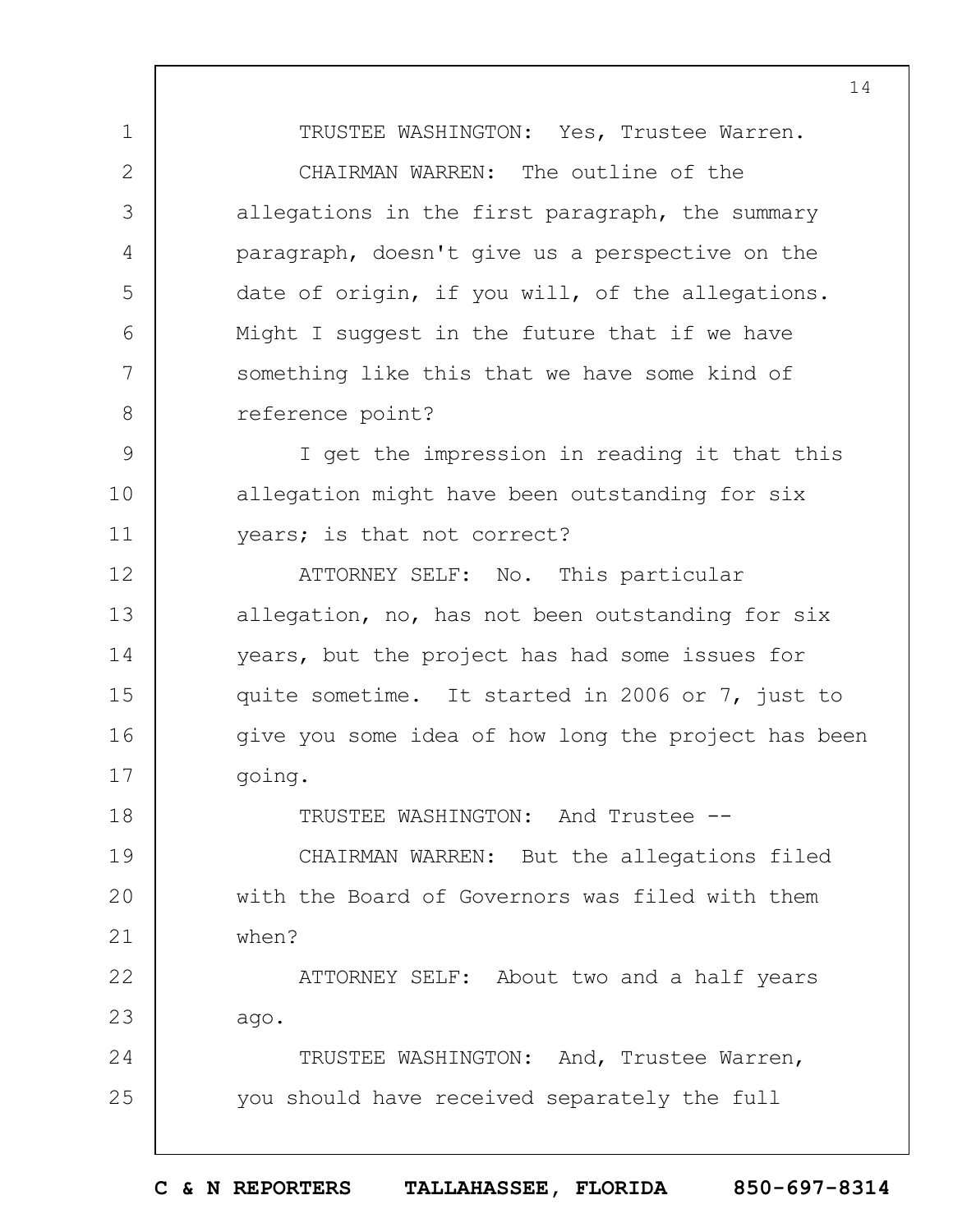1 2 3 4 5 6 7 8 9 10 11 12 13 14 15 16 17 18 19  $20$ 21 22 23 24 25 report from the company that the Audit and Compliance office sent out. What was that, last month? That had the full detail of all of the history and the full findings and corrective action. If you don't have that, we can have the staff resend that. CHAIRMAN WARREN: Please. TRUSTEE WASHINGTON: Any other questions? (NO RESPONSE). TRUSTEE WASHINGTON: Hearing none, can I have a motion to accept this report? CHAIRMAN WARREN: So moved. I'm not on it. TRUSTEE WOODY: So moved. TRUSTEE MCCOY: I'll second. TRUSTEE WASHINGTON: Thank you. Trustee Woody motioned, and Trustee McCoy seconded that motion. All in favor say aye. (AFFIRMATIVE INDICATIONS). TRUSTEE WASHINGTON: Opposed nay. (NO RESPONSE). TRUSTEE WASHINGTON: The motion carries. So now I recognize VP Givens to present the information items for the Committee. VICE PRESIDENT GIVENS: The first information item is just to go through a discussion on the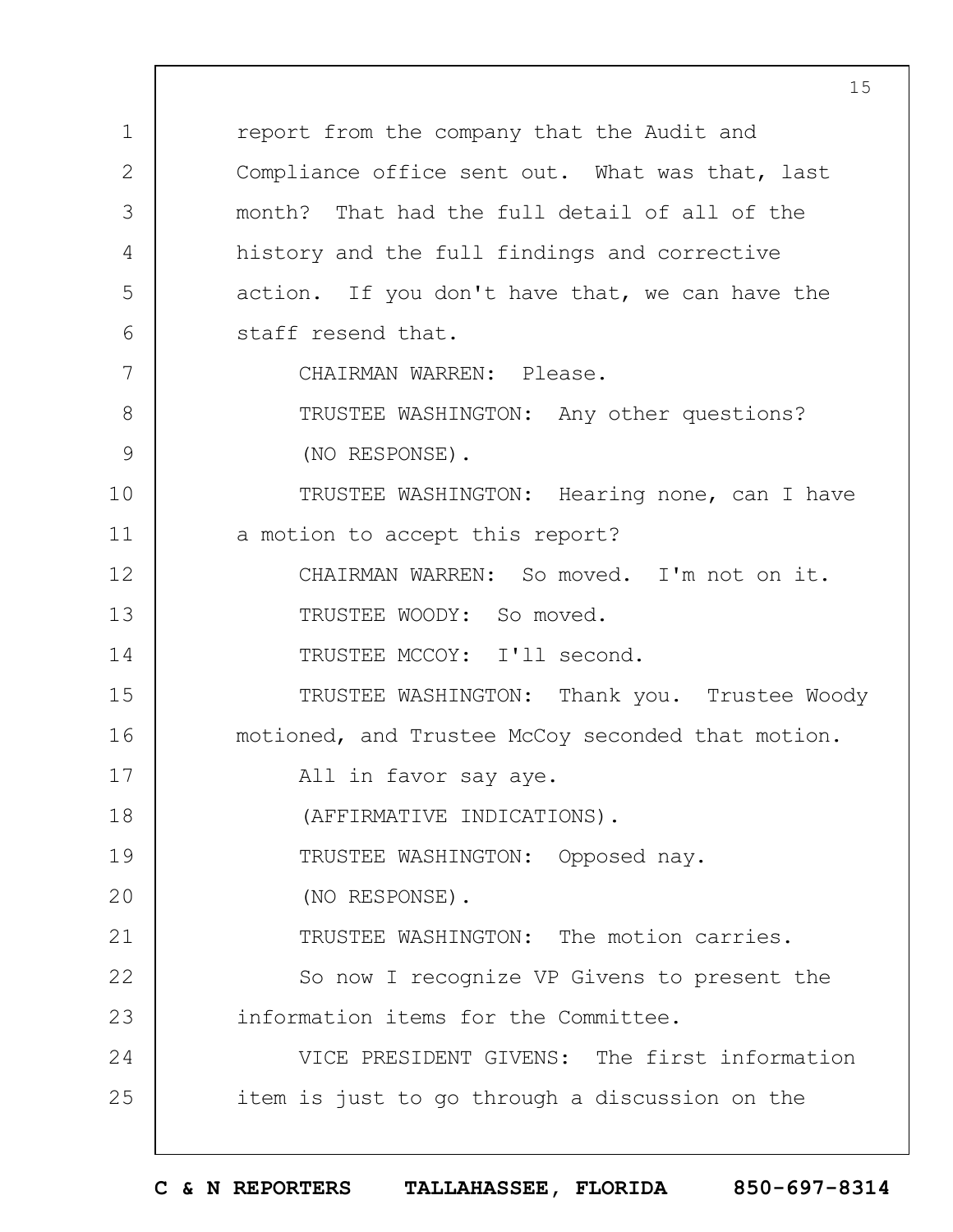1

2

3

4

5

6

7

8

9

Audit Committee's roles and responsibilities.

The roles and responsibilities of the Audit Committee are defined by the Audit Committee Charter that's adopted by the Audit Committee and approved by the Board of Trustees. It's reviewed periodically. Right now we do it about every year or year and a half to review it to be sure it's in conformance with the model charter that's put out by the Institute of Internal Auditors.

10 11 12 13 14 15 16 17 18 19  $20$ 21 22 23 24 25 And the Committee Charter that we have now is based on that model charter. Just quickly, some of the roles of the Audit Committee are to oversee the financial reporting, oversight of internal controls and risk management. There's a certain relationship with the internal auditors and the interaction with management, as well as some responsibilities to oversee the ethics and compliance of the University, and also have how the Audit Committee interacts with the internal auditors, and that's the Division of Audit and Compliance, as well as with other Board committees and just some recommendations that the Audit Committee is to evaluate itself periodically, as well as obtain the orientation education necessary. And I'd just like to hit some highlights of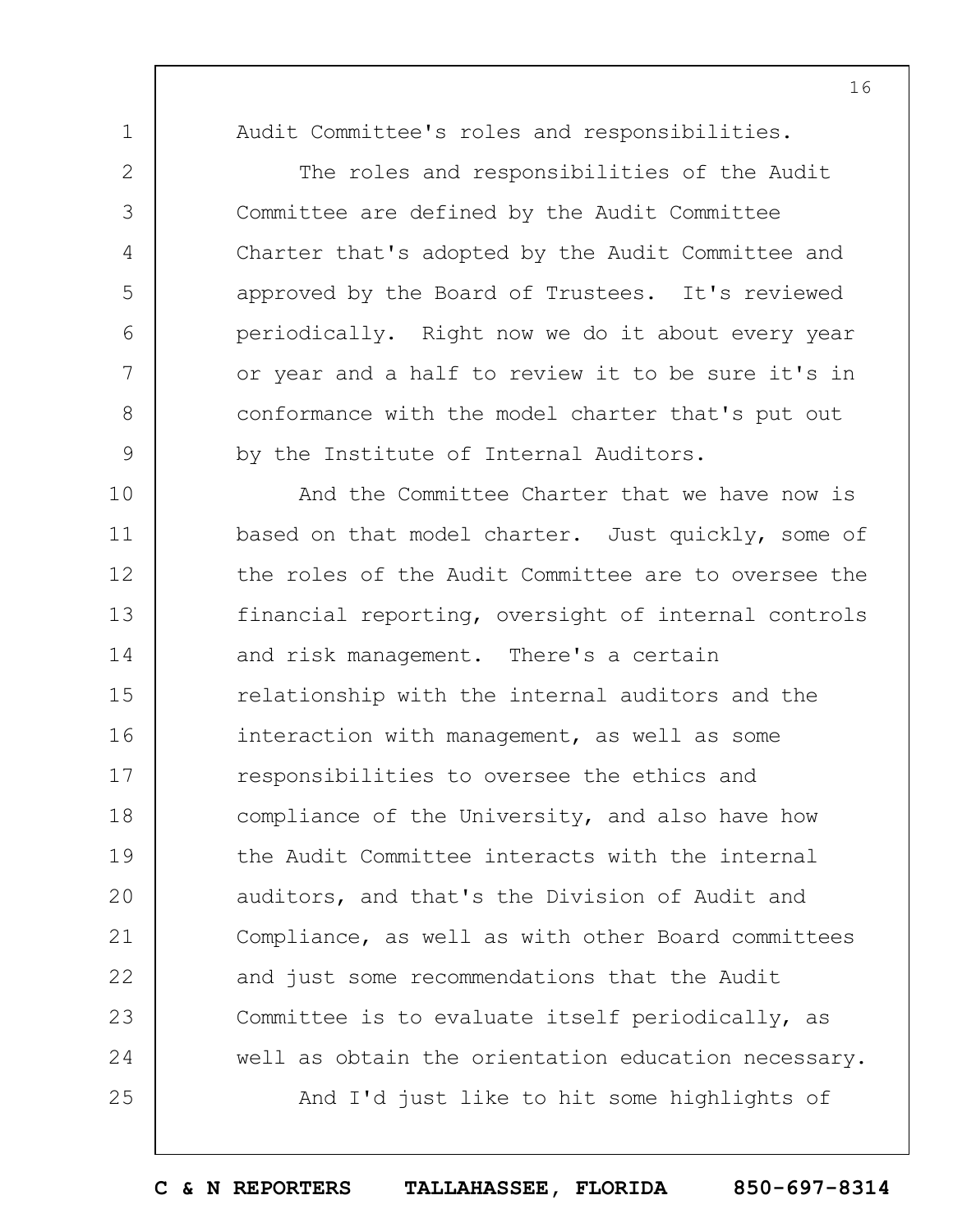this. In the oversight and financial reporting, the Audit Committee is the arm of the Board of Trustees to oversee the financial reporting of the University. The primary responsibility is to ensure the integrity of the financial information. And you do this through hiring qualified people as well as receiving audit reports and seeing that the audits are done timely and have the interaction with the auditors.

1

2

3

4

5

6

7

8

9

10 11 12 13 14 15 16 As far as oversight of internal controls and risk management, this has always been a big responsibility in government for audit committees to oversee the controls regarding legal and regulatory compliance. And those are controls that would extend beyond just the typical financial reporting controls.

17 18 19  $20$ 21 22 23 24 25 And then to ensure that the University devotes adequate resources required for the effectiveness of the internal control processes as well as to determine the risk management processes are in place, especially as they affect such areas as financial reporting and reputational risk; review the risk assessment and challenge the risk profile as well as reassess the list of the top risk areas and determine who in management should oversee the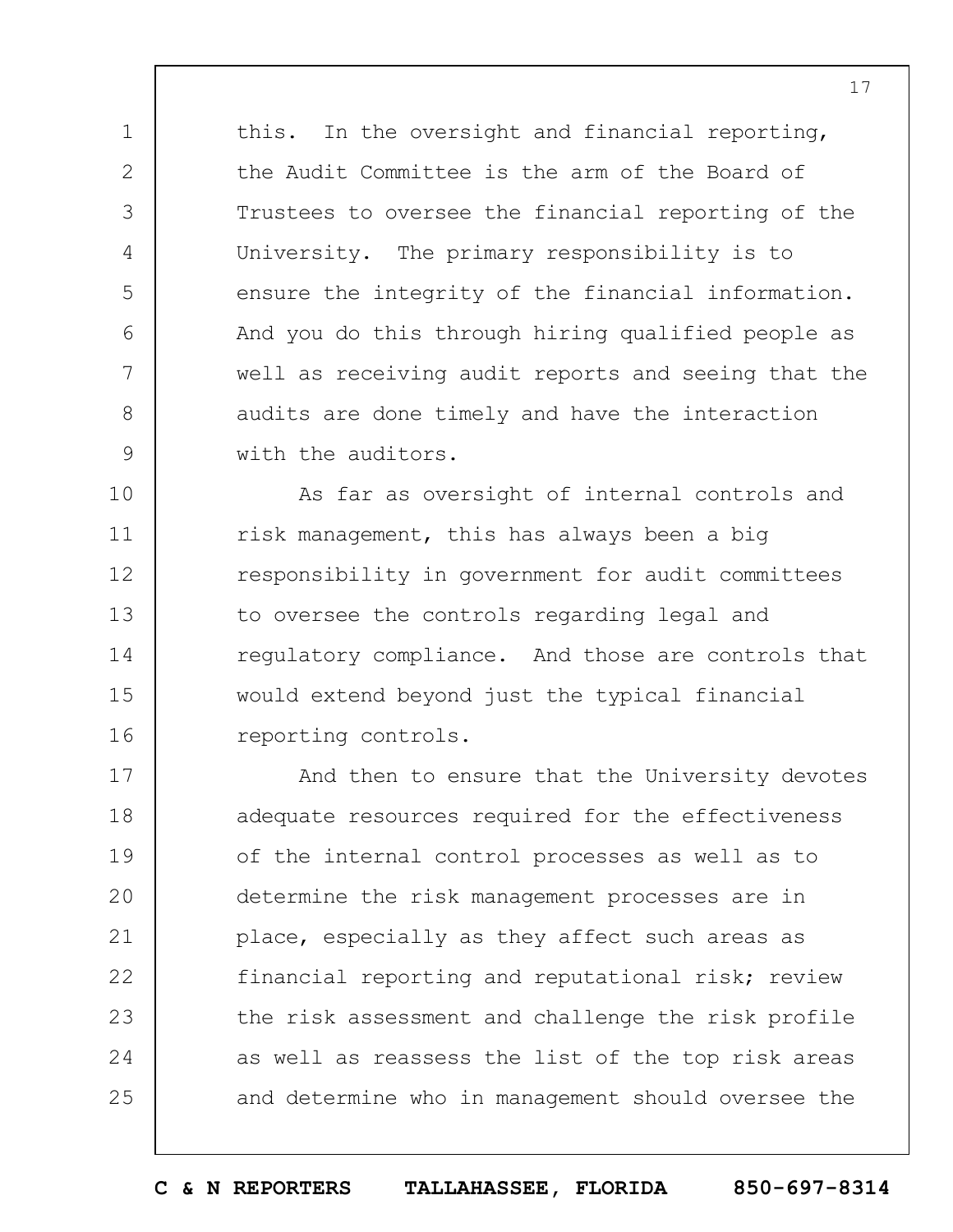areas. And we do this -- every year we do a risk assessment that is done for the primary purpose of developing the work plan for the Division of Audit and Compliance, but we present the report to the Committee for review and approval. And that's the point at which it gives the Board an opportunity to see what high-risk areas have been identified, to ask appropriate questions, and to ensure that the University is providing for appropriate addressing of those issues.

1

2

3

4

5

6

7

8

9

10

11 12 13 14 15 16 17 18 As far as relationship with independent auditors, the Board is the one that has the authority to hire independent auditors. And when we hire those, those are primarily for special projects just like the one we had. The state auditor general is the one who every year does the financial and audit of the federal awards program.

19  $20$ 21 22 23 24 25 As far as interaction with management, the Audit Committee just needs to be able to find the balance between oversight without making the management decisions. And this is done through an open and trusting relationship with management and asking appropriate questions. The meetings of the Audit Committee provides you the opportunity to do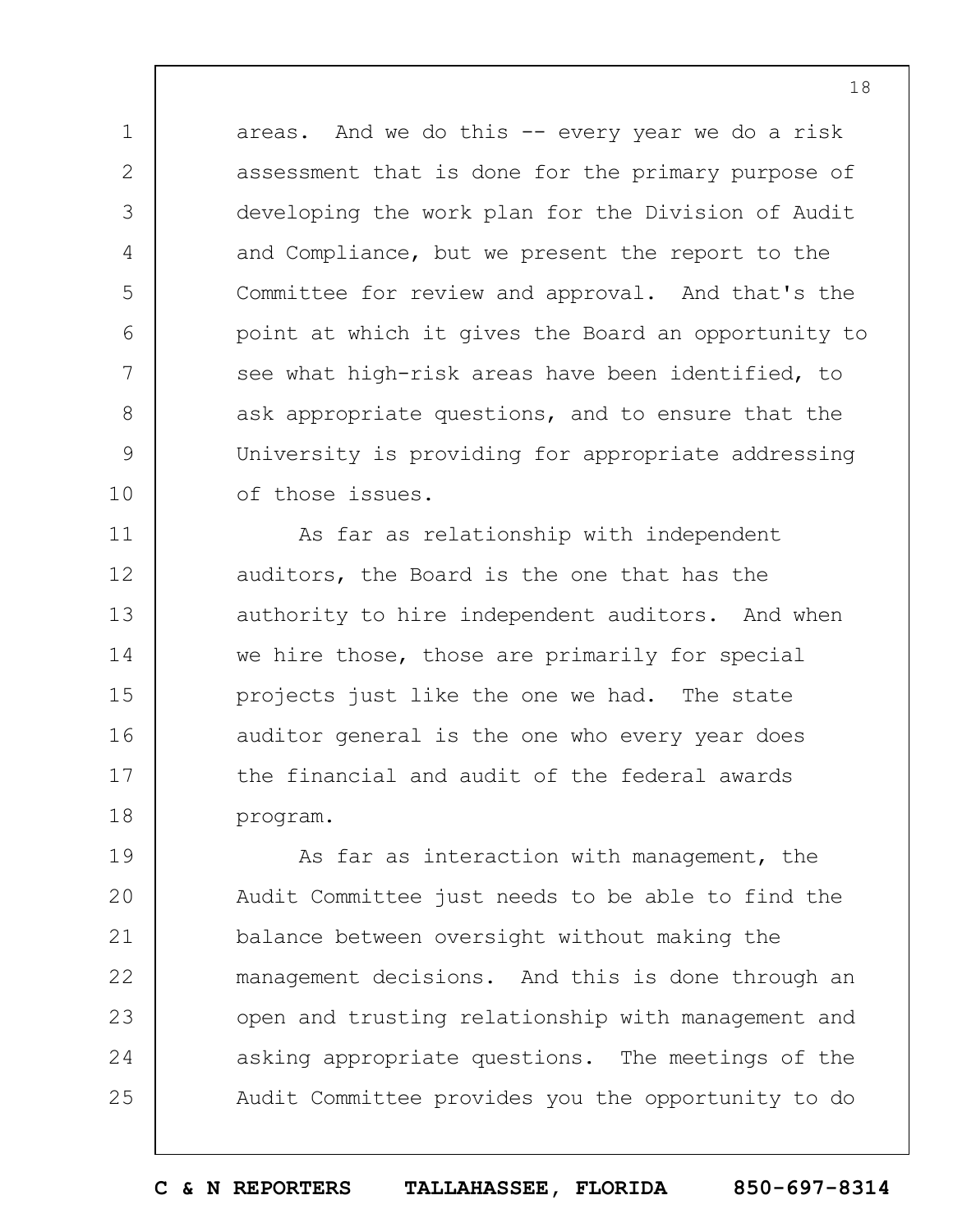that as well as just direct interaction with appropriate employees.

1

2

3 4 5 6 7 8 9 10 11 12 13 14 15 16 17 As far as the interaction with the internal auditors, you know, we like you to look at us as the key resource to provide information to you that you need for making decisions. It's important that we have a direct line to the Audit Committee and that the Audit Committee is involved with the risk assessment process. It's also we -- the standards need to be viewed as an objective entity, and our role in this is basically fact finding and reporting. We don't get into making management decisions or implementing management decisions; that's left up to management. That way it maintains our objectivity and independence so we're not put in a position of trying to audit decisions that we made.

18 19  $20$ And if there are questions, I'd be glad to answer questions on the roles. If not, I'll be glad to move on to our next topic.

21 22 TRUSTEE WASHINGTON: Just a second. Thank you, VP Givens.

23 24 25 Committee members, I know that we have a number of new members on the Committee as well as Board members, and so I just wanted to say that I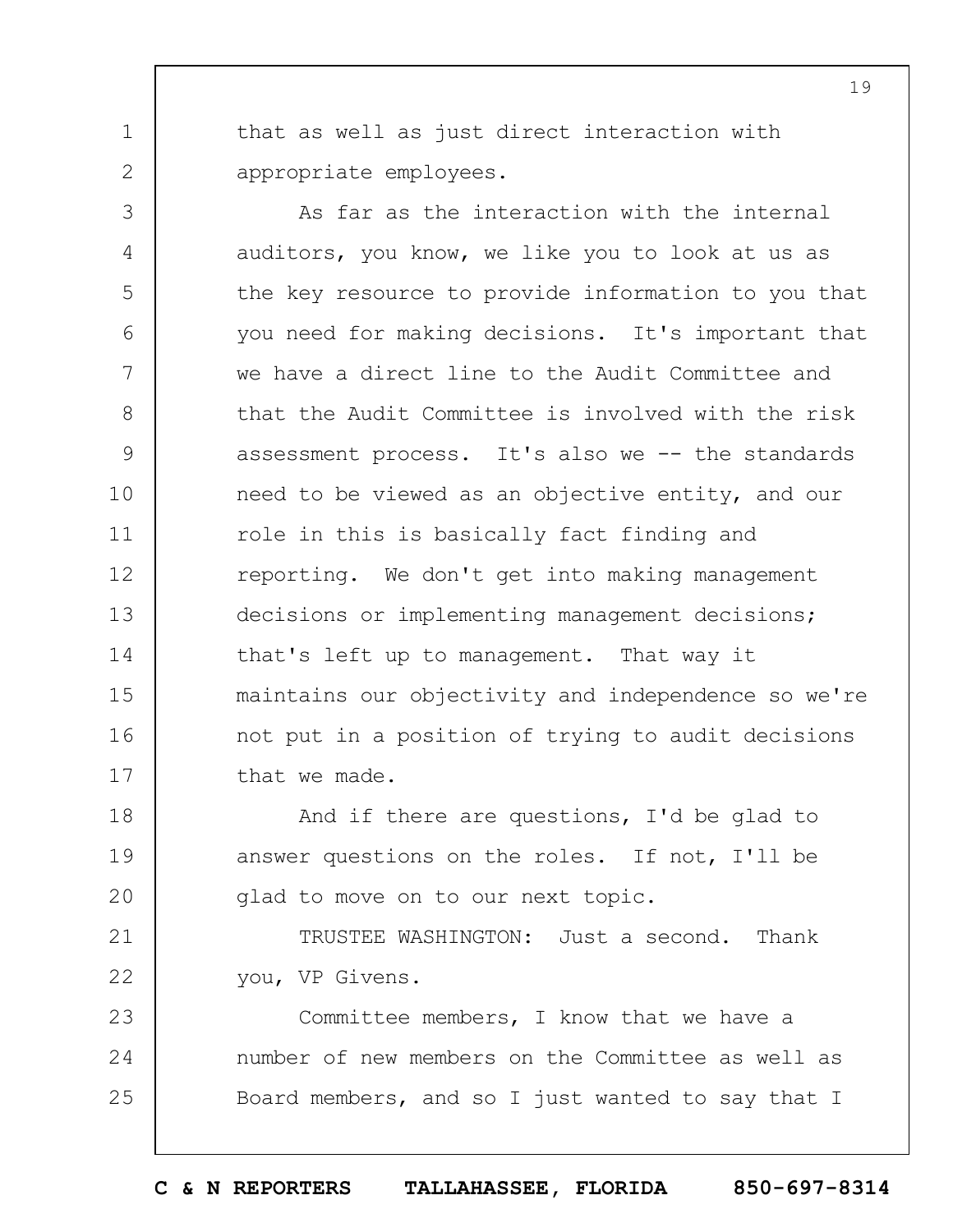asked VP Givens to give this sort of overview, high level as we go through, so as we continue to mull through some of these issues, you have at least an understanding. So I would encourage you to ask questions, if not now, then off line directly to VP Givens.

1

2

3

4

5

6

7

Thank you, VP Givens. You can continue.

8 9 10 11 12 13 14 15 16 17 18 19  $20$ VICE PRESIDENT GIVENS: I just wanted to give an update on a couple of reports that were issued. We had issued a report on followup of some -- of an audit that was done of the purchasing card program. We found that there were still instances where the documentation was not adequate and that sometimes it was not complete, and these are expenses for the purchasing card program. In some instances, they were not complete and not submitted on time. In some instances, there was not an adequate business purpose for the expenses. And the purchasing card administrator has implemented some corrective actions on all of those to address those issues.

21 22 23 24 25 We also had issued a report on the hiring process at the University as a result of some allegations that were reported to the Board of Governors and that they referred down to us to look at. They asked us to look at the hiring process to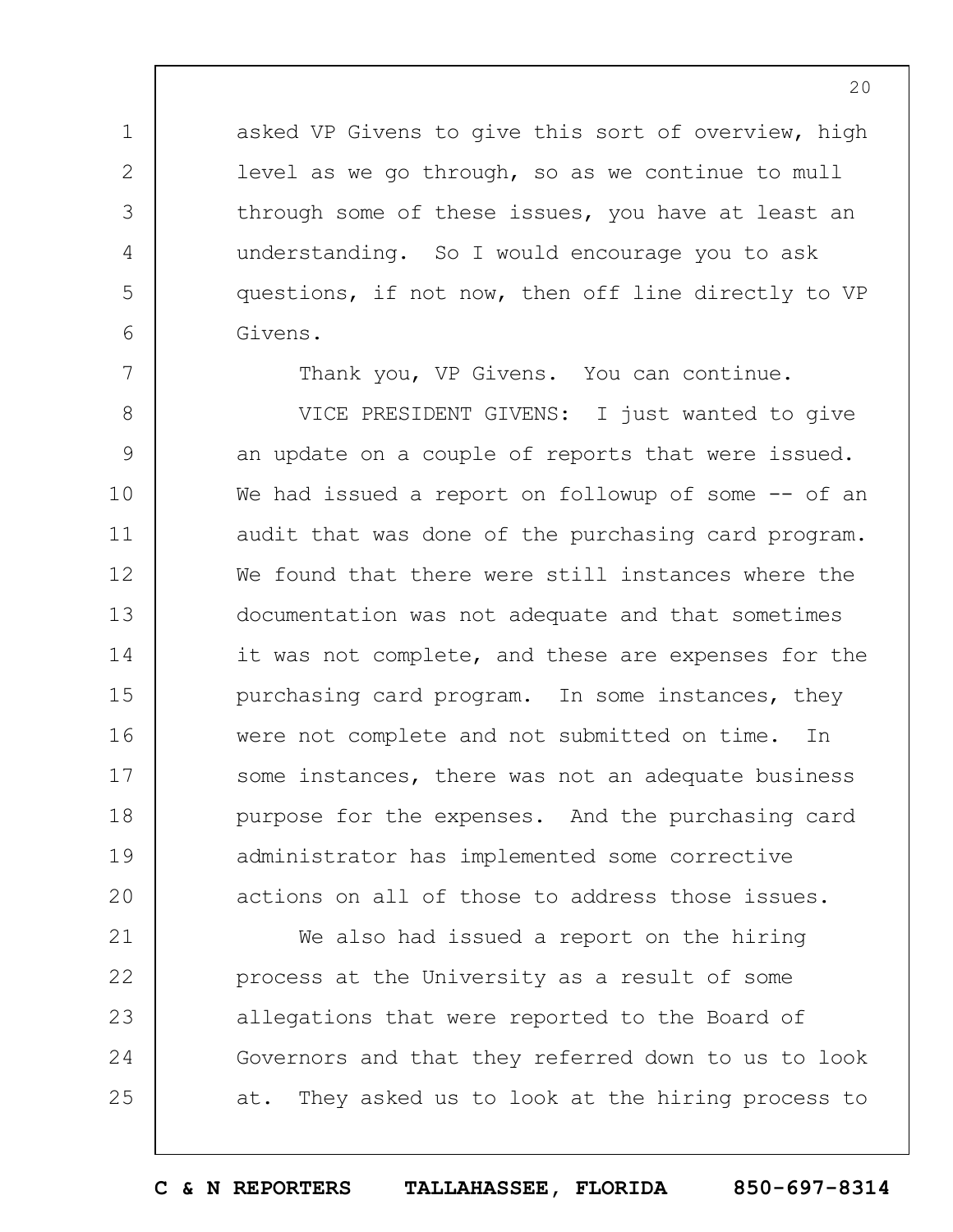1

2

3

4

5

6

7

8

9

be sure the hiring process was followed in the hiring of this particular individual.

We did that. We found that the hiring process was followed. We found that the individual was qualified to be hired into the position he was hired; but in doing it, we did see some areas that could be improved, and it related primarily to the instances where the advertising for a position is waived.

10 11 12 13 14 15 16 17 18 19 We met with our HR department. We went through the findings, then HR has agreed to implement some changes to the process, basically to revise policy language to codify and clarify the procedure that's used when an advertisement is waived, and also to consider procedures that could help the University take action in the event an individual provides false information about pertinent or minimum qualifications that are used in the selection process.

 $20$ 21 22 23 24 25 And then, also, we noted some improvements could be made in the background check process, which we found that the EEOC guidelines were followed but that it would help I think if they were codified in writing. HR has agreed to look at that as a possibility to put those in writing.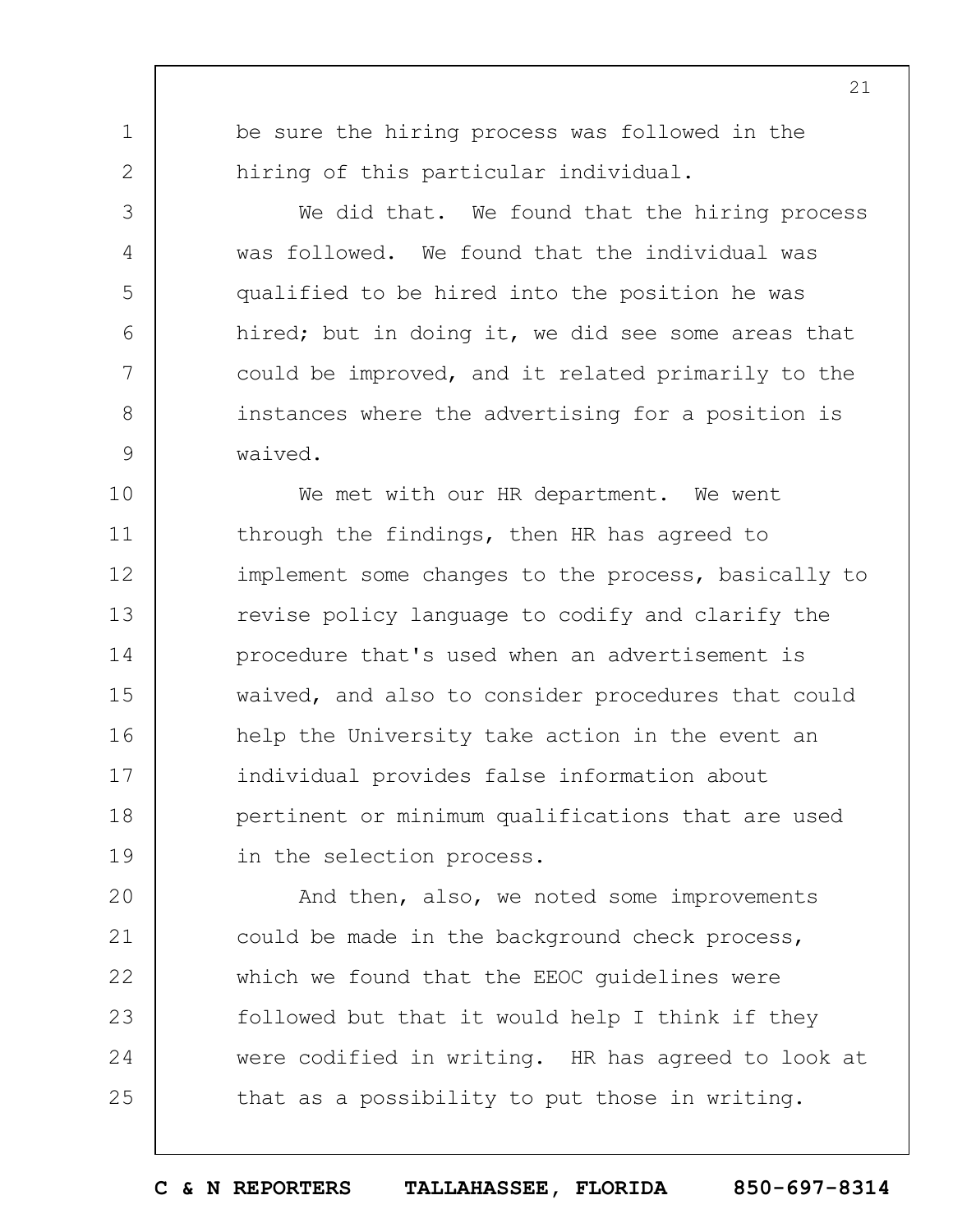1 2 3 4 5 6 7 8 9 10 11 12 13 14 15 16 17 18 19  $20$ 21 22 23 24 25 22 TRUSTEE CARTER: Madam Chairman, an opportunity for questions? TRUSTEE WASHINGTON: Sure. Chair -- I mean, sorry, Trustee Carter. TRUSTEE CARTER: In the context of the non-advertised positions, what's the volume? How do we -- is there a way to quantify that? I want to see if there's a problem. How do we quantify that? How many was that or --VICE PRESIDENT GIVENS: We looked, and within a year maybe there might have been 30 or so. TRUSTEE CARTER: And the basis for that? VICE PRESIDENT GIVENS: Is the need to fill positions quickly if there were people that were qualified to take -- TRUSTEE CARTER: Now is that more for internal employees? What I'm trying to get my head around, why would you not advertise? Is that because these are internal promotions or employees? How does that  $--$ VICE PRESIDENT GIVENS: Well, that was part of the process that we looked at. When the advertising is waived, there's a justification that has to be provided. And the justification, it could range from just the need to fill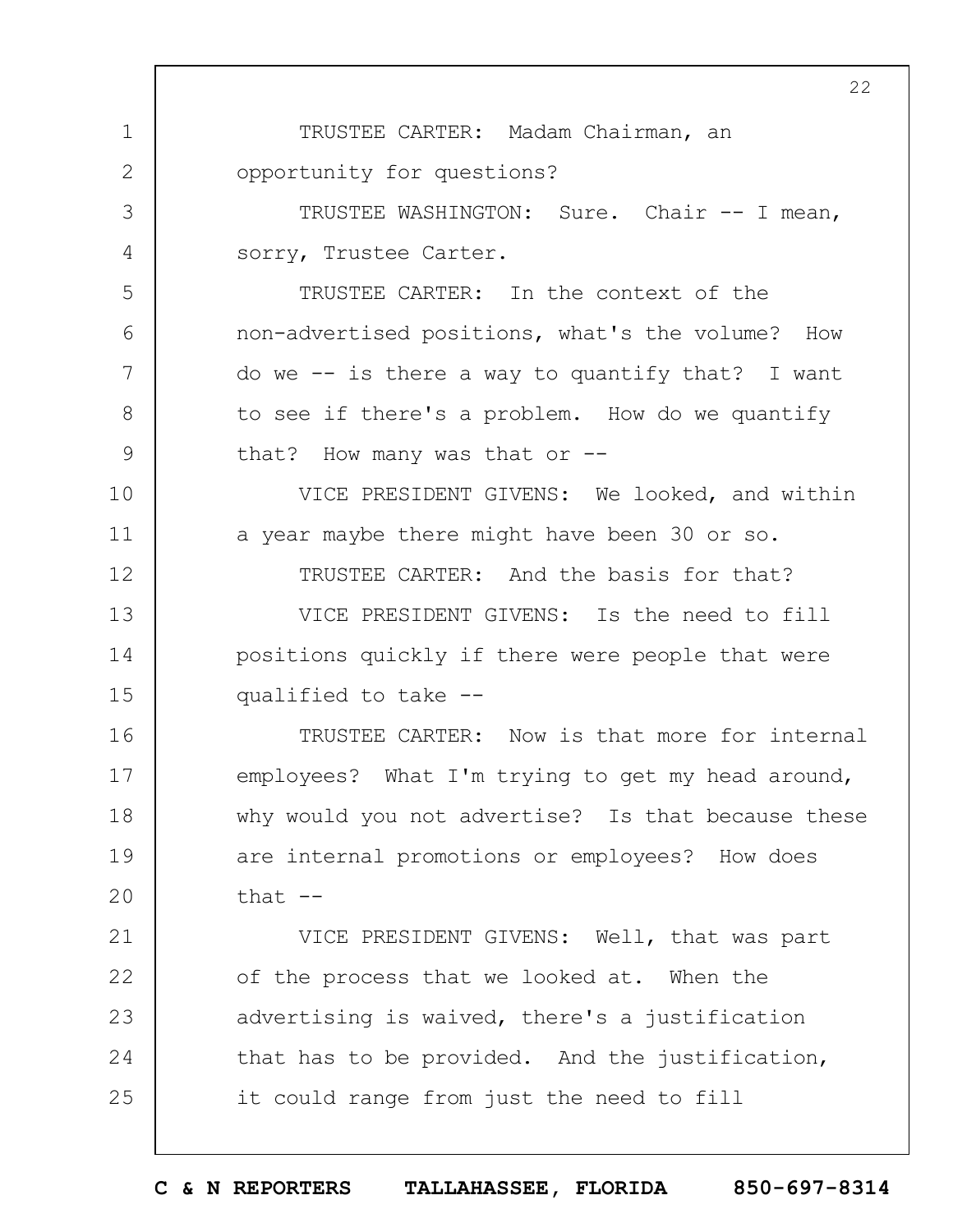1 2 3 4 5 6 7 8 9 10 11 12 13 14 15 16 17 18 19  $20$ 21 22 23 24 25 23 positions or -- I don't remember the rest of them off the top, but there are several reasons that were given. TRUSTEE CARTER: Excuse me, Madam Chair. TRUSTEE WASHINGTON: Sure. TRUSTEE MCCOY: Could you please talk up? I can barely hear you. TRUSTEE CARTER: Sorry about that. For this line of questioning, in the case of non-advertised, who is the final signing authority? How do we -- who is the final signing authority on that? If you're going to waive advertising, how does that -- there has to be someone responsible, right? PRESIDENT MANGUM: Me. TRUSTEE CARTER: The President? So you are informed of that, right, so long as -- just as long as we have oversight, so if we're doing that, then I think the President, you know, should be able to know that that occurs so we don't leave that to some folks down in the -- TRUSTEE WASHINGTON: So just to be clear, for all unadvertised filling of job descript -- you know, for all unadvertised positions, the President is the final say on the actual signoff, like she is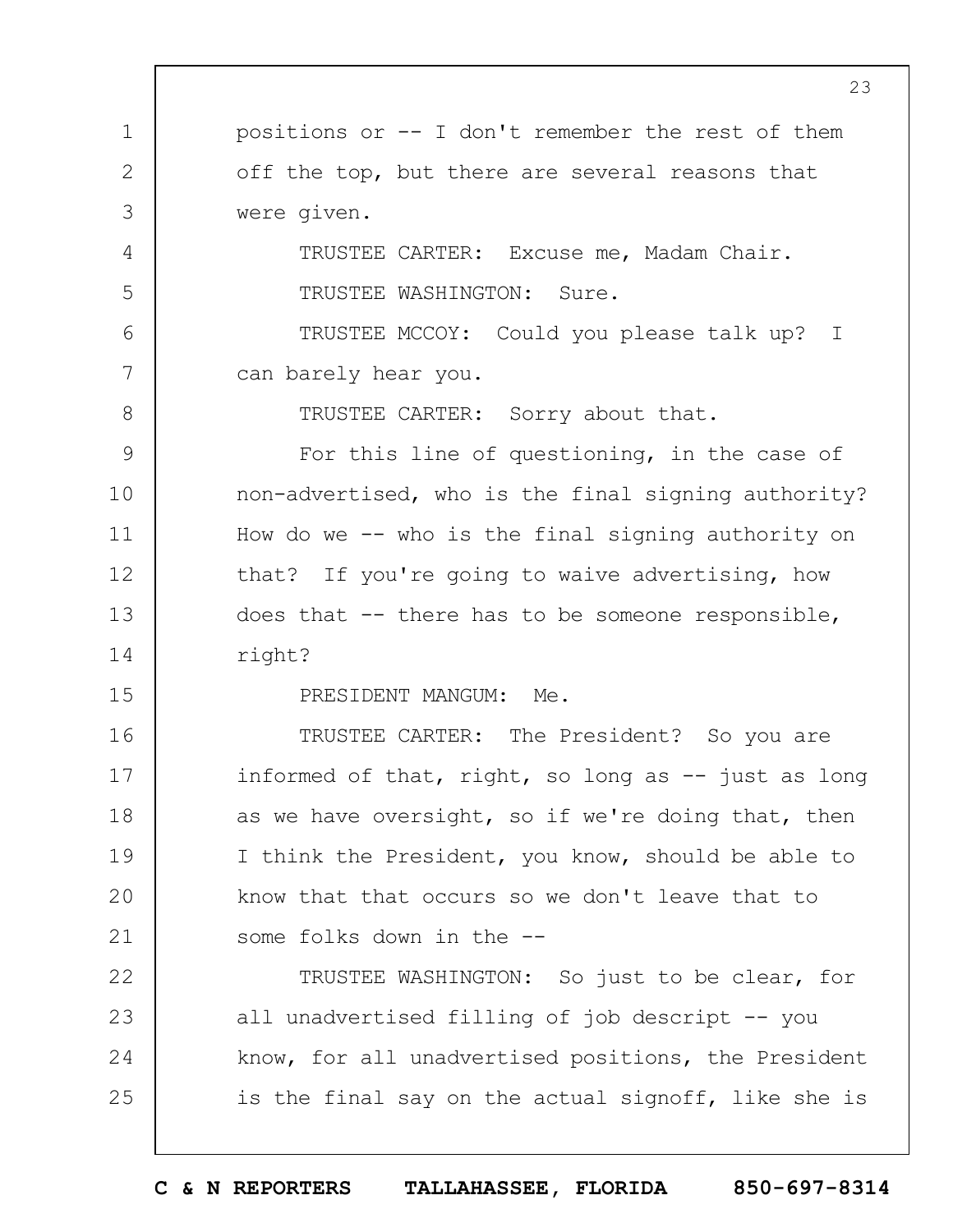1 2 3 4 5 6 7 8 9 10 11 12 13 14 15 16 17 18 19  $20$ 21 22 23 24 25 24 aware of each individual that we have waived hiring for  $-$  or waived advertising, or would it be maybe like the Chief of Staff? VICE PRESIDENT GIVENS: It says or President's designee. TRUSTEE WASHINGTON: Okay, or the President's designee. ATTORNEY THOMAS: It would be a vice president or the President. TRUSTEE WASHINGTON: Right. Okay. TRUSTEE CARTER: I'm just asking that for accountability purposes. VICE PRESIDENT GIVENS: And the hiring manager is the one that can initiate that, whether or not it's advertised. TRUSTEE GRABLE: Chairman Washington, this is Trustee Grable. I too, like Trustee Woody, I can barely hear when people are talking; and then several people start talking and I miss the entire discussion. TRUSTEE WASHINGTON: I apologize, Trustee Grable. We will get VP Givens a little closer to the mike and maybe he can speak up. TRUSTEE GRABLE: Trustee Washington -- TRUSTEE WASHINGTON: Can you hear me? Trustee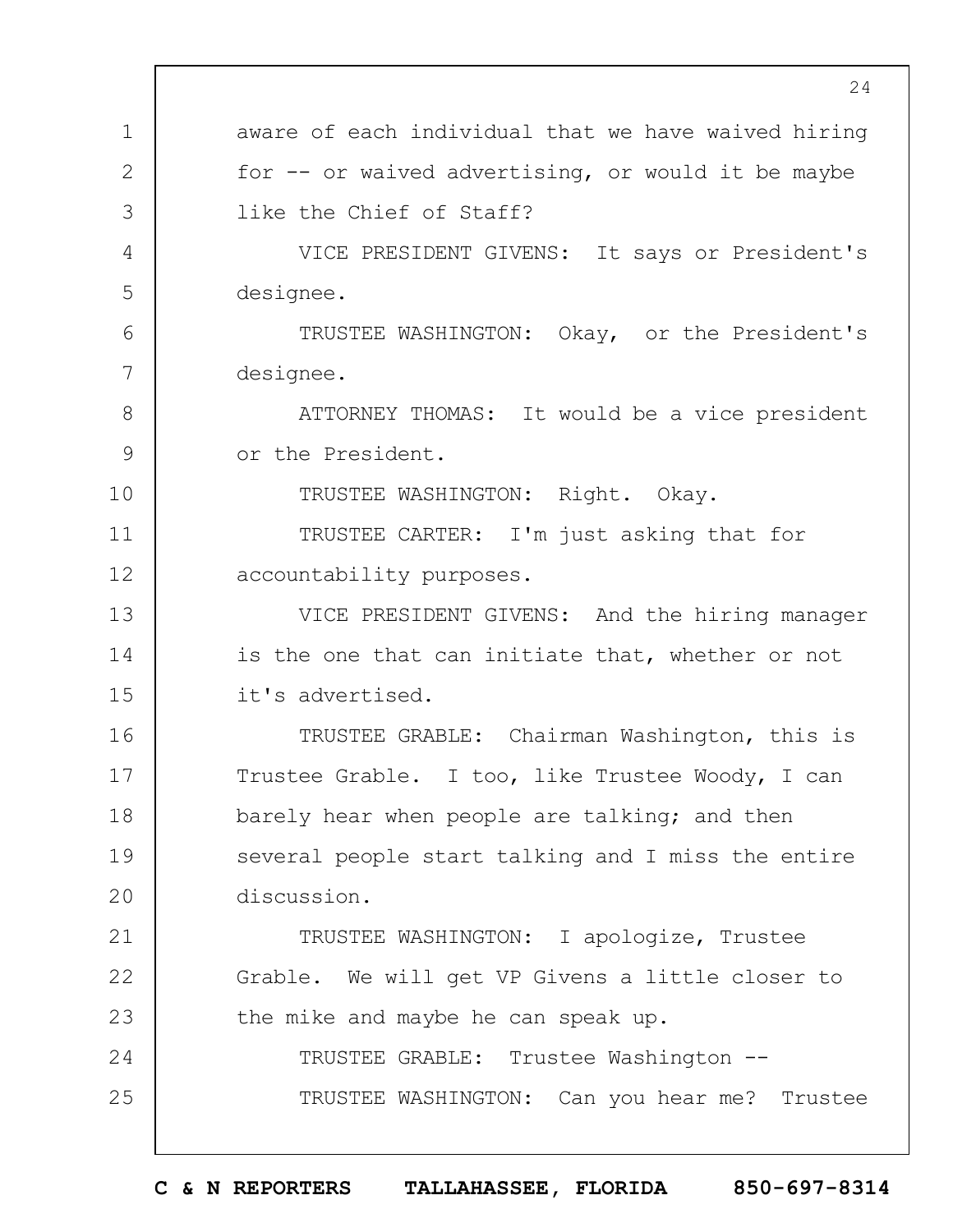| $\mathbf 1$    | Grable?                                             |
|----------------|-----------------------------------------------------|
| $\overline{2}$ | TRUSTEE GRABLE: Yes, I'm here.                      |
| 3              | TRUSTEE WASHINGTON: Sorry.                          |
| 4              | TRUSTEE GRABLE: Thank you.                          |
| 5              | TRUSTEE WASHINGTON: I apologize for the             |
| 6              | ambient noise. The line of questioning is just      |
| 7              | ensuring that there is a process and procedure for  |
| 8              | unadver -- for positions that have been waived.     |
| 9              | And it appears as if there is a process and that    |
| 10             | the accountability structure goes up to either a VP |
| 11             | or the President herself.                           |
| 12             | TRUSTEE GRABLE: Okay. Thank you for that            |
| 13             | clarification, Trustee Washington.                  |
| 14             | TRUSTEE WASHINGTON: You are very welcome.           |
| 15             | Any other questions on that matter? Oh,             |
| 16             | sorry, General Counsel.                             |
| 17             | ATTORNEY THOMAS: Yes. I just wanted to state        |
| 18             | that there is a regulation and it's 10.102 that     |
| 19             | prescribes what the process is for waiver of        |
| 20             | advertisement. There's a form that must be          |
| 21             | completed, and the only persons that are allowed    |
| 22             | to, you know, do actual hiring would be the         |
| 23             | President or the President's designee, which is an  |
| 24             | actual VP, not an associate or --                   |
| 25             | TRUSTEE WASHINGTON: Okay. Thank you very            |
|                |                                                     |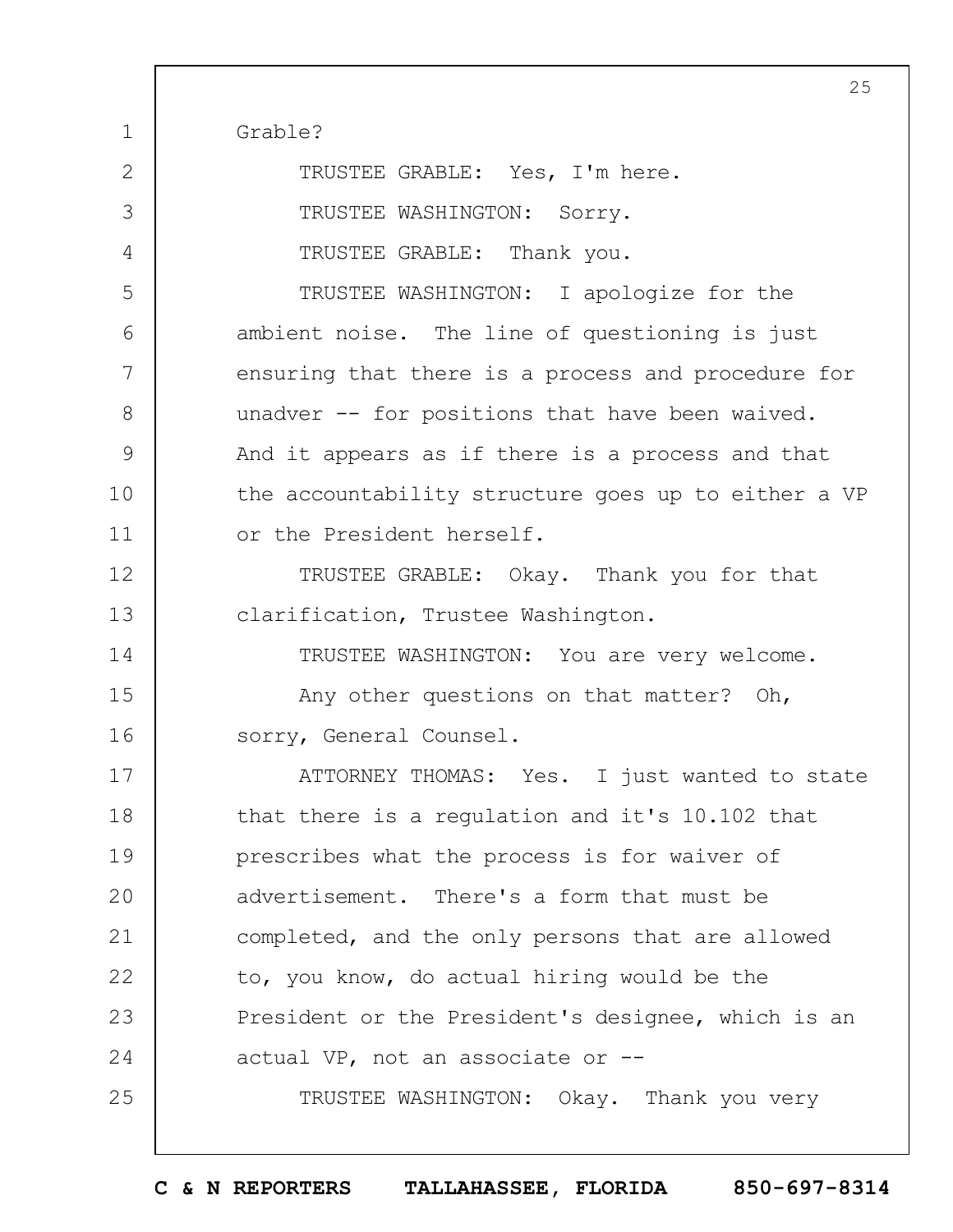1 2 3 4 5 6 7 8 9 10 11 12 13 14 15 16 17 18 19  $20$ 21 22 23 24 25 26 much. Any more questions? TRUSTEE WOODY: Chairman Washington, Trustee Woody. TRUSTEE WASHINGTON: Yes, Trustee Woody. TRUSTEE WOODY: Is there a requirement -- did you find that there is a requirement that everybody that is interested in applying for a position submit an application, a written application that is submitted to HR? TRUSTEE WASHINGTON: Rick, VP Givens. VICE PRESIDENT GIVENS: In the process, if it's advertised yes, everybody is required to submit an application; but not in the -- an application has not been required in the process where advertisement is waived. TRUSTEE WASHINGTON: That might be something we look into. Is there a state regulation, General Counsel, on filling out of the state application? ATTORNEY THOMAS: Not that it's applicable to the State University System because we prescribe our own hiring regulations. TRUSTEE WASHINGTON: Okay. Thank you. Trustee Woody, are you okay? Do you have any more questions?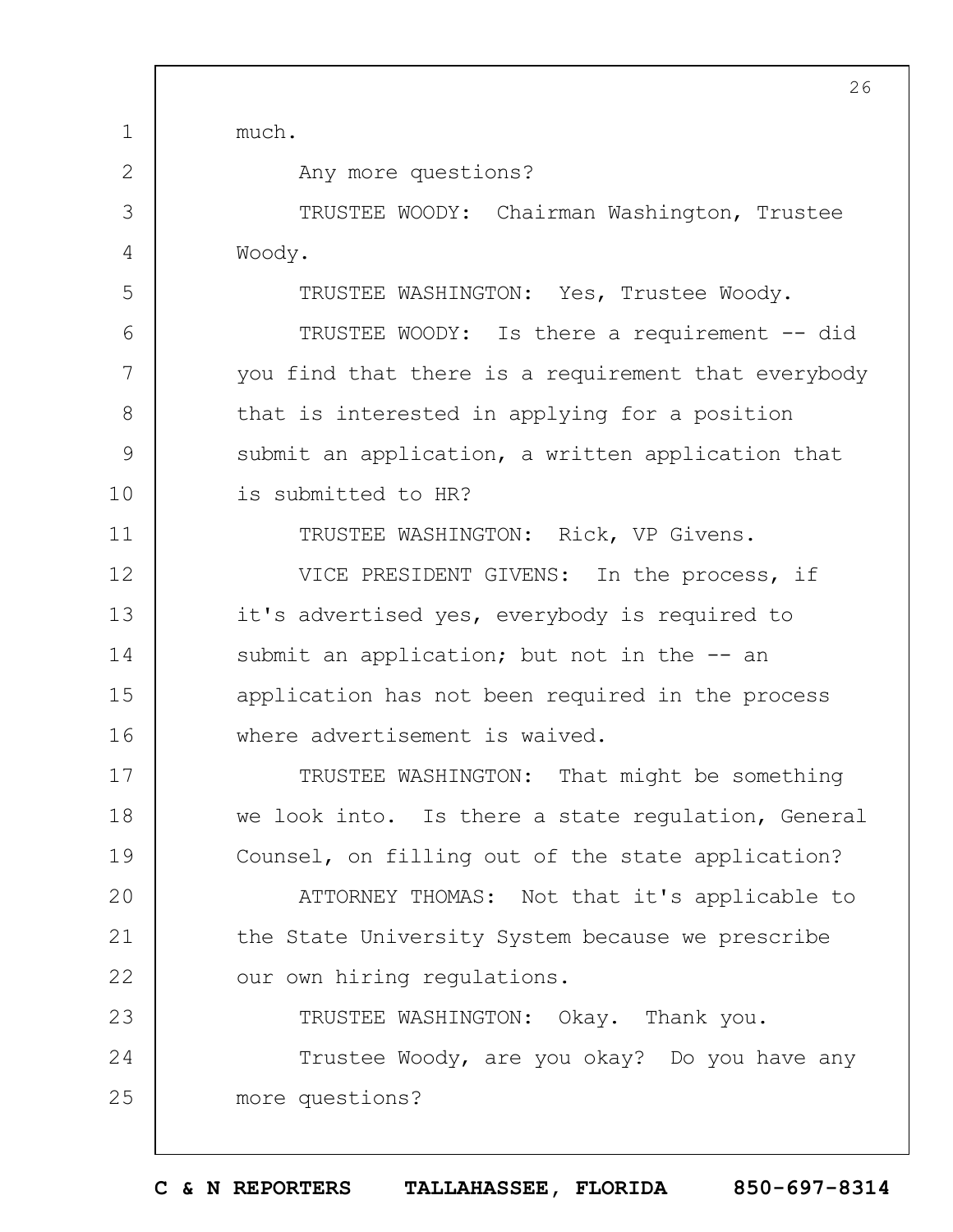CHAIRMAN WARREN: There's Trustee Warren if he doesn't.

1

2

3

4

TRUSTEE WASHINGTON: Trustee Warren, you are recognized.

5 6 7 8 9 10 11 12 13 14 15 16 17 18 19  $20$ CHAIRMAN WARREN: Well, this whole subject matter seems to me opens Pandora's box on the subject of nepotism. So if we have a process for approving -- making job assignments or hiring people without advertisement, then I'm delighted to hear that the process floats up to the final authority being the President or the President's designee. But on the other hand, to not have an application, minimally an application for those folk, how is the President then made aware of the qualifications of the person without something having been submitted, an application and even a resume, for that matter, attached to it that helps in that evaluation? Otherwise it comes to her merely anecdotally, a recommendation from somebody who likes somebody else.

21 22 23 24 25 TRUSTEE WASHINGTON: So, Trustee Warren, I will just reiterate maybe what the General Counsel noted, was that there is -- even for the waived positions, there is a justification form and supporting documents that are required to be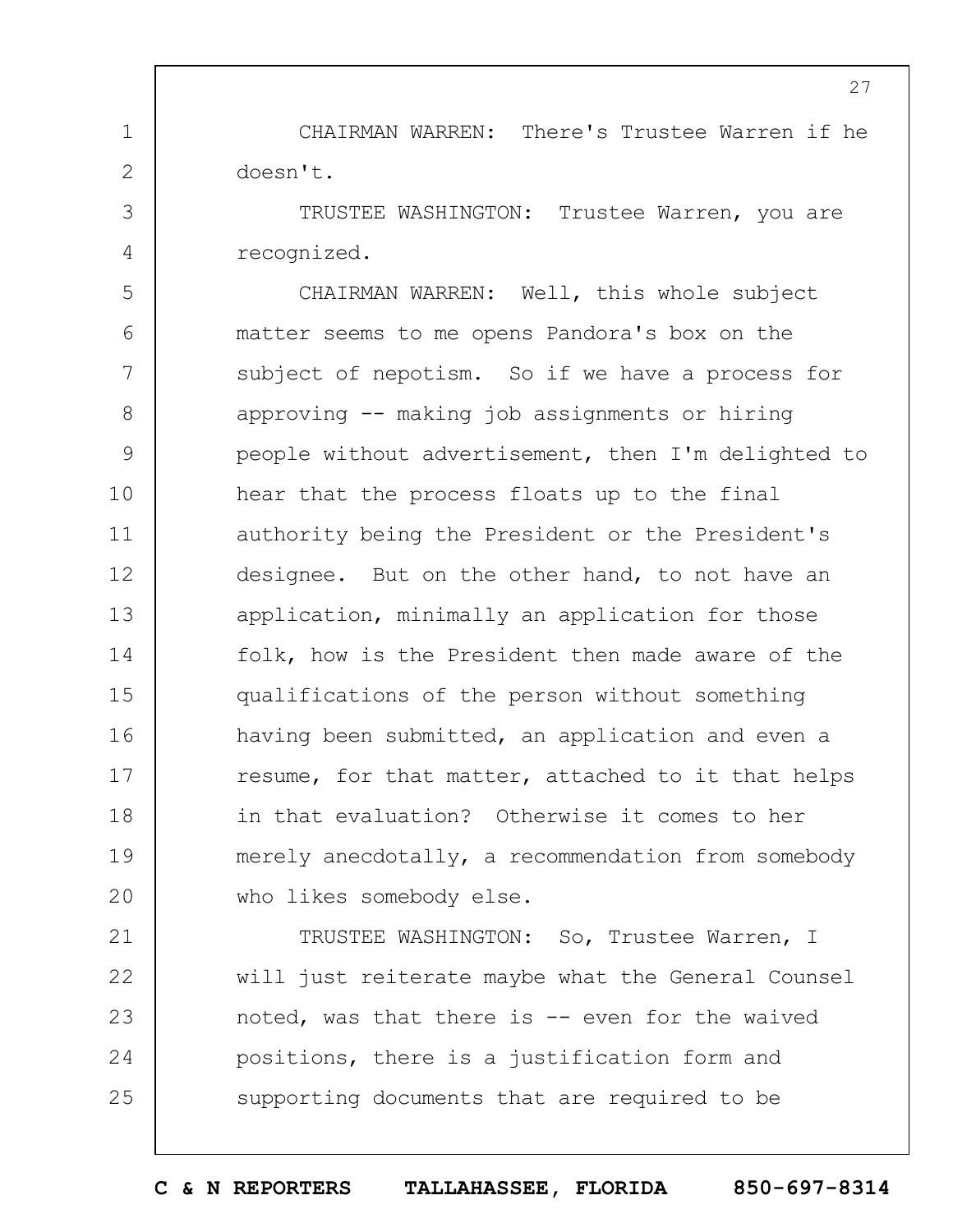1 submitted with those.

24

25

| $\mathbf{2}$ | VICE PRESIDENT GIVENS: Yeah, and I'd just           |
|--------------|-----------------------------------------------------|
| 3            | like to add too, that the hiring manager in the     |
| 4            | process determines what documents are required.     |
| 5            | And that's generally going to be at least a resume, |
| 6            | so you do have a resume that's submitted too.       |
| 7            | CHAIRMAN WARREN: So, Madam Chair, a follow on       |
| 8            | then.                                               |
| 9            | TRUSTEE WASHINGTON: Yes, Trustee Warren.            |
| 10           | CHAIRMAN WARREN: We're still leaving the            |
| 11           | discretion on what is submitted to the hiring       |
| 12           | manager as opposed to rule and/or a procedure       |
| 13           | dictating what minimally should be provided under   |
| 14           | any circumstance, be it an advertised job or a      |
| 15           | non-advertised job. If one of us, as an example,    |
| 16           | as a Board member, wanted -- had an inquiry about   |
| 17           | the recent hire, for whatever reason that might be, |
| 18           | the hiring manager would have determined what's     |
| 19           | available to us to review if we had questions about |
| 20           | a hiring.                                           |
| 21           | I agree, and it sounds<br>TRUSTEE WASHINGTON:       |
| 22           | like it's the will of the Committee to maybe review |
| 23           | the regulation itself for hiring and maybe add some |

that it is codified and shored up in a way that we

additional clarification in there and make sure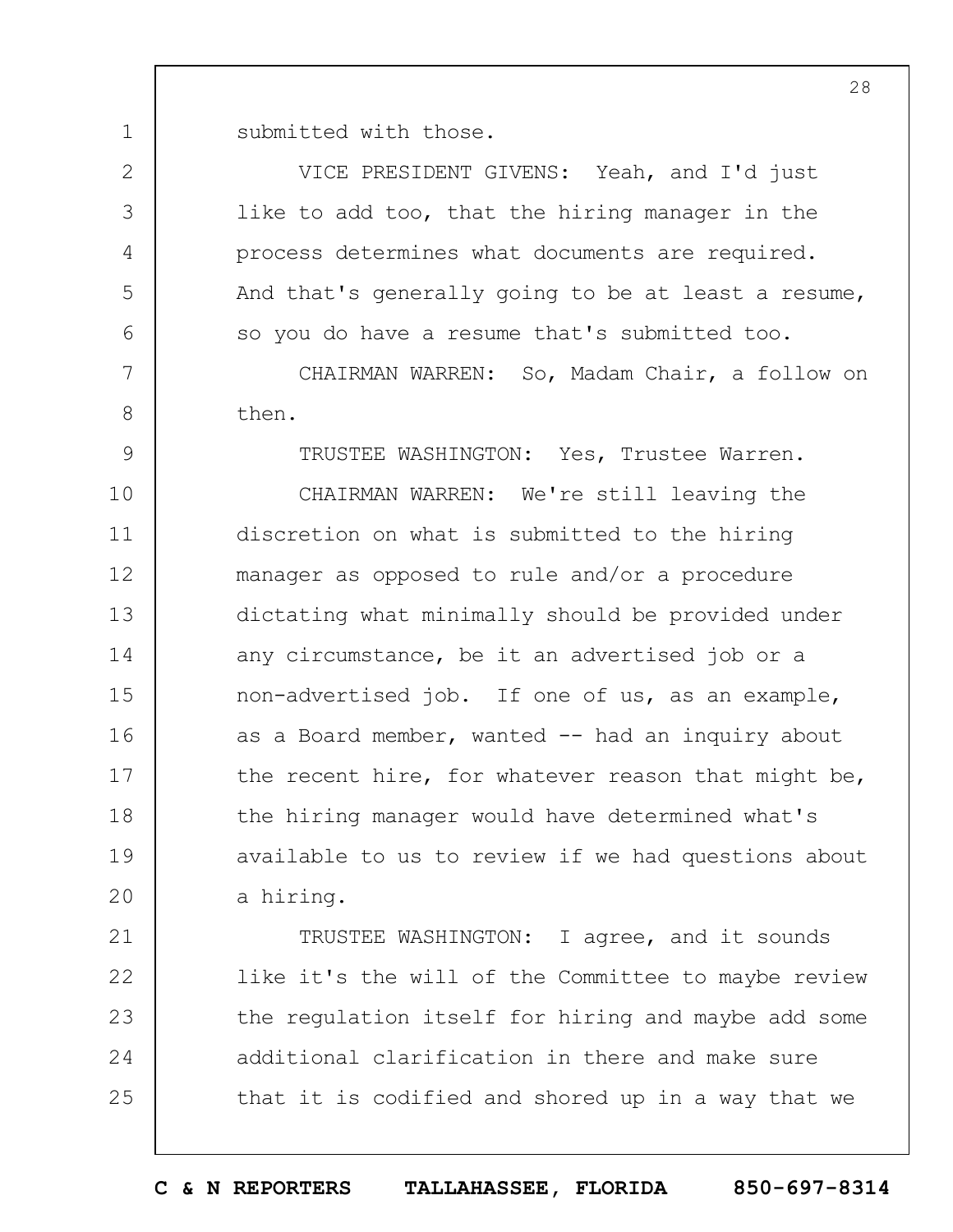1 2 3 4 5 6 7 8 9 10 11 12 13 14 15 16 17 18 19  $20$ 21 22 23 24 25 29 feel is appropriate. So maybe I will task myself with getting with General Counsel and VP Givens and whoever else is --PRESIDENT MANGUM: Human resources. TRUSTEE WASHINGTON: -- in human resources to make sure that those regulations -- and I'm not sure what committee they'd come out of because it wouldn't be audit necessarily. But we will definitely continue with this line of -- to make sure that it is not a Pandora's box. CHAIRMAN WARREN: Yes, thank you. Thank you, Trustee Washington. TRUSTEE WASHINGTON: VP Givens -- Are there any other questions on this specific topic? (NO RESPONSE). TRUSTEE WASHINGTON: All right. VP Givens, can you please continue? VICE PRESIDENT GIVENS: Yes. I'd just like to give a quick update on where we are related to the review that was authorized by the Board related to the renovations at the University's owned house that's being occupied by the President and the bonuses. We have hired the firm of Grant Thornton to do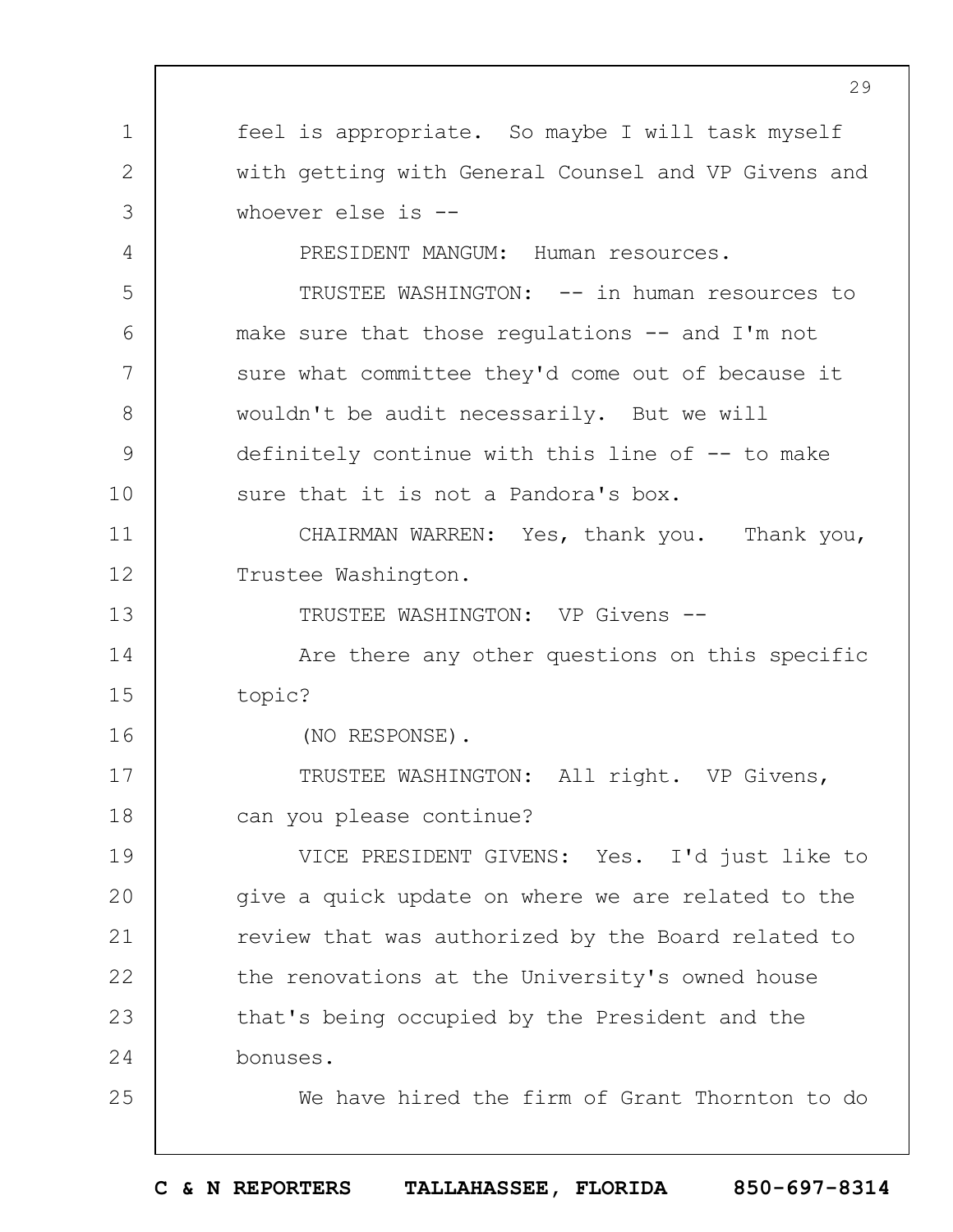1 2 3 4 5 6 7 8 9 10 11 12 13 14 15 16 17 18 19  $20$ 21 22 23 24 25 the review. They were onsite last week, this week and probably will be onsite next week with the anticipation of having a report to us by sometime -- around February the 16th is what they've committed to. And then, lastly, I'd just like to give a quick update on the proposed Board of Governors' regulations -- TRUSTEE WASHINGTON: VP Givens, one second. Madam President. PRESIDENT MANGUM: Thank you for the opportunity to speak and to clarify the terminology. There were no bonuses, those were hiring incentives. We should use the appropriate language. TRUSTEE WASHINGTON: Thank you for the clarification. VP Givens. VICE PRESIDENT GIVENS: And then an update on the proposed Board of Governors' regulations. Those -- the Board of Governors is in the process. They have met with various stakeholders, they've received input, and they're incorporating some changes. Their intent right now is to issue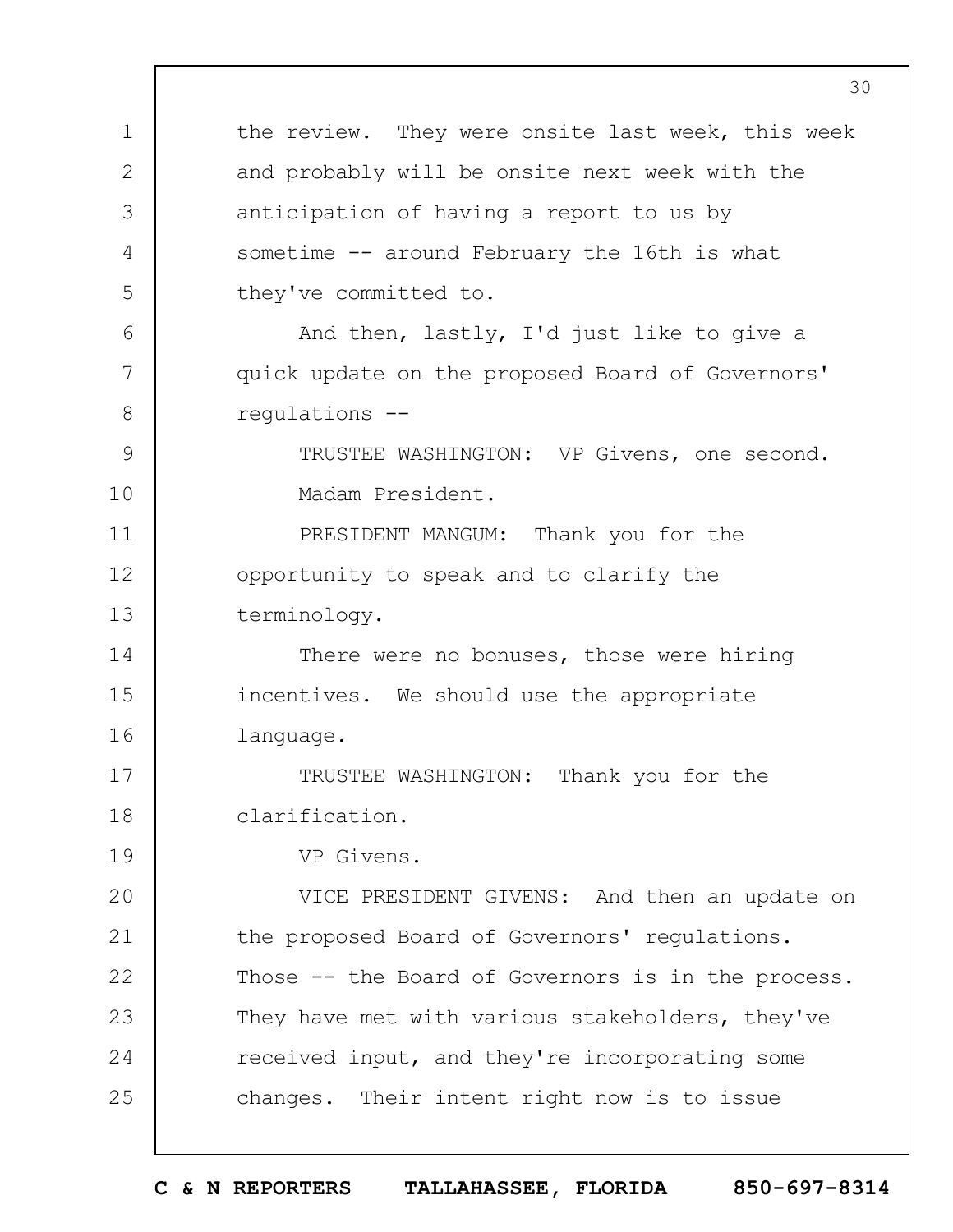another draft set of regulations and have some more meetings with the stakeholders prior to taking those to the Board of Governors' committee for notice. So those are moving still, but they're not on track to go to the Board of Governors' Audit Committee in March as previously planned.

And, Madam Chair, that would conclude my report.

1

2

3

4

5

6

7

8

9

10

11

TRUSTEE WASHINGTON: Thank you, VP Givens.

from Committee members or non-Committee members?

Do we have any more  $--$  any other questions

12 13 CHAIRMAN WARREN: Madam Chair, this is Trustee Warren.

14 15 TRUSTEE WASHINGTON: Yes, Trustee Warren, you're recognized.

16 17 18 19  $20$ 21 22 CHAIRMAN WARREN: The work of the Audit staff seems to be heavily focused on investigative work. I'm curious to know if Mr. Givens -- and I think we've seen this before, but just help me with my memory, Mr. Givens, if you will, if there is an audit plan on areas that you would focus on to explore where we might have risk.

23 24 25 Your staff and you serve as internal auditors to the University, and in that role our expectation is that you would look under rocks, either on an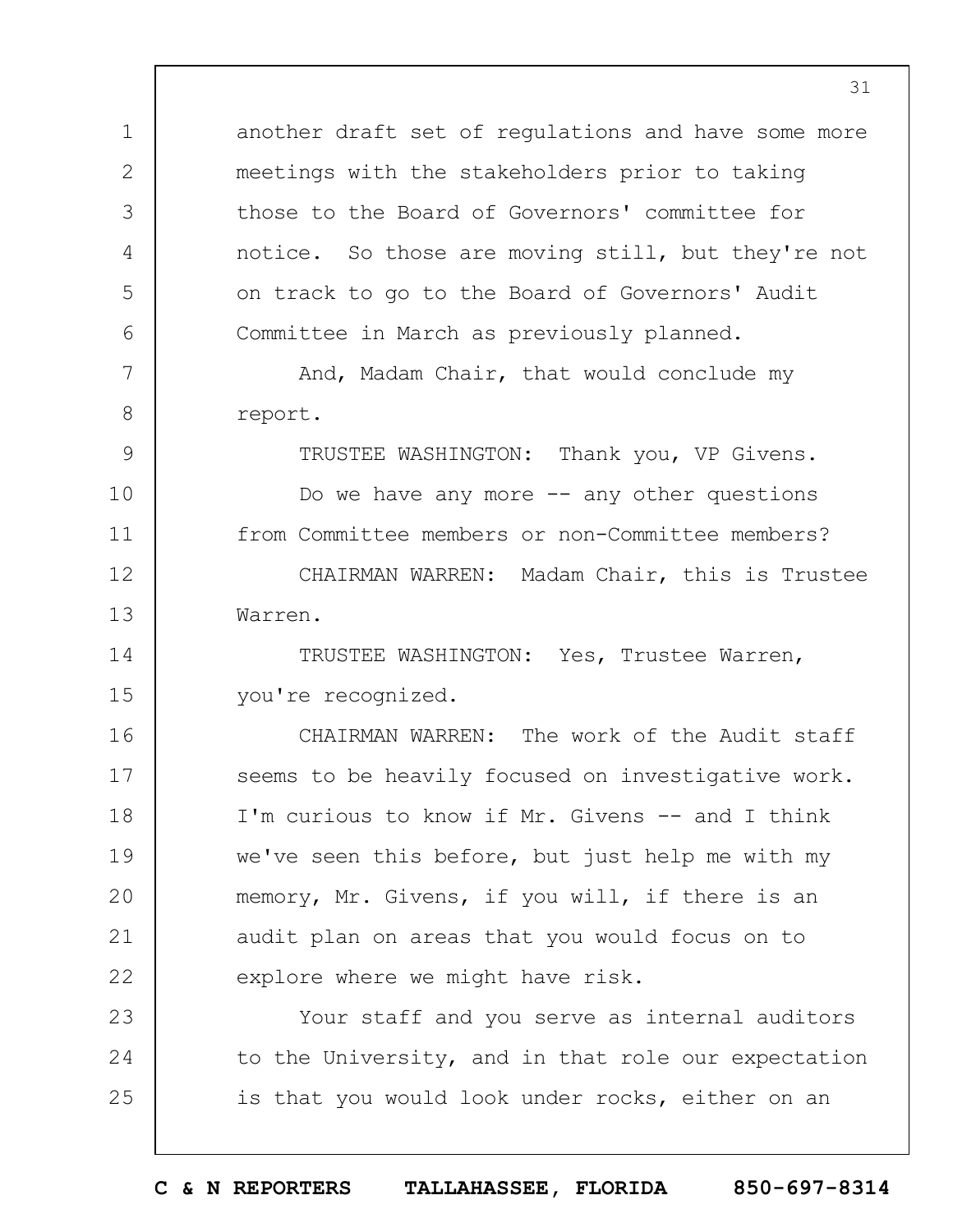invited basis as doing investigations and an uninvited basis your free will to look at operating procedures all over the University so that we can make adjustments where need be based on those periodic examinations or explorations of yours.

1

2

3

4

5

6

7

8

9

10

But over the last several months what we've heard most about are investigations or your responses to allegations, but help us understand what is the work plan for the Audit staff with respect to periodic reviews.

11 12 13 14 15 16 VICE PRESIDENT GIVENS: Every year we do a risk assessment, and based on the risk assessment, we come up with a work plan that includes the audits as well as time that we allocate to investigations, as well as some management requests that we provide some help on.

17 18 19  $20$ 21 22 23 24 25 We do spend an awful lot of time on investigations. I would -- we spend probably 50 percent of our time doing investigations. We get allegations through the hotline, we get them direct, we get some referred down from the Board of Governors, as well as the Governor's Inspector General all refer these down to us and we do -- we look at those. We have developed a filter that we try to run these through so that we can maintain a

32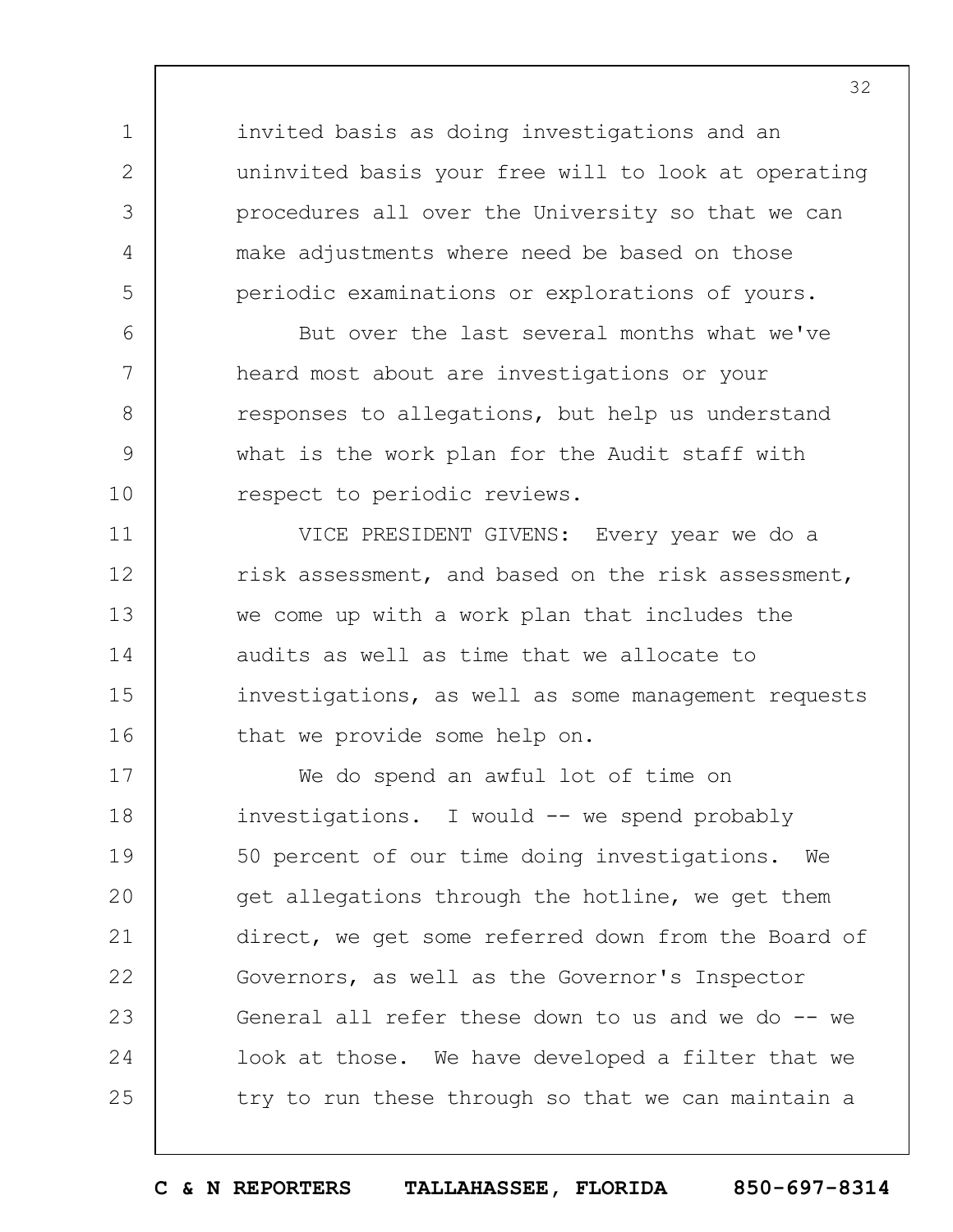balance between the audits and the investigations.

1

2

3

4

5

6

7

8

9

10

11

12

You know, as far as the filter that we have on the investigations, we try to look at things like: Does the person making the complaint have first-hand knowledge of what they're talking about, or is this something they've heard or something that they just suspect might be going on? We look at what their motive might be for filing a complaint, do they have a problem with somebody that they're trying to stir trouble up for; and then we look at the impact, what's the possible impact on the complainant.

13 14 15 16 17 18 19  $20$ 21 22 Some of the allegations involve some issues that relate to compliance but may not have a real big impact, and so we try to prioritize based on those factors. But the standards have changed a little bit in the last year or so and they do require that internal auditors maintain a balance in their work. And it's something we're cognizant of and really trying to work towards maybe doing that a little better as far as doing more audit work.

23 24 25 CHAIRMAN WARREN: Thank you, Mr. Givens. TRUSTEE WASHINGTON: Thank you, Committee members. Any other further business before the 33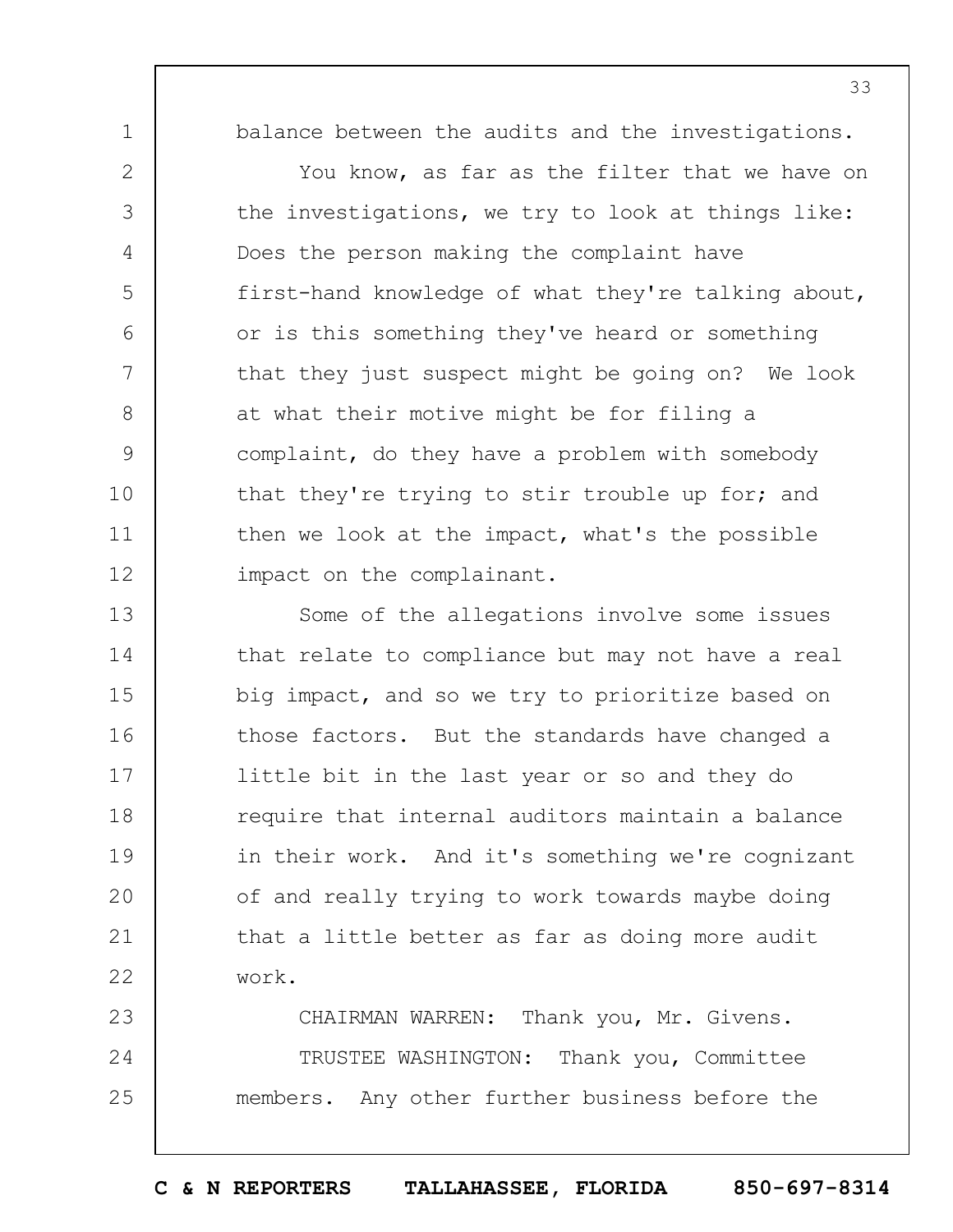|                | 34                                            |
|----------------|-----------------------------------------------|
| $\mathbf 1$    | Committee?                                    |
| $\mathbf{2}$   | (NO RESPONSE).                                |
| 3              | TRUSTEE WASHINGTON: If no other business, the |
| $\overline{4}$ | Audit and Compliance Committee is adjourned.  |
| 5              | CHAIRMAN WARREN: Thank you, Trustee           |
| $\sqrt{6}$     | Washington.                                   |
| $\overline{7}$ | (WHEREUPON, THE COMMITTEE MEETING WAS         |
| $\,8\,$        | ADJOURNED).                                   |
| $\mathsf 9$    |                                               |
| 10             |                                               |
| 11             | $\star$ $\star$<br>$\star$<br>$\star$         |
| 12             |                                               |
| 13             |                                               |
| 14             |                                               |
| 15             |                                               |
| 16             |                                               |
| 17             |                                               |
| $1\,8$         |                                               |
| 19             |                                               |
| 20             |                                               |
| 21             |                                               |
| 22             |                                               |
| 23             |                                               |
| 24             |                                               |
| 25             |                                               |
|                |                                               |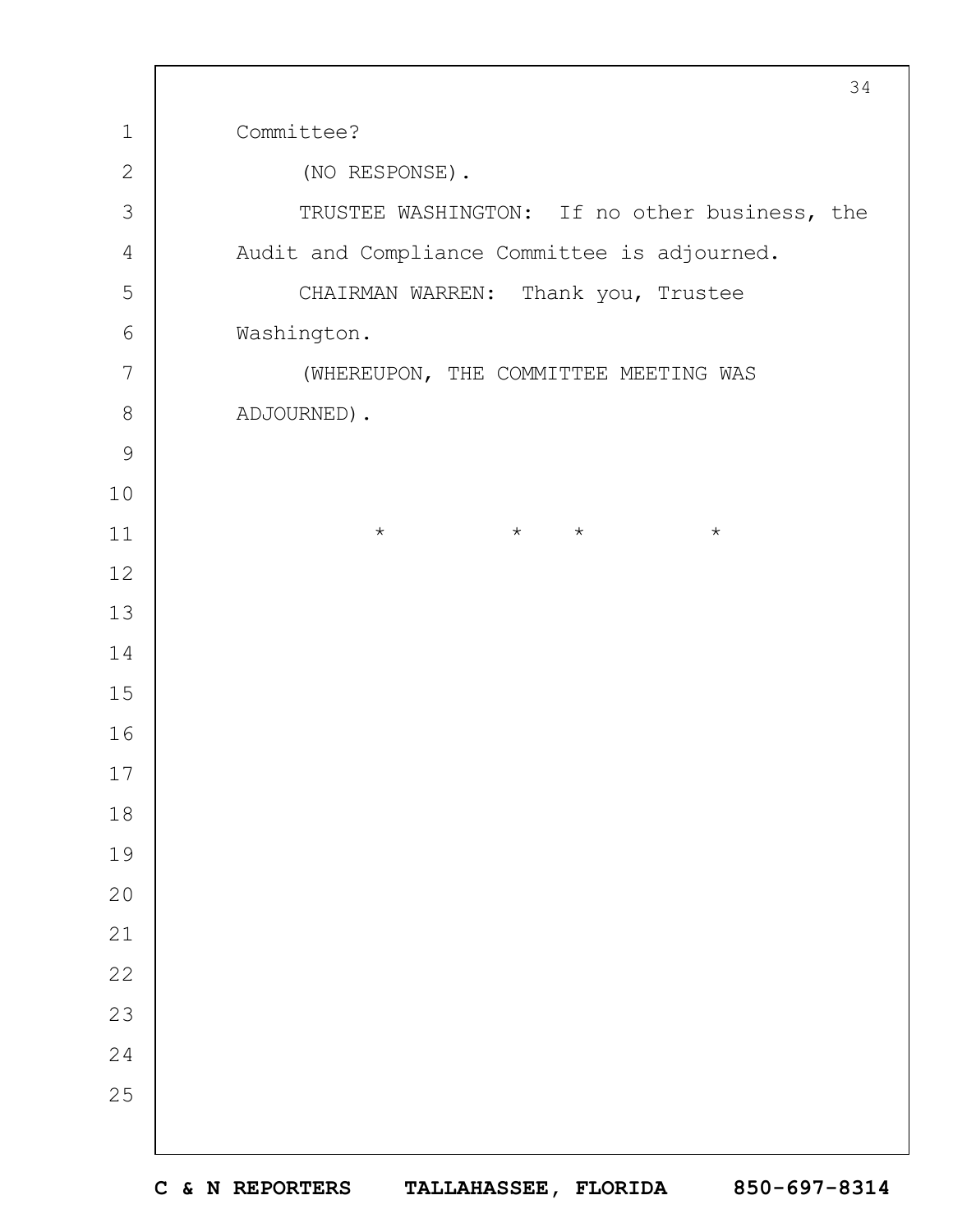|               | 35                                                                                                                                                                |
|---------------|-------------------------------------------------------------------------------------------------------------------------------------------------------------------|
| 1             | CERTIFICATE                                                                                                                                                       |
| $\mathbf{2}$  |                                                                                                                                                                   |
| 3             | STATE OF FLORIDA                                                                                                                                                  |
| 4             | COUNTY OF LEON                                                                                                                                                    |
| 5             | I, NANCY S. METZKE, RPR, FPR, certify that I                                                                                                                      |
| 6             | was authorized to and did stenographically report the<br>foregoing proceedings and that the transcript is a true<br>and complete record of my stenographic notes. |
| 7             |                                                                                                                                                                   |
| $8\,$         | DATED this 21st day of February, 2015.                                                                                                                            |
| $\mathcal{G}$ |                                                                                                                                                                   |
| 10            |                                                                                                                                                                   |
| 11            | NANCY S. METZKE, RPR, FPR<br>Court Reporter                                                                                                                       |
| 12            |                                                                                                                                                                   |
| 13            |                                                                                                                                                                   |
| 14            |                                                                                                                                                                   |
| 15            |                                                                                                                                                                   |
| 16            |                                                                                                                                                                   |
| 17            |                                                                                                                                                                   |
| 18            |                                                                                                                                                                   |
| 19            |                                                                                                                                                                   |
| 20            |                                                                                                                                                                   |
| 21            |                                                                                                                                                                   |
| 22            |                                                                                                                                                                   |
| 23            |                                                                                                                                                                   |
| 24            |                                                                                                                                                                   |
| 25            |                                                                                                                                                                   |
|               |                                                                                                                                                                   |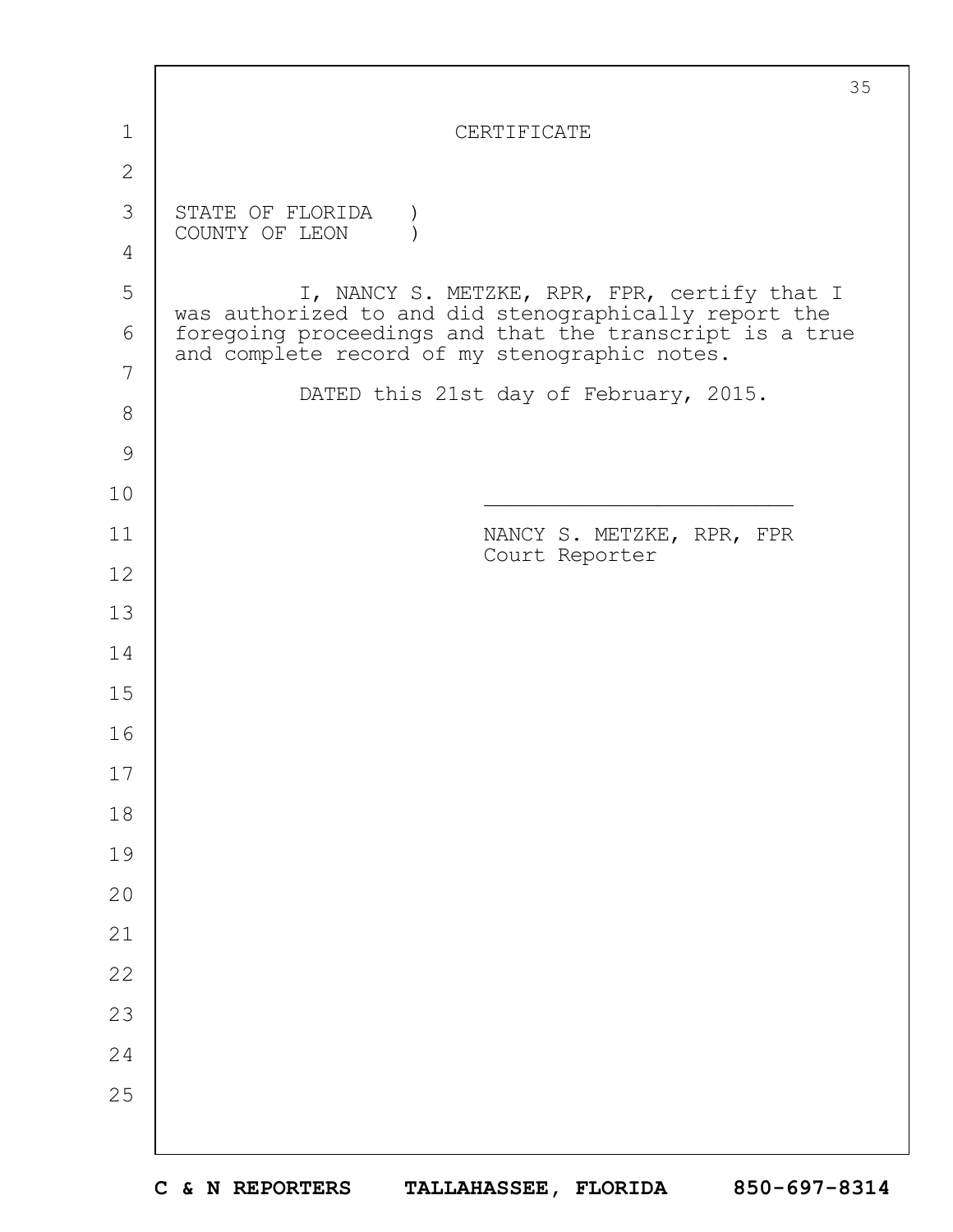|                               | 24:12, 25:10                 | 27:19                             | 33:21                            | <b>BOX</b> $[1]$ - 1:21      |
|-------------------------------|------------------------------|-----------------------------------|----------------------------------|------------------------------|
| \$                            | accounting [2] -             | answer [1] - 19:19                | auditor [1] - 18:16              | box $[2] - 27:6, 29:10$      |
|                               |                              |                                   |                                  |                              |
| \$300,000 [1] - 7:18          | 10:19, 11:7                  | anticipation [1] -                | <b>auditors</b> [8] - 16:15,     | <b>boy</b> [1] - 4:6         |
| $$32,000$ [2] - 10:17,        | action $[5] - 5:7, 9:13$ ,   | 30:3                              | 16:20, 17:9, 18:12,              | <b>bring</b> $[2] - 10:23$ , |
| 13:18                         | 13:8, 15:5, 21:16            | apologies $[1] - 12:24$           | 18:13, 19:4, 31:23,              | 11:22                        |
|                               | <b>actions</b> $[1]$ - 20:20 | apologize [2] -                   | 33:18                            | building $[1]$ - $6:4$       |
| 1                             | actual [3] - 23:25,          | 24:21, 25:5                       | <b>Auditors</b> [1] - 16:9       | <b>BURY</b> $[1] - 4:2$      |
|                               | 25:22, 25:24                 | applicable [1] -                  | audits [3] - 17:8,               | <b>business</b> [3] - 20:17, |
| $1.5$ [1] - 7:21              | add [2] - 28:3, 28:23        | 26:20                             | 32:14, 33:1                      | 33:25, 34:3                  |
| $10$ [1] - 1:10               | additional $[1]$ - 28:24     | application [8] -                 | <b>authority</b> $[4] - 18:13$ , | $BY$ [1] - 1:16              |
| 10.102 $[1] - 25:18$          | address [1] - 20:20          | 26:9, 26:14, 26:15,               | 23:10, 23:11, 27:11              |                              |
| 16th $[1] - 30:4$             | addressing [1] - 18:9        | 26:19, 27:13, 27:16               | authorizations [3] -             | C                            |
|                               | adequate [3] - 17:18,        | <b>applying</b> $[1] - 26:8$      | 7:4, 7:7, 7:8                    |                              |
| $\mathbf{2}$                  | 20:13, 20:17                 | appropriate [6] -                 | authorized [2] -                 | <b>CAMPUS</b> [1] - 1:14     |
|                               | adjourned [1] - 34:4         | 18:8, 18:9, 18:24,                | 29:21, 35:5                      | candnreporters.              |
| 2006 [1] - 14:15              | ADJOURNED) [1] -             | 19:2, 29:1, 30:15                 | available [1] - 28:19            | com $[1] - 1:23$             |
| $2010$ [2] - 7:6              | 34:8                         | appropriated [1] -                | awards [1] - 18:17               | card [3] - 20:11,            |
| $2015$ [1] - 35:7             | adjustments [1] -            | 7:11                              | aware [2] - 24:1,                | 20:15, 20:18                 |
| $2016$ [1] - 1:10             | 32:4                         | approval $[5]$ - 5:8,             | 27:14                            | carries [2] - 6:1,           |
| $21st$ [1] - 35:7             | administrator [1] -          | 6:11, 7:12, 7:13, 18:5            | awful [1] - 32:17                | 15:21                        |
| $2:00$ [1] - 1:12             | 20:19                        | approvals $[1]$ - 5:23            | aye [2] - 5:21, 15:17            | Carter [4] - 2:3, 9:5,       |
| $2:15$ [1] - 3:8              | adopted [1] - 16:4           | <b>approve</b> [2] - 5:11,        | ayes [1] - 5:25                  | 11:3, 22:4                   |
| $2:45$ [1] - 1:12             | advertise [1] - 22:18        | 5:21                              |                                  | <b>CARTER</b> $[17] - 4:4$ , |
|                               | advertised [6] - 22:6,       | approved [1] - 16:5               | B                                | 9:4, 9:21, 9:23, 10:5,       |
| 3                             | 23:10, 24:15, 26:13,         | approving $[1]$ - 27:8            |                                  | 11:4, 11:16, 11:18,          |
|                               | 28:14, 28:15                 | architect $[6] - 6:17$ ,          | background [2] -                 | 12:7, 22:1, 22:5,            |
| $30$ [1] - 22:11              | advertisement [4] -          | 8:1, 8:18, 10:1, 13:3             | 6:16, 21:21                      | 22:12, 22:16, 23:4,          |
| $3093$ [1] - 1:21             | 21:14, 25:20, 26:16,         | Architects $[2] - 6:4$ ,          | <b>balance</b> [3] - 18:21,      | 23:8, 23:16, 24:11           |
| 32315-3093 [1] - 1:21         | 27.9                         | 10:13                             | 33:1, 33:18                      | case $[1] - 23:9$            |
|                               | advertising [4] -            | area $[1] - 9:17$                 | barely [3] - 12:22,              | cash $[1] - 12:13$           |
| 5                             | 21:8, 22:23, 23:12,          | areas [6] - 17:21,                | 23:7, 24:18                      | cashed [3] - 10:18,          |
|                               | 24:2                         | 17:24, 18:1, 18:7,                | <b>Barrington</b> $[1] - 4:16$   | 12:1, 13:3                   |
| $50$ [1] - 32:19              | affect [1] - 17:21           | 21:6, 31:21                       | <b>BARRINGTON [6] -</b>          | ceased [1] - 8:15            |
|                               | <b>AFFIRMATIVE [2] -</b>     | $arm_{[1]} - 17:2$                | 4:18, 4:22, 4:24, 5:1,           | certain [2] - 10:24,         |
| 6                             | 5:22, 15:18                  | assessment [5] -                  | 5:3, 5:5                         | 16:14                        |
|                               | afternoon [3] - 4:13,        | 17:23, 18:2, 19:9,                | <b>based</b> $[5] - 10:15$ ,     | <b>CERTIFICATE [1] -</b>     |
| 663,000 $[1] - 7:9$           |                              | 32:12                             | 16:11, 32:4, 32:12,              | 35:1                         |
| 697-8314 [1] - 1:22           | 4:19, 5:8                    |                                   | 33:15                            | certify [1] - 35:5           |
| 697-8715 [1] - 1:22           | ago [3] - 10:14, 11:9,       | assignments [1] -                 | <b>basis</b> $[4] - 8:19$ ,      |                              |
|                               | 14:23                        | 27:8                              | 22:12, 32:1, 32:2                | Chair $[9] - 4:20, 5:12,$    |
| 7                             | agree [1] - 28:21            | <b>Associate</b> [1] - 10:10      | <b>better</b> $[2] - 11:19$ ,    | 12:8, 12:12, 22:3,           |
|                               | agreed [2] - 21:11,          | <b>associate</b> $[1]$ - 25:24    | 33:21                            | 23:4, 28:7, 31:7,<br>31:12   |
| $7$ [1] - 14:15               | 21:24                        | <b>AT</b> $[2] - 1:12, 1:12$      | <b>Bettye</b> $[1] - 2:2$        |                              |
|                               | <b>ahead</b> $[1] - 9:3$     | attached [1] - 27:17              |                                  | <b>CHAIR</b> $[1] - 1:7$     |
| 8                             | allegation [9] - 7:3,        | ATTORNEY [12] -                   | <b>between</b> [2] - 18:21,      | Chairman [3] - 22:1,         |
|                               | 7:14, 7:20, 8:10, 8:16,      | 10:10, 11:6, 11:21,               | 33:1                             | 24:16, 26:3                  |
| 850 $[2] - 1:22$              | 13:19, 14:10, 14:13          | 12:10, 12:13, 13:1,               | <b>beyond</b> $[1] - 17:15$      | CHAIRMAN [19] -              |
|                               | allegations [12] -           | 13:18, 14:12, 14:22,              | big $[2] - 17:11, 33:15$         | 3:4, 3:6, 12:8, 12:12,       |
| A                             | 6:3, 6:19, 6:22, 7:1,        | 24:8, 25:17, 26:20                | <b>bit</b> $[1]$ - 33:17         | 12:19, 13:25, 14:2,          |
|                               | 7:24, 14:3, 14:5,            | <b>Audit</b> [22] - $3:7, 4:14$ , | <b>Board</b> [25] - $6:5, 6:8$ , | 14:19, 15:7, 15:12,          |
| <b>able</b> $[2] - 18:20$ ,   | 14:19, 20:23, 32:8,          | 9:18, 15:1, 16:1, 16:2,           | 6:9, 6:13, 6:20, 6:21,           | 27:1, 27:5, 28:7,            |
| 23:19                         | 32:20, 33:13                 | 16:3, 16:4, 16:12,                | 8:25, 9:7, 9:8, 14:20,           | 28:10, 29:11, 31:12,         |
| $accept[3] - 6:6,$            | <b>allocate</b> [1] - 32:14  | 16:19, 16:20, 16:22,              | 16:5, 16:21, 17:2,               | 31:16, 33:23, 34:5           |
| 15:11                         | <b>allowed</b> [1] - 25:21   | 17:2, 18:3, 18:20,                | 18:6, 18:12, 19:25,              | <b>CHAIRMAN</b> [3] -        |
| $acceptance$ [1] - 6:2        | <b>ALSO</b> [1] - 2:1        | 18:25, 19:7, 19:8,                | 20:23, 28:16, 29:21,             | 3:24, 4:9, 4:12              |
| accepted $[1] - 6.9$          | <b>ambient</b> $[1] - 25:6$  | 31:5, 31:16, 32:9,                | 30:7, 30:21, 30:22,              | challenge [1] - 17:23        |
| accepting $[1] - 6:11$        | amendment [1] -              | 34:4                              | 31:3, 31:5, 32:21                | change [1] - 13:19           |
| <b>account</b> $[2] - 11:11,$ | 7:23                         | <b>AUDIT</b> $[1] - 1:4$          | <b>BOARD</b> $[1] - 1:2$         | changed $[1] - 33:16$        |
| 11:20                         | <b>amount</b> $[1] - 13:13$  | <b>audit</b> $[8] - 17:7,$        | <b>bonuses</b> $[2] - 29:24$ ,   | changes [2] - 21:12,         |
| accountability [2] -          | AND $[1] - 1:4$              | 17:12, 18:17, 19:16,              | 30:14                            | 30:25                        |
|                               | anecdotally [1] -            | 20:11, 29:8, 31:21,               | <b>bottom</b> $[2] - 9:9, 13:2$  | Charter [2] - 16:4,          |
|                               |                              |                                   |                                  |                              |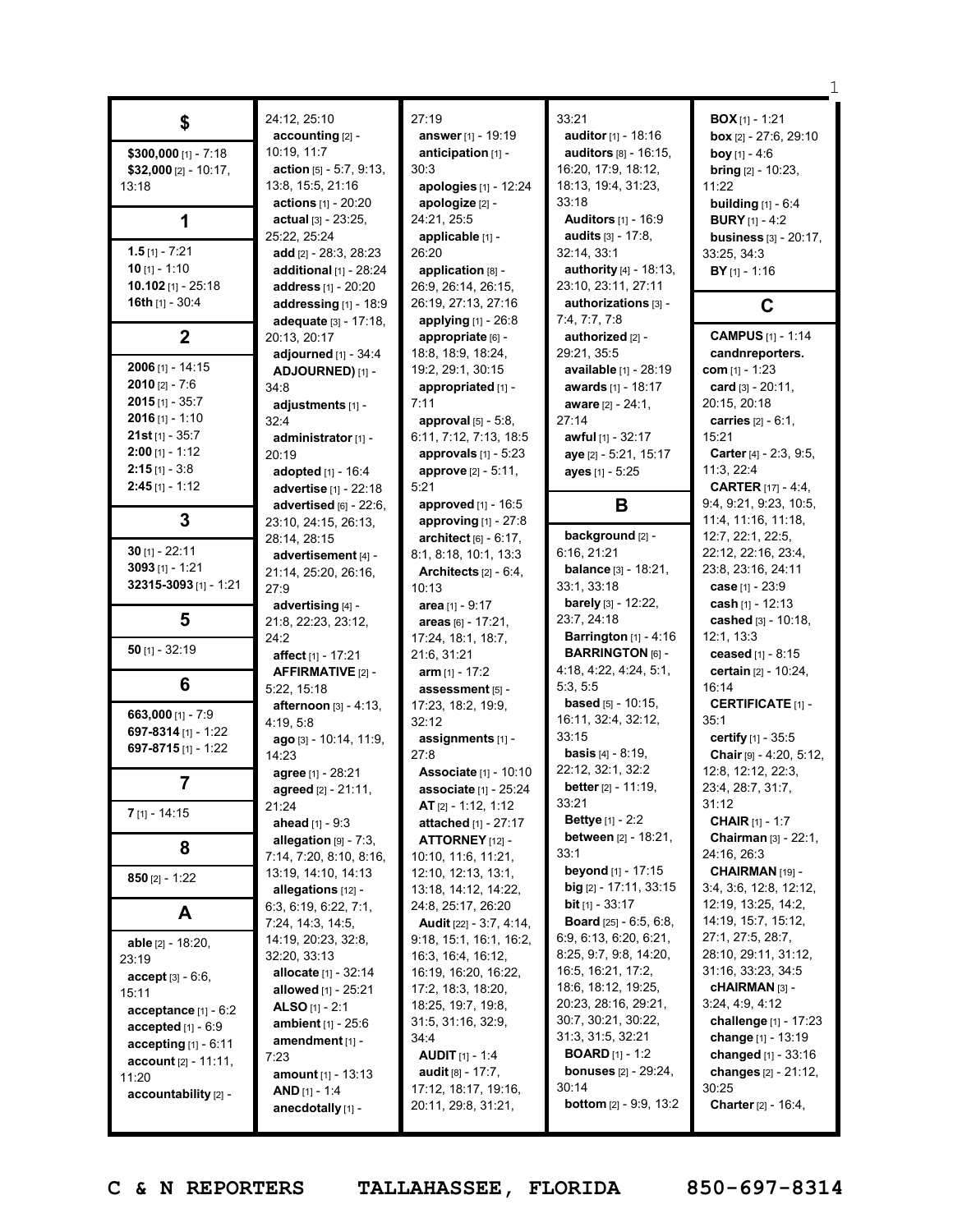| 16:10                                      | 20:16, 35:6                           | date [1] - 14:5                         | Е                                                      | fee $[4]$ - 8:3, 8:6, 8:8,         |
|--------------------------------------------|---------------------------------------|-----------------------------------------|--------------------------------------------------------|------------------------------------|
| charter $[2] - 16:8$ ,                     | completed [1] -                       | <b>DATED</b> $[1] - 35:7$               |                                                        | 10:3                               |
| 16:11                                      | 25:21                                 | <b>David</b> $[1] - 10:10$              | education [1] - 16:24                                  | file $[2] - 10:1, 10:3$            |
| check [13] - 3:8,                          | Compliance [6] -                      | decide [1] - 10:22                      | <b>EEOC</b> [1] - 21:22                                | filed $[3] - 6:19$ ,               |
| 10:15, 10:16, 10:18,                       | 3:7, 9:18, 15:2, 16:21,               | decisions [5] -                         | effectiveness [1] -                                    | 14:19, 14:20                       |
| 10:20, 11:4, 11:9,<br>11:25, 12:13, 13:3,  | 18:4, 34:4<br><b>COMPLIANCE [1] -</b> | 18:22, 19:6, 19:13,<br>19:16            | 17:18                                                  | files [2] - 10:24, 13:7            |
| 13:14, 13:18, 21:21                        | 1:4                                   | defenses [1] - 11:23                    | either [3] - 10:24,                                    | filing $[1]$ - 33:8                |
| Chief [1] - 24:3                           | compliance [3] -                      | defined [1] - 16:3                      | 25:10, 31:25                                           | fill $[3]$ - 12:6, 22:13,<br>22:25 |
| chimed [1] - 4:5                           | 16:18, 17:14, 33:14                   | definitely [1] - 29:9                   | emergency [1] - 8:19<br><b>Emo</b> $[3] - 6:3, 10:12,$ | filling [2] - 23:23,               |
| circumstance [1] -                         | conclude [1] - 31:7                   | delayed [2] - 7:21,                     | 10:13                                                  | 26:19                              |
| 28:14                                      | <b>CONCLUDED [1] -</b>                | 13:20                                   | employees [3] -                                        | filter [2] - 32:24, 33:2           |
| claim $[1] - 12:5$                         | 1:12                                  | delays [1] - 7:16                       | 19:2, 22:17, 22:19                                     | <b>final</b> $[7] - 10:15$ ,       |
| claiming $[1] - 8:1$                       | condition $[1]$ - $7:17$              | delighted $[1]$ - 27:9                  | encourage [1] - 20:4                                   | 10:16, 13:18, 23:10,               |
| claims [1] - 11:24                         | <b>CONFERENCE</b> [1] -               | deliver [1] - 10:14                     | encumbrance [3] -                                      | 23:11, 23:25, 27:10                |
| clarification [4] -                        | 1:14                                  | department [4] -                        | 7:4, 7:7, 7:8                                          | financial [7] - 16:13,             |
| 11:2, 25:13, 28:24,                        | conformance [1] -                     | 11:7, 12:3, 13:5,                       | ensure [3] - 17:5,                                     | 17:1, 17:3, 17:5,                  |
| 30:18                                      | 16:8                                  | 21:10                                   | 17:17, 18:8                                            | 17:15, 17:22, 18:17                |
| clarify [3] - 7:10,                        | consider $[1] - 21:15$                | Department [1] -                        | ensuring $[1]$ - 25:7                                  | Financial [3] - 11:14,             |
| 21:13, 30:12                               | construction [4] -                    | 12:5                                    | entire $[1] - 24:19$                                   | 12:2, 13:5                         |
| clause $[1] - 8:3$                         | 6:17, 9:15, 9:17, 9:20                | deposit [1] - 12:4                      | entitled $[1] - 8:2$                                   | <b>findings</b> $[2] - 15:4$ ,     |
| clear $[1]$ - 23:22                        | contact [1] - 8:15                    | descript [1] - 23:23                    | entity [1] - 19:10                                     | 21:11                              |
| Cleve $[1] - 2:3$                          | contacted $[1] - 8:11$                | designee [4] - 24:5,                    | especially [1] - 17:21                                 | firm [3] - 6:24, 6:25,             |
| close [1] - 12:25                          | context [1] - 22:5                    | 24:7, 25:23, 27:12                      | ethics $[1] - 16:17$                                   | 29:25                              |
| closer [2] - 12:21,                        | continue [5] - 10:1,                  | detail [1] - 15:3                       | evaluate [1] - 16:23                                   | first [5] - 5:8, 7:25,             |
| 24:22                                      | 20:2, 20:7, 29:9,                     | determine [2] -                         | evaluation [2] -                                       | 14:3, 15:24, 33:5                  |
| codified [2] - 21:24,                      | 29:18                                 | 17:20, 17:25                            | 10:16, 27:18                                           | <b>First</b> [1] - 6:15            |
| 28:25                                      | contract $[5] - 7:3$ ,                | determined [1] -                        | event [1] - 21:16                                      | <b>first-hand</b> $[1] - 33:5$     |
| codify $[1] - 21:13$                       | 7:23, 8:3, 8:9, 8:12                  | 28:18                                   | examinations [1] -                                     | floats $[1] - 27:10$               |
| cognizant [1] - 33:19                      | control [1] - 17:19                   | determines [1] - 28:4                   | 32:5                                                   | $FLORIDA[4] - 1:1,$                |
| <b>COMMENCED [1] -</b>                     | controls [5] - 16:13,                 | developed [1] -                         | example [1] - 28:15                                    | 1:15, 1:21, 35:3                   |
| 1:12                                       | 17:10, 17:13, 17:14,                  | 32:24                                   | exceeded $[3] - 7:4$ ,                                 | focus $[1] - 31:21$                |
| commitments [2] -                          | 17:16                                 | developing $[1]$ - 18:3                 | 7:7,7:8                                                | <b>focused</b> $[1] - 31:17$       |
| 7:3, 7:8                                   | <b>convene</b> $[1] - 3:8$            | devotes [1] - 17:17                     | excuse [1] - 23:4                                      | <b>folk</b> [1] - $27:14$          |
| committed $[1]$ - 30:5                     | copy $[1] - 6:12$                     | dictating $[1] - 28:13$                 | expectation [1] -                                      | folks [1] - 23:21                  |
| committee $[4] - 3:6$ ,                    | correct <sub>[1]</sub> - 14:11        | different [2] - 12:11                   | 31:24                                                  | follow [3] - 9:21,                 |
| 19:23, 29:7, 31:3                          | corrected $[1] - 7:9$                 | direct [3] - 19:1.                      | expenses [2] -                                         | 10:9.28:7                          |
| <b>COMMITTEE [3] -</b>                     | corrective [3] - 9:13,                | 19:7, 32:21                             | 20:14, 20:18                                           | follow-up $[1]$ - 10:9             |
| 1:4, 1:7, 34:7                             | 15:4, 20:19                           | directly [1] - 20:5                     | expire [1] - 11:7                                      | followed [3] - 21:1,               |
| <b>Committee</b> [25] - 3:7,               | cost [1] - 7:22                       | discretion $[1]$ - 28:11                | explorations [1] -                                     | 21:4, 21:23                        |
| 4:14, 8:25, 15:23,                         | costs $[3] - 7:17$ ,                  | discussion [4] -                        | 32:5                                                   | following [1] - 9:20               |
| 16:3, 16:4, 16:10,<br>16:12, 16:19, 16:23, | 7:19, 7:21                            | 5:18, 5:20, 15:25,                      | explore [1] - 31:22                                    | <b>followup</b> $[1]$ - 20:10      |
| 17:2, 18:5, 18:20,                         | Counsel [5] - 10:11,                  | 24:20                                   | extend [1] - 17:15                                     | foregoing $[1]$ - 35:6             |
| 18:25, 19:7, 19:8,                         | 25:16, 26:19, 27:22,<br>29:2          | <b>Division</b> $[3] - 9:17$ ,          |                                                        | form [2] - 25:20,<br>27:24         |
| 19:24, 28:22, 31:6,                        | <b>counsel</b> [1] - 8:7              | 16:20, 18:3<br><b>DMS</b> $[1] - 11:13$ | F                                                      | <b>formally</b> $[1] - 6:11$       |
| 31:11, 33:24, 34:1,                        | <b>Counsel's [2] - 8:7,</b>           | documentation [1] -                     | fact $[1] - 19:11$                                     | <b>forward</b> $[2] - 6:5$ ,       |
| 34:4                                       | 11:8                                  | 20:13                                   | <b>factors</b> $[1] - 33:16$                           | 6:12                               |
| Committee's [1] -                          | <b>COUNTY</b> [1] - 35:3              | documents [2] -                         | false $[1] - 21:17$                                    | FPR [3] - 1:16, 35:5,              |
| 16:1                                       | <b>couple</b> [2] - 12:17,            | 27:25, 28:4                             | <b>FAMU</b> $[1]$ - 1:14                               | 35:11                              |
| committees [2] -                           | 20:9                                  | done [6] - 8:13, 9:15,                  | far $[6]$ - 17:10, 18:11,                              | free [1] - 32:2                    |
| 16:21, 17:12                               | <b>Court</b> $[1] - 35:11$            | 17:8, 18:2, 18:22,                      | 18:19, 19:3, 33:2,                                     | full $[3]$ - 14:25, 15:3,          |
| company [1] - 15:1                         | <b>COURT</b> [1] - 1:17               | 20:11                                   | 33:21                                                  | 15:4                               |
| competitive [1] -                          | <b>CRAIG</b> [1] - 1:9                | down [5] - 6:22,                        | favor [1] - 15:17                                      | <b>future</b> $[1] - 14:6$         |
| 8:19                                       | curious [1] - 31:18                   | 20:24, 23:21, 32:21,                    | <b>FAX</b> [1] - 1:22                                  |                                    |
| complainant [1] -                          |                                       | 32:23                                   | February [2] - 30:4,                                   | G                                  |
| 33:12                                      | D                                     | draft $[1] - 31:1$                      | 35:7                                                   |                                    |
| complaint $[3] - 8:14$ ,                   |                                       | <b>due</b> $[1] - 3:7$                  | <b>FEBRUARY</b> [1] -                                  | <b>GARY</b> $[1] - 1:8$            |
| 33:4, 33:9                                 | damages [1] - 13:20                   |                                         | 1:10                                                   | general [2] - 7:17,                |
| complete [3] - 20:14,                      | <b>DATE</b> $[1] - 1:10$              |                                         | federal [1] - 18:17                                    | 18:16                              |
|                                            |                                       |                                         |                                                        |                                    |

 $\overline{\phantom{a}}^2$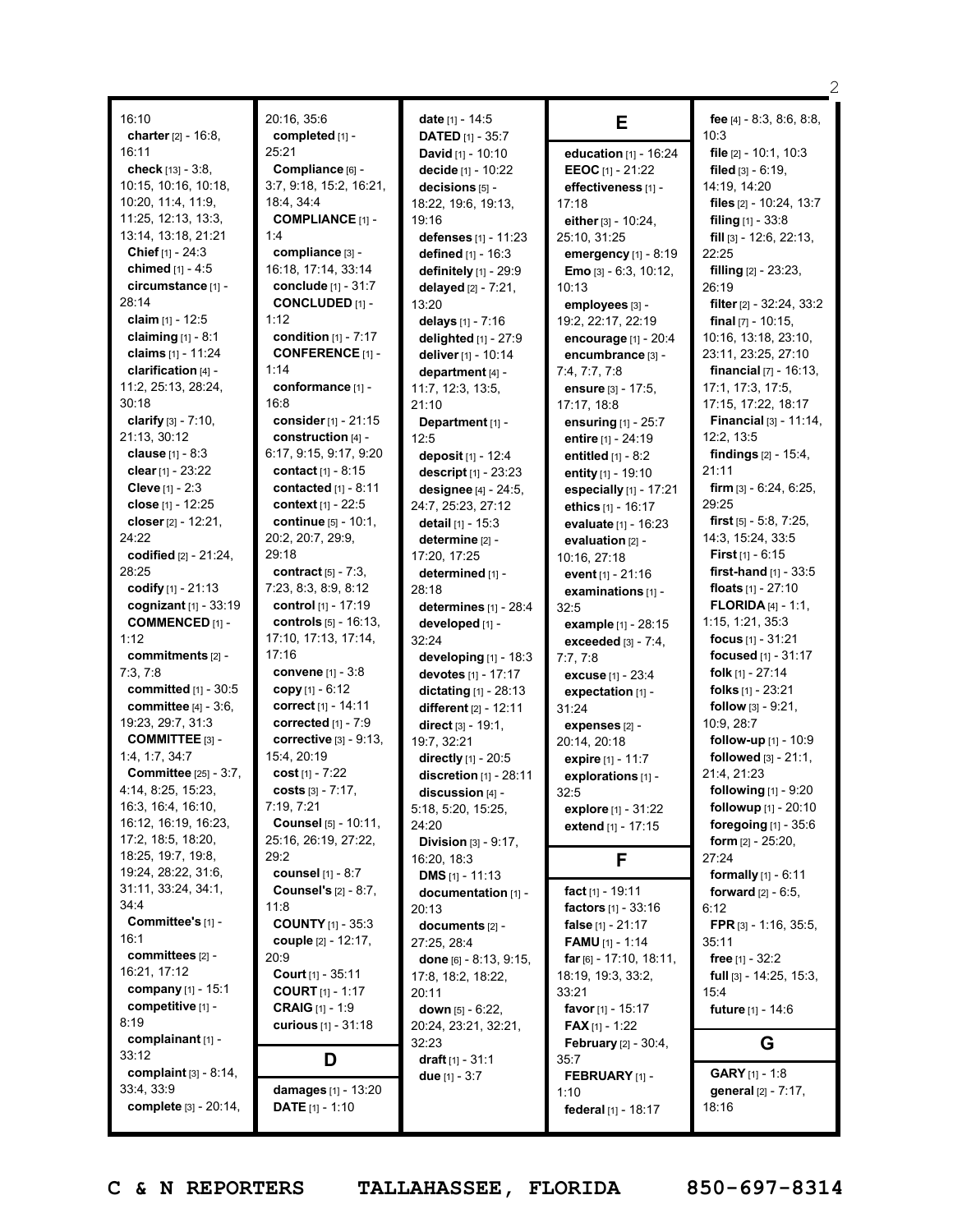| <b>General</b> [8] - 8:6,<br>10:11, 11:8, 25:16,<br>26:18, 27:22, 29:2,<br>32:23<br>generally [1] - 28:5<br>given [3] - 11:25,<br>13:2, 23:3<br><b>Givens</b> $[20] - 6:13$ ,<br>8:23, 10:7, 13:14,<br>15:22, 19:22, 20:1,<br>20:6, 20:7, 24:22,<br>26:11, 29:2, 29:13,   | help [5] - 21:16,<br>21:23, 31:19, 32:8,<br>32:16<br>helps $[1] - 27:17$<br>herself $[1] - 25:11$<br>high [2] - 18:7, 20:1<br>high-risk $[1]$ - 18:7<br>highlights $[2] - 8:21$ ,<br>16:25<br>hire [4] - 6:23, 18:13,<br>18:14, 28:17<br>hired [4] - 6:24, 21:5, | 5:22, 15:18<br>individual $[4]$ - $21:2$ ,<br>21:4, 21:17, 24:1<br>information [5] -<br>15:23, 15:24, 17:5,<br>19:5, 21:17<br><b>informed</b> $[1]$ - 23:17<br><b>initiate</b> [1] - 24:14<br><b>input</b> [1] - 30:24<br><b>inquiry</b> $[1]$ - 28:16<br>Inspector [1] - 32:22<br>instances [4] - | Κ<br>key [1] - 19:5<br>kind [1] - 14:7<br>knowledge [1] - 33:5<br>L<br>language [2] - 21:13,<br>30:16<br>$last$ [7] - 8:16, 13:3,<br>13:13, 15:2, 30:1,                                                                                                                                        | manager [4] - 24:13,<br>28:3, 28:12, 28:18<br>MANGUM [3] -<br>23:15, 29:4, 30:11<br><b>manual</b> $[2] - 9:15$ ,<br>9:20<br><b>March</b> $[1] - 31:6$<br>matter $[6] - 9:6, 9:24,$<br>10:12, 25:15, 27:6,<br>27:17<br><b>Matthew</b> $[1] - 2:3$<br>$MCCOY_{[6]} - 1:8,$                                            |
|---------------------------------------------------------------------------------------------------------------------------------------------------------------------------------------------------------------------------------------------------------------------------|------------------------------------------------------------------------------------------------------------------------------------------------------------------------------------------------------------------------------------------------------------------|----------------------------------------------------------------------------------------------------------------------------------------------------------------------------------------------------------------------------------------------------------------------------------------------------|------------------------------------------------------------------------------------------------------------------------------------------------------------------------------------------------------------------------------------------------------------------------------------------------|---------------------------------------------------------------------------------------------------------------------------------------------------------------------------------------------------------------------------------------------------------------------------------------------------------------------|
| 29:17, 30:9, 30:19,<br>31:9, 31:18, 31:20,<br>33:23<br>GIVENS [15] - 6:15,<br>9:10, 9:25, 15:24,<br>20:8, 22:10, 22:13,<br>22:21, 24:4, 24:13,<br>26:12, 28:2, 29:19,<br>30:20, 32:11<br>glad $[3] - 4:5, 19:18,$                                                         | 21:6, 29:25<br>hiring $[18] - 8:17$ ,<br>17:6, 20:21, 20:25,<br>21:1, 21:2, 21:3, 24:1,<br>24:13, 25:22, 26:22,<br>27:8, 28:3, 28:11,<br>28:18, 28:20, 28:23,<br>30:14<br><b>history</b> [1] - 15:4<br><b>hit</b> [1] - 16:25                                    | 20:12, 20:15, 20:17,<br>21:8<br><b>Institute</b> $[1] - 16:9$<br>integrity [1] - 17:5<br>intent $[1] - 30:25$<br>interaction [5] -<br>16:16, 17:8, 18:19,<br>19:1, 19:3<br><b>interacts</b> [1] - 16:19                                                                                            | 32:6, 33:17<br><b>lastly</b> $[1] - 30:6$<br><b>laws</b> $[1] - 8:17$<br>least $[2] - 20:3, 28:5$<br>leave $[1] - 23:20$<br>leaving $[1] - 28:10$<br><b>left</b> $[2] - 12:4, 19:14$<br>legal $[1]$ - 17:13<br><b>LEON</b> [1] - 35:3<br>$less$ [1] - 7:20                                     | 3:17, 4:25, 5:15,<br>15:14, 23:6<br>$McCoy_{[4]} - 3:16,$<br>4:24, 5:16, 15:16<br><b>mean</b> [1] - 22:3<br><b>means</b> $[1] - 6:6$<br><b>MEETING</b> [2] - 1:4,<br>34:7<br>meeting [1] - 3:10<br>meetings [2] - 18:24,                                                                                            |
| 19:20<br>government [1] -<br>17:12<br>Governor's [1] -<br>32:22<br><b>Governors</b> [10] - 6:8,<br>6:13, 6:20, 6:21, 9:7,<br>9:8, 14:20, 20:24,<br>30:22, 32:22                                                                                                           | <b>hold</b> $[1]$ - 10:8<br><b>hotline</b> $[1] - 32:20$<br><b>house</b> $[1]$ - 29:22<br>HR [4] - 21:10, 21:11,<br>21:24, 26:10<br>human [2] - 29:4,<br>29:5<br>ı                                                                                               | interested $[1]$ - 26:8<br><b>Internal</b> $[1]$ - 16:9<br>internal [10] - 16:13,<br>16:15, 16:19, 17:10,<br>17:19, 19:3, 22:16,<br>22:19, 31:23, 33:18<br>investigate $[1]$ - $6:23$<br>investigation [1] -<br>6:24<br>investigations [7] -                                                       | level [1] - 20:2<br>limitations [2] -<br>10:22, 13:6<br>$line [9] - 3:9, 4:2,$<br>9:9, 13:2, 19:7, 20:5,<br>23:9, 25:6, 29:9<br><b>lingered</b> $[1]$ - 10:18<br><b>list</b> $[1] - 17:24$<br>listened $[1] - 4:7$                                                                             | 31:2<br>member [1] - 28:16<br>members [9] - 3:9.<br>8:25, 9:1, 19:23,<br>19:24, 19:25, 31:11,<br>33:25<br><b>MEMBERS</b> $[1] - 1:7$<br>memory [1] - 31:20<br>mentioned [1] - 11:5                                                                                                                                  |
| Governors' [4] -<br>30:7, 30:21, 31:3,<br>31:5<br><b>GRABLE</b> $[5] - 24:16$ ,<br>24:24, 25:2, 25:4,<br>25:12<br><b>Grable</b> $[4] - 2:2$ ,<br>24:17, 24:22, 25:1<br><b>Graham</b> $[3] - 3:14$ ,<br>4:1, 4:22<br><b>Grant</b> [1] - 29:25<br>guidelines [1] -<br>21:22 | idea [1] - 14:16<br>identified [1] - 18:7<br>$II$ [2] - 6:4, 6:17<br>impact [3] - 33:11,<br>33:12, 33:15<br>implement [1] -<br>21:12<br>implemented [1] -<br>20:19<br>implementing [1] -<br>19:13<br>important $[1]$ - 19:6                                      | 32:1, 32:7, 32:15,<br>32:18, 32:19, 33:1,<br>33:3<br>investigative [1] -<br>31:17<br><b>invited</b> [1] - 32:1<br><b>involve</b> [1] - 33:13<br>involved [1] - 19:8<br><b>issue</b> [1] - 30:25<br>issued [5] - 6:25,<br>12:1, 20:9, 20:10,<br>20:21<br>issues [6] - 13:17,                        | litigation $[8] - 9:24$ ,<br>10:2, 10:23, 11:11,<br>11:19, 11:22, 12:10,<br>12:11<br><b>LOCATION</b> $[1]$ - 1:14<br>look $[11] - 19:4$ ,<br>20:24, 20:25, 21:24,<br>26:18, 31:25, 32:2,<br>32:24, 33:3, 33:7,<br>33:11<br>looked $[2] - 22:10$ ,<br>22:22                                     | merely [1] - 27:19<br>met $[2] - 21:10$ ,<br>30:23<br><b>METZKE</b> [3] - 1:16,<br>35:5, 35:11<br>$mid_{[8]} - 14:6,$<br>14:10, 22:11, 26:17,<br>28:17, 31:22, 33:7,<br>33:8<br>mike [2] - 12:21,<br>24:23<br><b>million</b> $[1]$ - 7:21<br>mine [1] - 12:19                                                       |
| н                                                                                                                                                                                                                                                                         | impression $[1]$ - 14:9<br>improved $[1]$ - 21:7                                                                                                                                                                                                                 | 14:14, 18:10, 20:3,<br>20:20, 33:13                                                                                                                                                                                                                                                                | M                                                                                                                                                                                                                                                                                              | minimally $[2]$ -<br>27:13, 28:13                                                                                                                                                                                                                                                                                   |
| half [4] - 10:14, 11:9,<br>14:22, 16:7<br>hand [2] - 27:12,<br>33:5<br>head $[1] - 22:17$<br>hear $[7] - 12:20$ ,<br>12:23, 13:2, 23:7,<br>24:18, 24:25, 27:10<br>heard $[3] - 13:14$ ,<br>32:7, 33:6<br><b>hearing</b> $[2] - 9:3$ ,<br>15:10<br>heavily [1] - 31:17     | improvements [1] -<br>21:20<br>$IN [1] - 1:4$<br>incentives [1] -<br>30:15<br>includes [1] - 32:13<br>incorporating [1] -<br>30:24<br>incurred $[1] - 7:22$<br>independence [1] -<br>19:15<br>independent [2] -<br>18:11, 18:13<br><b>INDICATIONS)</b> [2] -     | item $[2] - 6:2, 15:25$<br><b>items</b> [2] - 5:7, 15:23<br>itself $[3] - 6:16$ .<br>16:23, 28:23<br>J<br>job [4] - 23:23, 27:8,<br>28:14, 28:15<br>justification [3] -<br>22:23, 22:24, 27:24                                                                                                     | Madam [8] - 5:12,<br>12:8, 12:12, 23:4,<br>28:7, 30:10, 31:7,<br>31:12<br>$madam$ [1] - 22:1<br>maintain [2] - 32:25,<br>33:18<br>maintains [1] - 19:15<br>man $[1] - 4:5$<br>management [12] -<br>16:14, 16:16, 17:11,<br>17:20, 17:25, 18:19,<br>18:22, 18:23, 19:12,<br>19:13, 19:14, 32:15 | minimum $[1] - 21:18$<br>minutes $[2] - 5:9$<br>mismanagement [1]<br>- 7:15<br>miss $[1] - 24:19$<br>model [2] - 16:8,<br>16:11<br>money $[4] - 7:10$ ,<br>11:10, 11:12, 11:23<br>monitoring $[1]$ - $9:19$<br><b>month</b> $[1] - 15:3$<br><b>months</b> $[1] - 32:6$<br>most $[1] - 32:7$<br>$motion [6] - 5:11,$ |

**C & N REPORTERS TALLAHASSEE, FLORIDA 850-697-8314**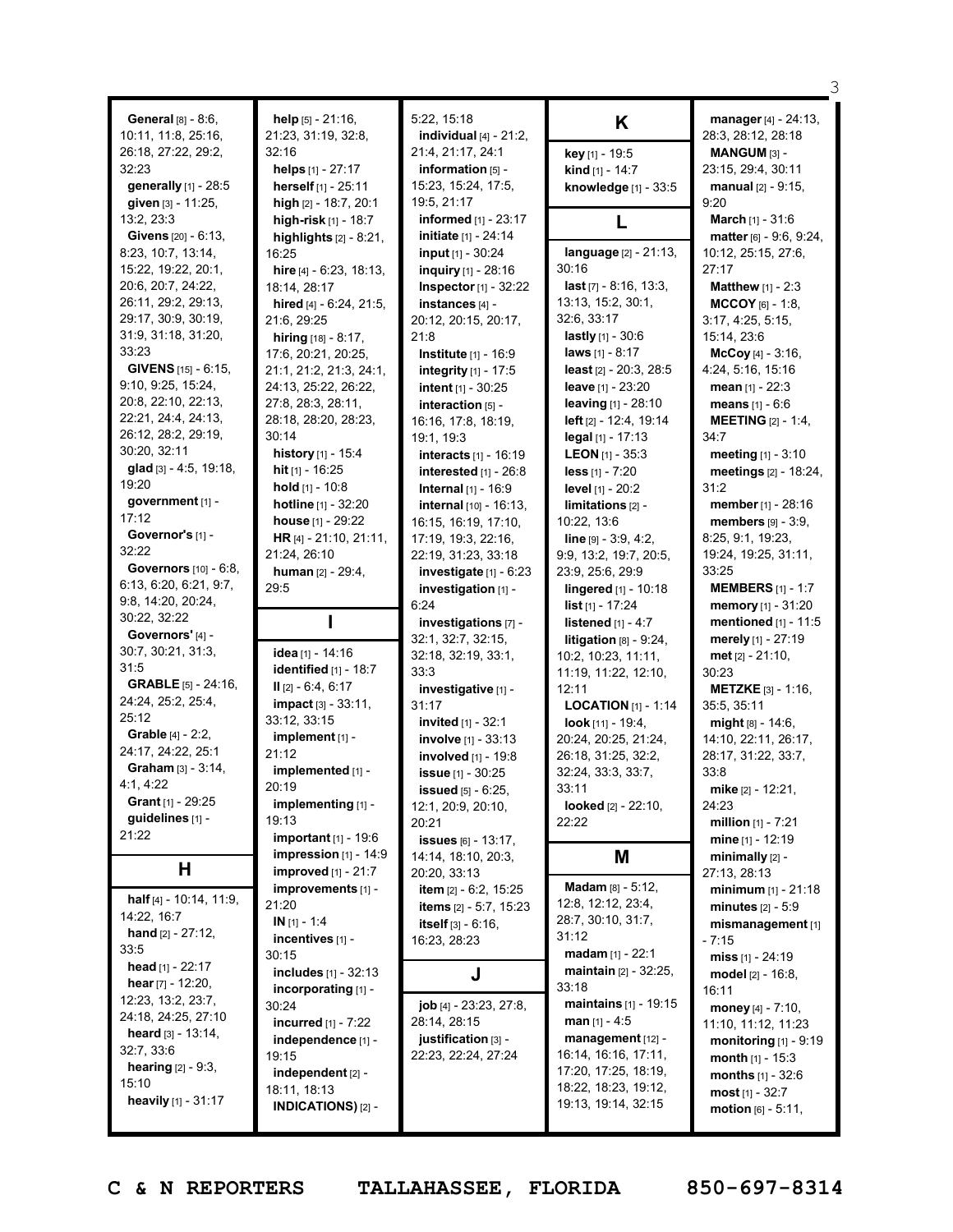| 5:21, 6:1, 15:11,            | $\mathbf O$               | 8:2, 8:4                           | PRESIDENT [18] -              | 20:11, 20:15, 20:18                                                                                              |
|------------------------------|---------------------------|------------------------------------|-------------------------------|------------------------------------------------------------------------------------------------------------------|
| 15:16, 15:21                 |                           | <b>Pandora's</b> [2] - 27:6,       | 6:15, 9:10, 9:25,             | purpose [2] - 18:2,                                                                                              |
| motioned [1] - 15:16         | objective [1] - 19:10     | 29:10                              | 15:24, 20:8, 22:10,           | 20:18                                                                                                            |
| <b>motive</b> $[1] - 33:8$   |                           | <b>paragraph</b> $[2] - 14:3$ ,    | 22:13, 22:21, 23:15,          | purposes [2] - 11:11,                                                                                            |
|                              | objectivity [1] -         | 14:4                               | 24:4, 24:13, 26:12,           | 24:12                                                                                                            |
| move $[2] - 6:12$ ,          | 19:15                     |                                    |                               |                                                                                                                  |
| 19:20                        | obtain [1] - 16:24        | part [2] - 13:1, 22:21             | 28:2, 29:4, 29:19,            | <b>put</b> $[5] - 11:10$ ,                                                                                       |
| moved [4] - 5:12,            | occupied $[1]$ - 29:23    | particular [2] -                   | 30:11, 30:20, 32:11           | 11:19, 16:8, 19:16,                                                                                              |
| 12:4, 15:12, 15:13           | occurs [1] - 23:20        | 14:12, 21:2                        | <b>PRESIDENT'S [1] -</b>      | 21:25                                                                                                            |
| <b>moving</b> $[3] - 6:5$ ,  | OF [3] - 1:2, 35:3,       | paying [1] - 7:16                  | 1:14                          |                                                                                                                  |
| 6:10, 31:4                   | 35:3                      | people [7] - 9:16,                 | President's [4] -             | Q                                                                                                                |
| $MS$ [14] - 3:5, 3:11,       | office [4] - 8:7, 9:17,   | 10:19, 17:6, 22:14,                | 24:4, 24:6, 25:23,            |                                                                                                                  |
| 3:14, 3:16, 3:18, 3:20,      | 11:8, 15:2                | 24:18, 24:19, 27:9                 | 27:11                         | qualifications [2] -                                                                                             |
| 3:22, 4:2, 4:18, 4:22,       | <b>OFFICE</b> [1] - 1:21  | percent [1] - 32:19                | previously [1] - 31:6         | 21:18, 27:15                                                                                                     |
| 4:24, 5:1, 5:3, 5:5          | officially [1] - 6:7      | performed $[2] - 8:2$ ,            | primarily [2] - 18:14,        | qualified $[3] - 17:6$ ,                                                                                         |
| mull $[1]$ - 20:2            | one $[8] - 4:11, 10:8,$   | 8:4                                | 21:7                          | 21:5, 22:15                                                                                                      |
| $must$ [1] - 25:20           | 18:12, 18:15, 18:16,      | period [1] - 7:5                   | primary [2] - 17:4,           | quantify [2] - 22:7,                                                                                             |
|                              | 24:14, 28:15, 30:9        | periodic [2] - 32:5,               | 18:2                          | 22:8                                                                                                             |
| N                            | ongoing [1] - 9:18        | 32:10                              | prioritize [1] - 33:15        | questioning [2] -                                                                                                |
|                              |                           | periodically [2] -                 | problem [2] - 22:8,           | 23:9, 25:6                                                                                                       |
| <b>NANCY</b> [3] - 1:16,     | online [1] - 5:9          | 16:6, 16:23                        | 33:9                          | questions [20] -                                                                                                 |
| 35:5, 35:11                  | onsite [2] - 30:1,        |                                    |                               | 8:24, 8:25, 9:11, 10:6,                                                                                          |
| nancy@metzke.                | 30:2                      | permission [1] - 9:21              | procedure [3] -               | 12:18, 13:23, 13:24,                                                                                             |
|                              | open [1] - 18:23          | person [2] - 27:15,                | 21:14, 25:7, 28:12            | 15:8, 18:8, 18:24,                                                                                               |
| com [1] - 1:22               | opens [1] - 27:6          | 33:4                               | procedures [2] -              |                                                                                                                  |
| $\text{may}$ [1] - 15:19     | operating $[1]$ - 32:2    | persons [1] - 25:21                | 21:15. 32:3                   | 19:18, 19:19, 20:5,                                                                                              |
| necessarily [1] -            | opinion $[1] - 8.5$       | perspective [1] -                  | proceedings [1] -             | 22:2, 25:15, 26:2,                                                                                               |
| 29:8                         | opportunity [4] -         | 14:4                               | 35:6                          | 26:25, 28:19, 29:14,                                                                                             |
| necessary [1] -              | 18:6, 18:25, 22:2,        | pertinent [1] - 21:18              | process [18] - 19:9,          | 31:10                                                                                                            |
| 16:24                        | 30:12                     | <b>Pharmacy</b> $[2] - 6:4$ ,      | 20:22, 20:25, 21:1,           | quick [2] - 29:20,                                                                                               |
| need $[5] - 19:6$ ,          | opposed [2] - 15:19,      | 6:17                               | 21:3, 21:12, 21:19,           | 30:7                                                                                                             |
| 19:10, 22:13, 22:25,         | 28:12                     | <b>Phase</b> $[2] - 6:4, 6:17$     | 21:21, 22:22, 25:7,           | quickly [3] - 7:2,                                                                                               |
| 32:4                         | order $[1] - 4:14$        | <b>place</b> $[2] - 9:16$ ,        | 25:9, 25:19, 26:12,           | 16:11, 22:14                                                                                                     |
| needed [1] - 7:12            |                           | 17:21                              | 26:15, 27:7, 27:10,           | quiet $[1] - 4:7$                                                                                                |
| needs [1] - 18:20            | orientation [1] -         |                                    | 28:4, 30:22                   | quite [1] - 14:15                                                                                                |
| <b>nepotism</b> $[1] - 27:7$ | 16:24                     | plan $[5]$ - 9:13, 18:3,           | processes [2] -               | quorum [1] - 5:5                                                                                                 |
| $new$ [3] - 9:16, 9:20,      | origin [1] - 14:5         | 31:21, 32:9, 32:13                 | 17:19, 17:20                  |                                                                                                                  |
|                              | originally [1] - 13:15    | planned $[1] - 31:6$               |                               | R                                                                                                                |
| 19:24                        | <b>OTHER</b> [1] - 2:1    | point [2] - 14:8, 18:6             | procurement [2] -             |                                                                                                                  |
|                              |                           |                                    |                               |                                                                                                                  |
| $next[5] - 3:6, 6:2,$        | otherwise [1] - 27:18     | policy [1] - 21:13                 | 8:17, 8:20                    |                                                                                                                  |
| 12:1, 19:20, 30:2            | <b>outline</b> [1] - 14:2 | position [4] - 19:16,              | profile [1] - 17:23           | range [1] - 22:25                                                                                                |
| <b>NICOLE</b> [1] - 1:7      |                           | 21:5, 21:8, 26:8                   | program [3] - 18:18,          | rather $[1] - 8:19$                                                                                              |
| NO [13] - 3:15, 3:19,        | outside [2] - 6:24,       |                                    | 20:11, 20:15                  | <b>RE</b> [1] - 1:4                                                                                              |
| 3:21, 3:23, 4:23, 5:4,       | 8:7                       | positions [6] - 22:6,              | <b>project</b> $[6] - 6:18$ , | reading [1] - 14:9                                                                                               |
| 5:19, 5:24, 9:2, 15:9,       | outstanding [3] -         | 22:14, 23:1, 23:24,<br>25:8, 27:24 | 7:15, 9:19, 10:16,            | real [1] - 33:14                                                                                                 |
| 15:20, 29:16, 34:2           | 9:23, 14:10, 14:13        |                                    | 14:14, 14:16                  | really [1] - 33:20                                                                                               |
| noise [1] - 25:6             | overall [2] - 9:4, 9:5    | possibility [2] -                  | projects [1] - 18:15          | reason $[1] - 28:17$                                                                                             |
|                              | oversee [5] - 16:12,      | 11:18, 21:25                       | promotions [1] -              | <b>reasons</b> $[1] - 23:2$                                                                                      |
| non [4] $- 22:6, 23:10,$     | 16:17, 17:3, 17:13,       | possible [2] - 9:25,               | 22:19                         |                                                                                                                  |
| 28:15, 31:11                 | 17:25                     | 33:11                              |                               |                                                                                                                  |
| non-advertised [3] -         | oversight [5] - 16:13,    | <b>POST</b> $[1] - 1:21$           | property [8] - 10:20,         | 14:25, 30:24                                                                                                     |
| 22:6, 23:10, 28:15           | 17:1, 17:10, 18:21,       | <b>posted</b> $[1] - 5:9$          | 10:21, 11:14, 11:15,          | received $[3] - 6:21$ ,                                                                                          |
| non-Committee [1] -          | 23:18                     | prescribe [1] - 26:21              | 12:1, 12:3, 12:6, 13:4        |                                                                                                                  |
| 31:11                        | overview [2] - 6:14,      | prescribes [1] -                   | proposed $[2] - 30:7$ ,       | recent [1] - 28:17                                                                                               |
| none [1] - 15:10             | 20:1                      | 25:19                              | 30:21                         |                                                                                                                  |
| noted $[2] - 21:20$ ,        | owed [3] - 8:6, 8:8,      | <b>PRESENT</b> $[1] - 2:1$         | provide [2] - 19:5,           | recognized [2] -                                                                                                 |
| 27:23                        | 10:4                      | <b>present</b> $[4] - 9.8$         | 32:16                         | 27:4, 31:15                                                                                                      |
| <b>notes</b> $[1] - 35:6$    | own [1] - 26:22           | 10:2, 15:22, 18:4                  | provided $[2] - 22:24$ ,      |                                                                                                                  |
| <b>notice</b> $[1] - 31:4$   |                           | President [10] -                   | 28:13                         | $-27:19$                                                                                                         |
| number [2] - 6:19,           | <b>owned</b> [1] - 29:22  | 23:16, 23:19, 23:24,               | provides [2] - 18:25,         |                                                                                                                  |
| 19:24                        |                           | 24:9, 25:11, 25:23,                | 21:17                         | $[1] - 16:22$                                                                                                    |
|                              | P                         |                                    | providing $[2] - 9:18$ ,      | <b>receiving</b> $[1] - 17:7$<br><b>record</b> $[1] - 35:6$                                                      |
|                              |                           | 27:11, 27:14, 29:23,               | 18:9                          | redone [1] - 9:16                                                                                                |
|                              | $P.M [2] - 1:12, 1:12$    | 30:10                              | purchasing [3] -              | reassess [1] - 17:24<br>recognize $[1]$ - 15:22<br>recommendation [1]<br>recommendations<br>Reed [2] - 3:22, 5:3 |
|                              | paid [4] - 7:19, 7:22,    | <b>president</b> $[1] - 24:8$      |                               |                                                                                                                  |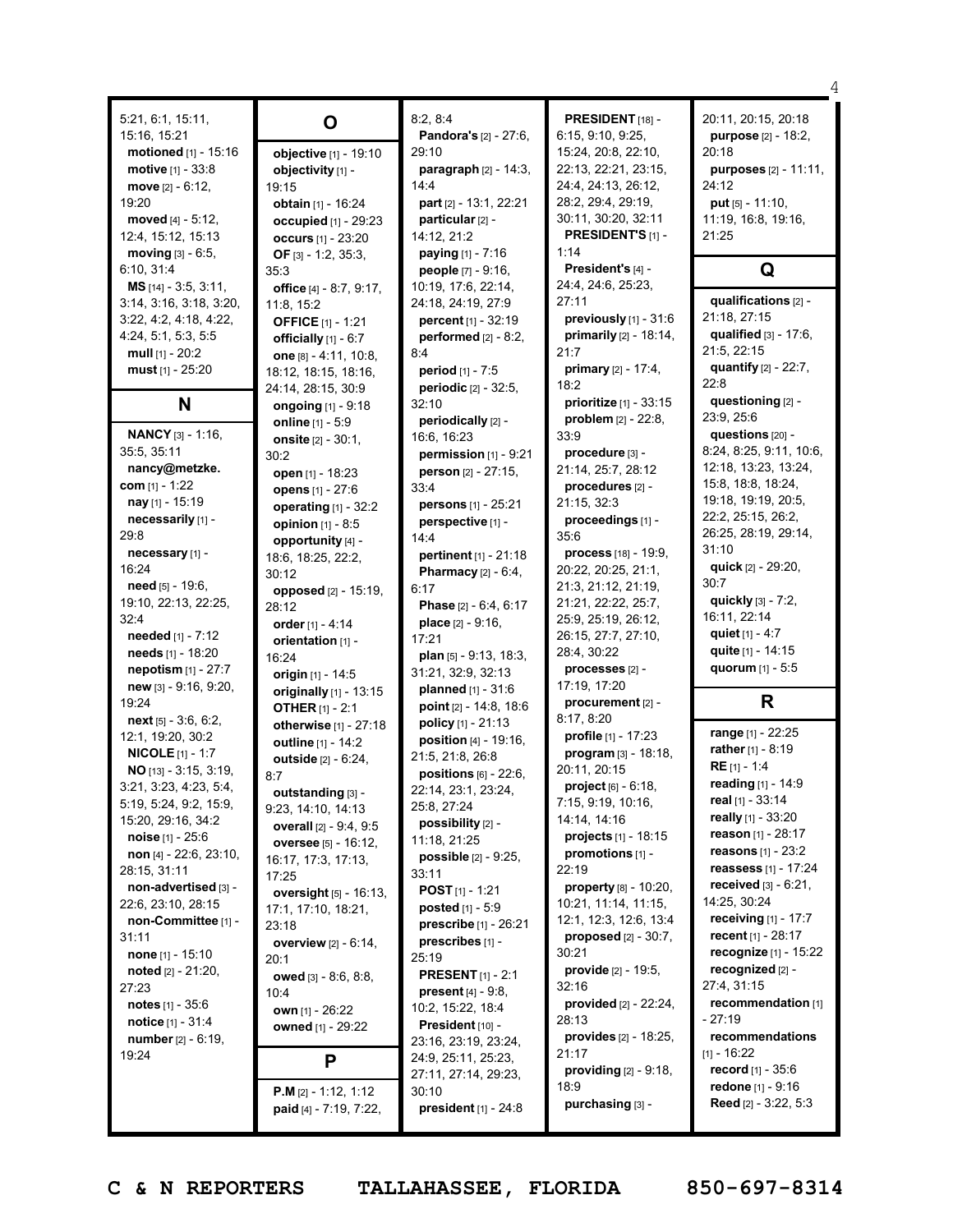| <b>REED</b> [1] - 1:9          | RESPONSE) [13] -                               | 12:13, 13:1, 13:18,             | stenographic [1] -              | three [2] - 7:24,                                  |
|--------------------------------|------------------------------------------------|---------------------------------|---------------------------------|----------------------------------------------------|
| refer $[1]$ - 32:23            | 3:15, 3:19, 3:21, 3:23,                        | 14:12, 14:22                    | 35:6                            | 10:14                                              |
| reference [1] - 14:8           | 4:23, 5:4, 5:19, 5:24,                         | Self [1] - 10:10                | stenographically [1]            | <b>TIME</b> $[1] - 1:12$                           |
| referred $[3] - 6:22$ ,        | 9:2, 15:9, 15:20,                              | send [2] - 9:10, 9:14           | - 35:5                          | timely [1] - 17:8                                  |
| 20:24, 32:21                   | 29:16, 34:2                                    | sent [1] - 15:2                 | step $[1] - 12:1$               | top [2] - 17:24, 23:2                              |
| regarding [1] - 17:13          | responses $[1]$ - $32:8$                       | separate [1] - 13:16            | still [5] - 10:3, 12:14,        | topic [2] - 19:20,                                 |
| regulation $[3]$ -             | responsibilities [3] -                         | separately [1] -                | 20:12, 28:10, 31:4              | 29:15                                              |
| 25:18, 26:18, 28:23            | 16:1, 16:2, 16:17                              | 14:25                           | <b>stir</b> $[1]$ - 33:10       | touch $[1] - 4:1$                                  |
| regulations [5] -              | responsibility [2] -                           | <b>September</b> [3] - 7:6,     | <b>strategy</b> $[2] - 11:12$ , | towards [1] - 33:20                                |
| 26:22, 29:6, 30:8,             | 17:4, 17:12                                    | 7:9, 7:13                       | 11:22                           | <b>track</b> [1] - 31:5                            |
| 30:21, 31:1                    | responsible [1] -                              | serve [1] - 31:23               | structure [1] - 25:10           | transcript $[1]$ - 35:6                            |
| regulatory [1] -               | 23:13                                          | Services [3] - 11:14,           | subconsultants [1] -            | <b>Treasury</b> [1] - 12:5                         |
| 17:14                          | rest $[1] - 23:1$                              | 12:2, 13:5                      | 8:12                            | trouble [1] - 33:10                                |
| <b>reiterate</b> $[1] - 27:22$ | result [1] - 20:22                             | set $[1] - 31:1$                | subject [2] - 27:5,             | true [2] - 8:19, 35:6                              |
| relate $[1] - 33:14$           | <b>resulted</b> $[2] - 7:15$ ,                 | several [3] - 23:2,             | 27:7                            | trust $[1] - 11:20$                                |
| <b>related</b> $[3] - 21:7$ ,  | 7:16                                           | 24:19, 32:6                     | <b>submit</b> $[3] - 6:12$      | <b>TRUSTEE</b> [101] - 1:8,                        |
| 29:20, 29:21                   | resume [3] - 27:17,                            | shored [1] - 28:25              | 26:9, 26:14                     | 1:8, 1:9, 3:13, 3:17,                              |
| relationship [3] -             | 28:5, 28:6                                     | sic $[1] - 5:23$                | submitted $[7] - 13:4$ ,        |                                                    |
| 16:15, 18:11, 18:23            | <b>review</b> $[11] - 5:10$ ,                  | signing $[2] - 23:10$ ,         | 20:16, 26:10, 27:16,            | 3:25, 4:3, 4:4, 4:6,                               |
| remaining [2] -                | 6:3, 6:6, 9:11, 16:7                           | 23:11                           | 28:1, 28:6, 28:11               | 4:10, 4:13, 4:21, 4:25,                            |
| 10:22, 13:6                    | 17:22, 18:5, 28:19,                            |                                 | submitting $[1] - 6:7$          | 5:2, 5:6, 5:12, 5:14,<br>5:15, 5:17, 5:20, 5:23,   |
| remember [1] - 23:1            | 28:22, 29:21, 30:1                             | signoff $[1] - 23:25$           | subsequent [1] -                | 5:25, 8:23, 9:3, 9:4,                              |
| render [1] - 8:5               | <b>reviewed</b> $[2] - 6:9$ ,                  | six [2] - 14:10, 14:13          | 7:23                            |                                                    |
|                                | 16:5                                           | someone [1] - 23:13             |                                 | 9:21, 9:22, 9:23, 10:5,<br>10:6, 10:7, 10:8, 11:1, |
| renovations [1] -              | reviews [1] - 32:10                            | sometime [2] -                  | substantially [1] -<br>7:19     | 11:4, 11:16, 11:17,                                |
| 29:22                          | revise $[1] - 21:13$                           | 14:15, 30:4                     |                                 |                                                    |
| <b>report</b> $[15] - 6:2$ ,   | Rick [1] - 26:11                               | sometimes [1] -                 | substantiated [3] -             | 11:18, 12:7, 12:16,<br>12:22, 12:24, 13:9,         |
| 6:14, 6:16, 6:25, 8:22,        | risk $[13] - 16:14$ ,                          | 20:13                           | 7:5, 7:18, 7:25                 | 13:11, 13:16, 13:21,                               |
| 9:11, 9:14, 15:1,              | 17:11, 17:20, 17:22,                           | <b>sorry</b> [6] $- 4:3, 4:11,$ | <b>successor</b> $[1] - 8:18$   | 13:22, 14:1, 14:18,                                |
| 15:11, 18:4, 20:10,            | 17:23, 17:24, 18:1,                            | 22:4, 23:8, 25:3,               | sue [1] - 12:14                 | 14:24, 15:8, 15:10,                                |
| 20:21, 30:3, 31:8,             |                                                | 25:16                           | suggest [1] - 14:6              | 15:13, 15:14, 15:15,                               |
| 35:5                           | 18:7, 19:8, 31:22,<br>32:12                    | sort [2] - 11:23, 20:1          | suggested [1] -                 | 15:19, 15:21, 19:21,                               |
| <b>reported</b> $[1]$ - 20:23  |                                                | sounds [1] - 28:21              | 11:13                           | 22:1, 22:3, 22:5,                                  |
| REPORTED [1] -                 | <b>ROBERT</b> $[1] - 1:8$                      | special [1] - 18:14             | suit $[1]$ - 10:1               | 22:12, 22:16, 23:4,                                |
| 1:16                           | rocks $[1] - 31:25$<br>role [3] - 4:17, 19:11, | specific [1] - 29:14            | <b>summary</b> $[1] - 14:3$     | 23:5, 23:6, 23:8,                                  |
| <b>Reporter</b> [1] - 35:11    | 31:24                                          | spend $[3] - 7:12$ ,            | supporting [1] -                | 23:16, 23:22, 24:6,                                |
| REPORTER <sub>[1]</sub> -      |                                                | 32:17, 32:18                    | 27:25                           | 24:10, 24:11, 24:16,                               |
| 1:17                           | roles [4] - 16:1, 16:2,<br>16:12, 19:19        | Staff [1] - 24:3                | surrendered [2] -               | 24:21, 24:24, 24:25,                               |
| <b>REPORTERS</b> [1]-          | ROOM [1] - 1:14                                | staff [4] - 15:6,               | 10:19, 11:13                    | 25:2, 25:3, 25:4, 25:5,                            |
| 1:20                           | <b>ROYSTER</b> [7] - 3:5,                      | 31:16, 31:23, 32:9              | suspect [1] - 33:7              | 25:12, 25:14, 25:25,                               |
| reporting [6] - 16:13,         |                                                | stakeholders [2] -              | System [1] - 26:21              | 26:3, 26:5, 26:6,                                  |
| 17:1. 17:3. 17:16.             | 3:11, 3:14, 3:16, 3:18,                        | 30:23, 31:2                     |                                 |                                                    |
| 17:22, 19:12                   |                                                |                                 |                                 |                                                    |
|                                | 3:20, 3:22                                     | stale [1] - 11:5                | Τ                               | 26:11, 26:17, 26:23,                               |
| <b>reports</b> $[2] - 17:7,$   | <b>RPR</b> [3] - 1:16, 35:5,                   | standards [2] - 19:9,           |                                 | 27:3, 27:21, 28:9,                                 |
| 20:9                           | 35:11                                          | 33:16                           | TALLAHASSEE [2] -               | 28:21, 29:5, 29:13,                                |
| reputational [1] -             | rule [1] - 28:12                               | start $[1] - 24:19$             | 1:15, 1:21                      | 29:17, 30:9, 30:17,                                |
| 17:22                          | run [2] - 13:7, 32:25                          | <b>started</b> [1] - 14:15      | Tasha $[1] - 3:4$               | 31:9, 31:14, 33:24,                                |
| <b>requests</b> $[1] - 32:15$  | <b>runs</b> [1] - 10:25                        | <b>state</b> $[5] - 12:1$ ,     | task [1] - 29:1                 | 34:3                                               |
| <b>require</b> $[1] - 33:18$   |                                                | 18:15, 25:17, 26:18,            | terminated [3] -                | <b>Trustee</b> [44] - 3:12,                        |
| required $[5] - 17:18$ ,       | S                                              | 26:19                           | 6:18, 6:19, 10:13               |                                                    |
| 26:13, 26:15, 27:25,           |                                                | <b>State</b> $[1]$ - 26:21      | termination $[5] - 8:3$ ,       | 3:22, 4:22, 4:24, 5:1,                             |
| 28:4                           | second [7] - 5:14,                             | <b>STATE</b> $[1]$ - 35:3       | 8:6, 8:8, 8:12, 10:3            | 5:3, 5:13, 5:15, 9:5,                              |
| requirement [2] -              | 5:15, 7:14, 10:8,                              | <b>state's</b> [2] - 10:20,     | terminology [1] -               | 10:9, 11:3, 12:8,                                  |
| 26:6, 26:7                     | 15:14, 19:21, 30:9                             | 13:4                            | 30:13                           | 12:16, 12:17, 13:12,                               |
| <b>resend</b> $[1] - 15:6$     | seconded [1] - 15:16                           | state-issued [1] -              | <b>terms</b> [1] - 9:8          | 13:17, 13:25, 14:1,                                |
| resource [1] - 19:5            | <b>see</b> [5] - 3:8, 9:19,                    | 12:1                            | <b>THE</b> $[1] - 34:7$         | 14:18, 14:24, 15:15,                               |
| resources [3] -                | 18:7, 21:6, 22:8                               | <b>status</b> $[3] - 9:4, 9:6,$ | they've $[3]$ - $30:5$ ,        | 15:16, 22:4, 24:17,                                |
| 17:18, 29:4, 29:5              | <b>seeing</b> [1] - 17:7                       | 9:7                             | 30:23, 33:6                     | 24:21, 24:24, 24:25,                               |
| respect $[1]$ - 32:10          | <b>selection</b> $[1] - 21:19$                 | <b>statute</b> [3] - 10:22,     | <b>THOMAS</b> $[3] - 24:8$ ,    | 25:13, 26:3, 26:5,                                 |
| respondent [1] -               | <b>SELF</b> [9] - 10:10,                       | 10:24, 13:6                     | 25:17, 26:20                    | 3:14, 3:16, 3:18, 3:20,<br>26:24, 27:1, 27:3,      |
| 12:20                          | 11:6, 11:21, 12:10,                            | <b>stayed</b> $[1] - 4:6$       | <b>Thornton</b> $[1]$ - 29:25   | 27:21, 28:9, 29:12,                                |

 $\overline{\phantom{0}5}$